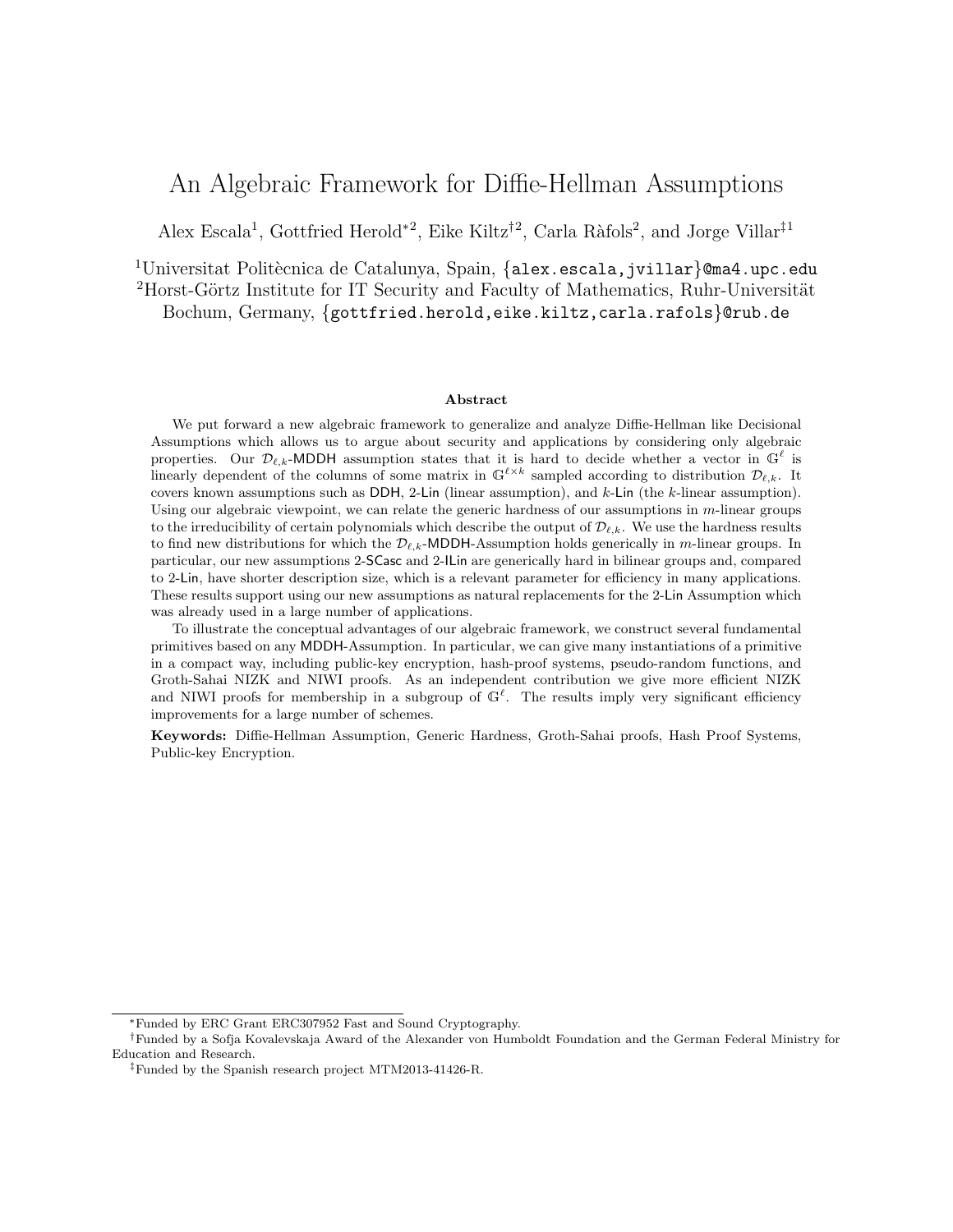# <span id="page-1-0"></span>Contents

| 1.1<br>$\mathbf{1}$<br>3<br>1.2<br>Preliminaries<br>$\bf{2}$<br>$\overline{\mathbf{4}}$<br>2.1<br>Notation.<br>$\overline{4}$<br>2.2<br>$\overline{4}$<br>2.3<br>$\overline{5}$<br>$\overline{5}$<br>2.4<br>2.5<br>6<br>2.6<br>6<br>Matrix DH assumptions<br>6<br>3<br>$3.1\,$<br>6<br>3.2<br>$\overline{7}$<br>3.3<br>8<br>3.4<br>9<br>Uniqueness of One-Parameter Matrix DH Problems<br>10<br>4<br>4.1<br>Hardness<br>11<br>4.2<br>12<br><b>Basic Applications</b><br>13<br>5<br>13<br>5.1<br>5.2<br>14<br>5.3<br>14<br>16<br>5.4<br>More Efficient Proofs for Some CRS Dependent Languages<br>19<br>6<br>More Efficient Subgroup Membership Proofs<br>20<br>6.1<br>6.2<br>23<br>A Proof of Theorem 7<br>$\bf 27$<br><b>B</b> Proofs for the Generic Hardness results<br>28<br>29<br>30<br>C Proof of Theorem 10<br>32<br>D Subgroup Membership Proofs for 2-Lin<br>33<br>E Concrete Examples from the $k$ -SCasc Assumption<br>34<br>34<br>35<br>E.2 | $\mathbf 1$ | Introduction | 1 |
|---------------------------------------------------------------------------------------------------------------------------------------------------------------------------------------------------------------------------------------------------------------------------------------------------------------------------------------------------------------------------------------------------------------------------------------------------------------------------------------------------------------------------------------------------------------------------------------------------------------------------------------------------------------------------------------------------------------------------------------------------------------------------------------------------------------------------------------------------------------------------------------------------------------------------------------------------------|-------------|--------------|---|
|                                                                                                                                                                                                                                                                                                                                                                                                                                                                                                                                                                                                                                                                                                                                                                                                                                                                                                                                                         |             |              |   |
|                                                                                                                                                                                                                                                                                                                                                                                                                                                                                                                                                                                                                                                                                                                                                                                                                                                                                                                                                         |             |              |   |
|                                                                                                                                                                                                                                                                                                                                                                                                                                                                                                                                                                                                                                                                                                                                                                                                                                                                                                                                                         |             |              |   |
|                                                                                                                                                                                                                                                                                                                                                                                                                                                                                                                                                                                                                                                                                                                                                                                                                                                                                                                                                         |             |              |   |
|                                                                                                                                                                                                                                                                                                                                                                                                                                                                                                                                                                                                                                                                                                                                                                                                                                                                                                                                                         |             |              |   |
|                                                                                                                                                                                                                                                                                                                                                                                                                                                                                                                                                                                                                                                                                                                                                                                                                                                                                                                                                         |             |              |   |
|                                                                                                                                                                                                                                                                                                                                                                                                                                                                                                                                                                                                                                                                                                                                                                                                                                                                                                                                                         |             |              |   |
|                                                                                                                                                                                                                                                                                                                                                                                                                                                                                                                                                                                                                                                                                                                                                                                                                                                                                                                                                         |             |              |   |
|                                                                                                                                                                                                                                                                                                                                                                                                                                                                                                                                                                                                                                                                                                                                                                                                                                                                                                                                                         |             |              |   |
|                                                                                                                                                                                                                                                                                                                                                                                                                                                                                                                                                                                                                                                                                                                                                                                                                                                                                                                                                         |             |              |   |
|                                                                                                                                                                                                                                                                                                                                                                                                                                                                                                                                                                                                                                                                                                                                                                                                                                                                                                                                                         |             |              |   |
|                                                                                                                                                                                                                                                                                                                                                                                                                                                                                                                                                                                                                                                                                                                                                                                                                                                                                                                                                         |             |              |   |
|                                                                                                                                                                                                                                                                                                                                                                                                                                                                                                                                                                                                                                                                                                                                                                                                                                                                                                                                                         |             |              |   |
|                                                                                                                                                                                                                                                                                                                                                                                                                                                                                                                                                                                                                                                                                                                                                                                                                                                                                                                                                         |             |              |   |
|                                                                                                                                                                                                                                                                                                                                                                                                                                                                                                                                                                                                                                                                                                                                                                                                                                                                                                                                                         |             |              |   |
|                                                                                                                                                                                                                                                                                                                                                                                                                                                                                                                                                                                                                                                                                                                                                                                                                                                                                                                                                         |             |              |   |
|                                                                                                                                                                                                                                                                                                                                                                                                                                                                                                                                                                                                                                                                                                                                                                                                                                                                                                                                                         |             |              |   |
|                                                                                                                                                                                                                                                                                                                                                                                                                                                                                                                                                                                                                                                                                                                                                                                                                                                                                                                                                         |             |              |   |
|                                                                                                                                                                                                                                                                                                                                                                                                                                                                                                                                                                                                                                                                                                                                                                                                                                                                                                                                                         |             |              |   |
|                                                                                                                                                                                                                                                                                                                                                                                                                                                                                                                                                                                                                                                                                                                                                                                                                                                                                                                                                         |             |              |   |
|                                                                                                                                                                                                                                                                                                                                                                                                                                                                                                                                                                                                                                                                                                                                                                                                                                                                                                                                                         |             |              |   |
|                                                                                                                                                                                                                                                                                                                                                                                                                                                                                                                                                                                                                                                                                                                                                                                                                                                                                                                                                         |             |              |   |
|                                                                                                                                                                                                                                                                                                                                                                                                                                                                                                                                                                                                                                                                                                                                                                                                                                                                                                                                                         |             |              |   |
|                                                                                                                                                                                                                                                                                                                                                                                                                                                                                                                                                                                                                                                                                                                                                                                                                                                                                                                                                         |             |              |   |
|                                                                                                                                                                                                                                                                                                                                                                                                                                                                                                                                                                                                                                                                                                                                                                                                                                                                                                                                                         |             |              |   |
|                                                                                                                                                                                                                                                                                                                                                                                                                                                                                                                                                                                                                                                                                                                                                                                                                                                                                                                                                         |             |              |   |
|                                                                                                                                                                                                                                                                                                                                                                                                                                                                                                                                                                                                                                                                                                                                                                                                                                                                                                                                                         |             |              |   |
|                                                                                                                                                                                                                                                                                                                                                                                                                                                                                                                                                                                                                                                                                                                                                                                                                                                                                                                                                         |             |              |   |
|                                                                                                                                                                                                                                                                                                                                                                                                                                                                                                                                                                                                                                                                                                                                                                                                                                                                                                                                                         |             |              |   |
|                                                                                                                                                                                                                                                                                                                                                                                                                                                                                                                                                                                                                                                                                                                                                                                                                                                                                                                                                         |             |              |   |
|                                                                                                                                                                                                                                                                                                                                                                                                                                                                                                                                                                                                                                                                                                                                                                                                                                                                                                                                                         |             |              |   |
|                                                                                                                                                                                                                                                                                                                                                                                                                                                                                                                                                                                                                                                                                                                                                                                                                                                                                                                                                         |             |              |   |
|                                                                                                                                                                                                                                                                                                                                                                                                                                                                                                                                                                                                                                                                                                                                                                                                                                                                                                                                                         |             |              |   |
|                                                                                                                                                                                                                                                                                                                                                                                                                                                                                                                                                                                                                                                                                                                                                                                                                                                                                                                                                         |             |              |   |
|                                                                                                                                                                                                                                                                                                                                                                                                                                                                                                                                                                                                                                                                                                                                                                                                                                                                                                                                                         |             |              |   |
|                                                                                                                                                                                                                                                                                                                                                                                                                                                                                                                                                                                                                                                                                                                                                                                                                                                                                                                                                         |             |              |   |
|                                                                                                                                                                                                                                                                                                                                                                                                                                                                                                                                                                                                                                                                                                                                                                                                                                                                                                                                                         |             |              |   |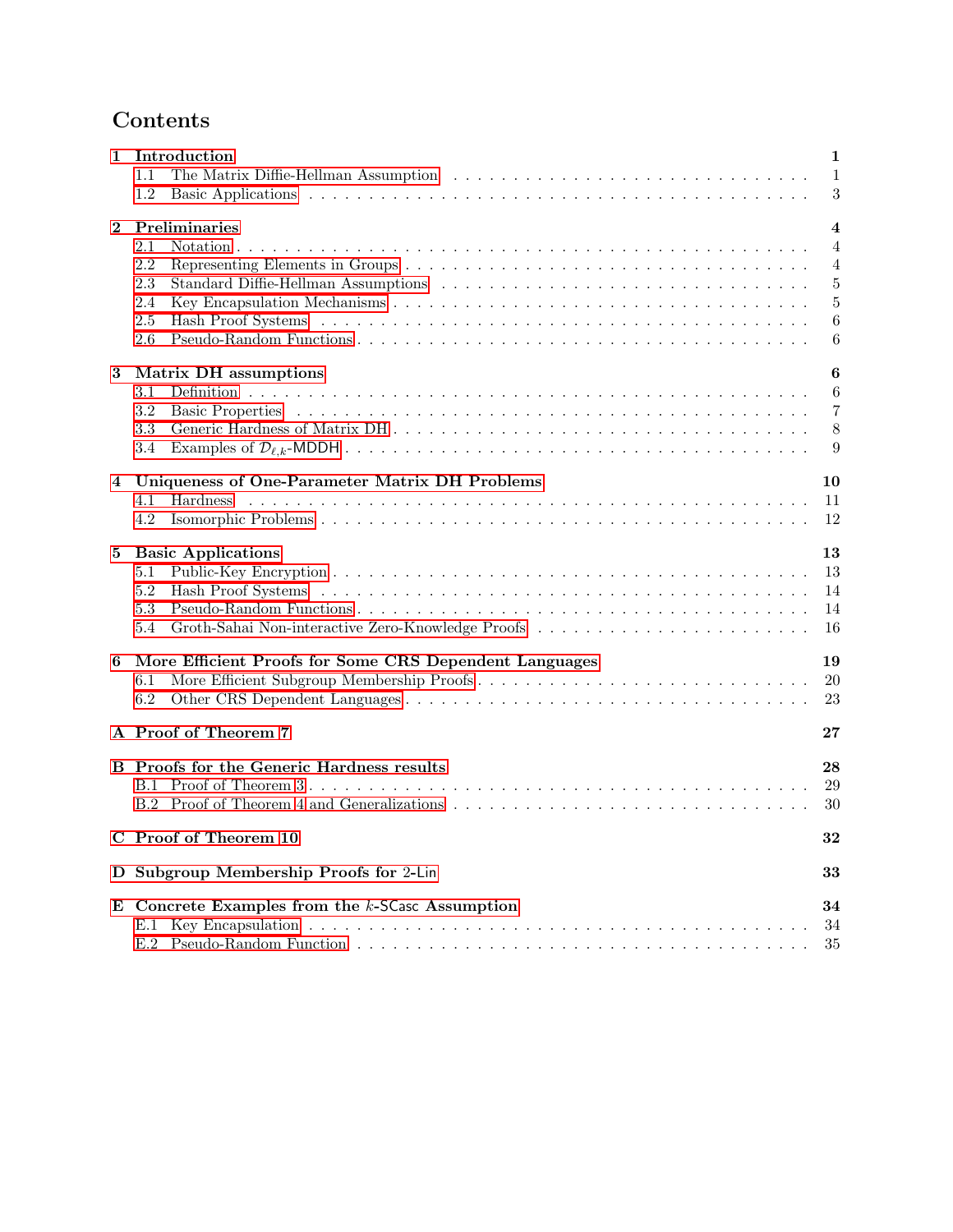## <span id="page-2-0"></span>1 Introduction

Arguably, one of the most important cryptographic hardness assumptions is the Decisional Diffie-Hellman (DDH) Assumption. For a fixed additive group G of prime order q and a generator  $\mathcal P$  of G, we denote by  $[a] := a\mathcal{P} \in \mathbb{G}$  the *implicit representation* of an element  $a \in \mathbb{Z}_q$ . The DDH Assumption states that  $([a],[r],[ar]) \approx_c ([a],[r],[z]) \in \mathbb{G}^3$ , where  $a,r,z$  are uniform elements in  $\mathbb{Z}_q$  and  $\approx_c$  denotes computationally indistinguishability of the two distributions. It has been used in numerous important applications such as secure encryption [\[12\]](#page-25-0), key-exchange [\[20\]](#page-26-0), hash-proof systems [\[13\]](#page-25-1), pseudo-random functions [\[37\]](#page-27-0), and many more.

BILINEAR GROUPS AND THE LINEAR ASSUMPTION. Bilinear groups (i.e., groups  $\mathbb{G}, \mathbb{G}_T$  of prime order q equipped with a bilinear map  $e : \mathbb{G} \times \mathbb{G} \to \mathbb{G}_T$  [\[4,](#page-25-2) [24\]](#page-26-1) revolutionized cryptography in recent years and and are the basis for a large number of cryptographic protocols. However, relative to a (symmetric) bilinear map, the DDH Assumption is no longer true in the group G. (This is since  $e([a], [r]) = e([1], [ar])$  and hence  $[a\tau]$  is not longer pseudorandom given  $[a]$  and  $[r]$ .) The need for an "alternative" decisional assumption in G was quickly addressed with the Linear Assumption (2-Lin) introduced by Boneh, Boyen, and Shacham [\[3\]](#page-25-3). It states that  $([a_1], [a_2], [a_1r_1], [a_2r_2], [r_1+r_2]) \approx_c ([a_1], [a_2], [a_1r_1], [a_2r_2], [z]) \in \mathbb{G}^5$ , where  $a_1, a_2, r_1, r_2, z \leftarrow \mathbb{Z}_q$ . 2-Lin holds in generic bilinear groups [\[3\]](#page-25-3) and it has virtually become the standard decisional assumption in the group G in the bilinear setting. It has found applications to encryption  $[5, 7, 29, 38]$  $[5, 7, 29, 38]$  $[5, 7, 29, 38]$  $[5, 7, 29, 38]$ , signatures  $[3]$ , zeroknowledge proofs [\[21\]](#page-26-3), pseudorandom functions [\[6\]](#page-25-6) and many more. More recently, the 2-Lin Assumption was generalized to the  $(k-\text{Lin})_{k\in\mathbb{N}}$  Assumption family [\[23,](#page-26-4) [45\]](#page-27-2) (1-Lin = DDH), a family of increasingly (strictly) weaker Assumptions which are generically hard in k-linear maps.

Subgroup Membership Problems. Since the work of Cramer and Shoup [\[13\]](#page-25-1) it has been recognized that it is useful to view the DDH Assumption as a hard subgroup membership problem in  $\mathbb{G}^2$ . In this formulation, the DDH Assumption states that it is hard to decide whether a given element  $([r], [t]) \in \mathbb{G}^2$ is contained in the subgroup generated by  $([1], [a])$ . Similarly, in this language the 2-Lin Assumption says that it is hard to decide whether a given vector  $([r], [s], [t]) \in \mathbb{G}^3$  is in the subgroup generated by the vectors  $([a_1], [0], [1]), ([0], [a_2], [1])$ . The same holds for the  $(k\text{-Lin})_{k\in\mathbb{N}}$  Assumption family: for each k, the k-Lin assumption can be naturally written as a hard subgroup membership problem in  $\mathbb{G}^{k+1}$ . This alternative formulation has conceptual advantages for some applications, for instance, it allowed to provide more instantiations of the original DDH-based scheme of Cramer and Shoup and it is also the most natural point of view for translating schemes originally constructed in composite order groups into prime order groups [\[18,](#page-26-5) [36,](#page-27-3) [43,](#page-27-4) [44\]](#page-27-5).

Linear Algebra in Bilinear Groups. In its formulation as subgroup decision membership problem, the k-Lin assumption can be seen as the problem of deciding linear dependence "in the exponent." Recently, a number of works have illustrated the usefulness of a more algebraic point of view on decisional assumptions in bilinear groups, like the Dual Pairing Vector Spaces of Okamoto and Takashima [\[40\]](#page-27-6) or the Subspace Assumption of Lewko [\[32\]](#page-27-7). Although these new decisional assumptions reduce to the 2-Lin Assumption, their flexibility and their algebraic description have proven to be crucial in many works to obtain complex primitives in strong security models previously unrealized in the literature, like Attribute-Based Encryption, Unbounded Inner Product Encryption and many more (see [\[32,](#page-27-7) [41,](#page-27-8) [42\]](#page-27-9), just to name a few).

This Work. Motivated by the success of this algebraic viewpoint of decisional assumptions, in this paper we explore new insights resulting from interpreting the k-Lin decisional assumption as a special case of what we call a Matrix Diffie-Hellman Assumption. The general problem states that it is hard to distinguish whether a given vector in  $\mathbb{G}^{\ell}$  is contained in the space spanned by the columns of a certain matrix  $[\mathbf{A}] \in \mathbb{G}^{\ell \times k}$ , where **A** is sampled according to some distribution  $\mathcal{D}_{\ell,k}$ . We remark that even though all our results are stated in symmetric bilinear groups, they can be naturally extended to the asymmetric setting.

#### <span id="page-2-1"></span>1.1 The Matrix Diffie-Hellman Assumption

A NEW FRAMEWORK FOR DDH-LIKE ASSUMPTIONS. For integers  $\ell > k$  let  $\mathcal{D}_{\ell,k}$  be an (efficiently samplable) distribution over  $\mathbb{Z}_q^{\ell\times k}$ . We define the  $\mathcal{D}_{\ell,k}$ -Matrix DH ( $\mathcal{D}_{\ell,k}$ -MDDH) Assumption as the following subgroup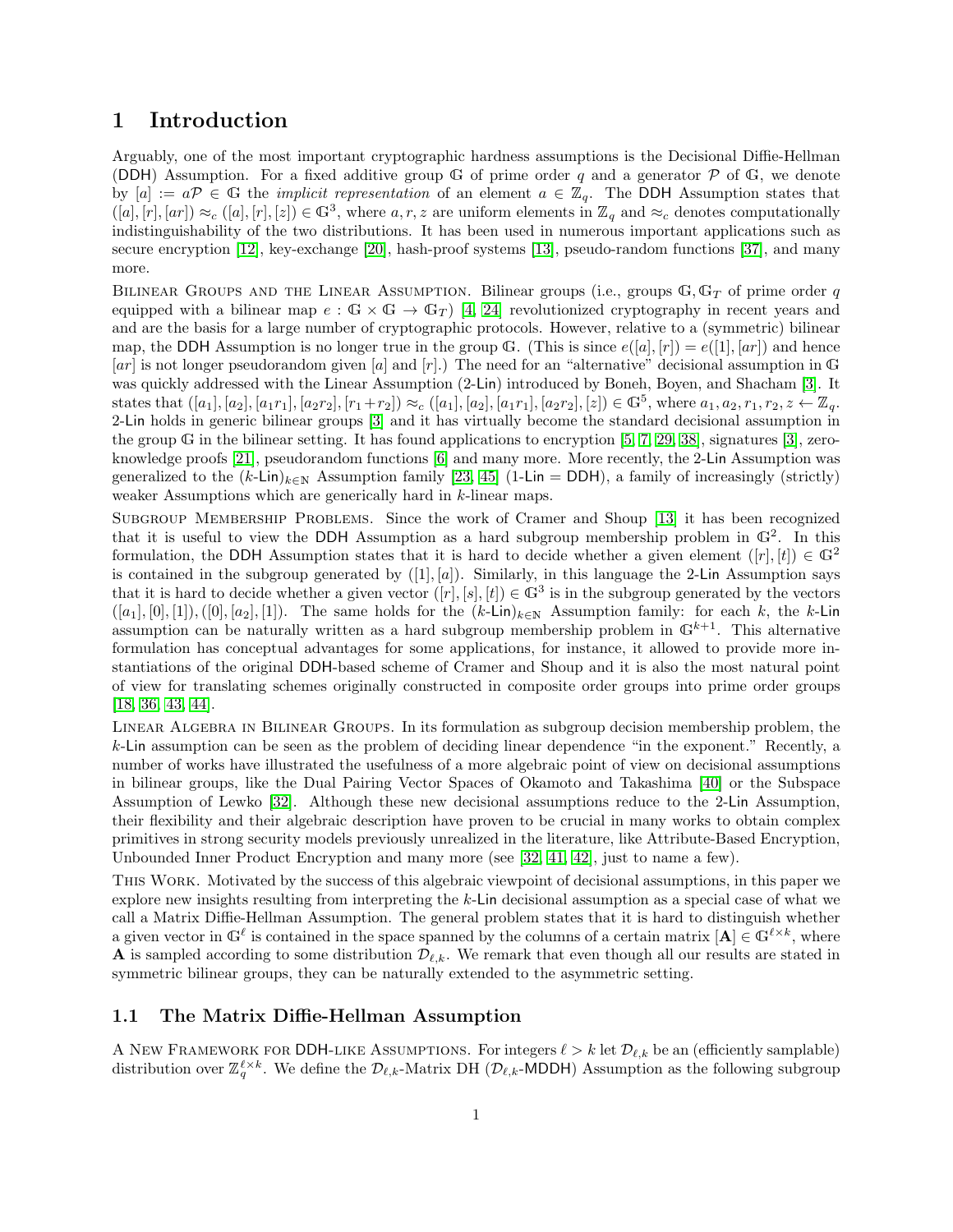decision assumption:

$$
\mathcal{D}_{\ell,k}\text{-MDDH}: \quad [\mathbf{A}||\mathbf{A}\vec{r}] \approx_c [\mathbf{A}||\vec{u}] \in \mathbb{G}^{\ell \times (k+1)},\tag{1}
$$

where  $\mathbf{A} \in \mathbb{Z}_q^{\ell \times k}$  is chosen from distribution  $\mathcal{D}_{\ell,k}$ ,  $\vec{r} \leftarrow \mathbb{Z}_q^k$ , and  $\vec{u} \leftarrow \mathbb{G}^{\ell}$ . The  $(k\text{-Lin})_{k\in\mathbb{N}}$  family corresponds to this problem when  $\ell = k + 1$ , and  $\mathcal{D}_{\ell,k}$  is the specific distribution  $\mathcal{L}_k$  (formally defined in Example [2\)](#page-10-1).

GENERIC HARDNESS. Due to its linearity properties, the  $\mathcal{D}_{\ell,k}$ -MDDH Assumption does not hold in  $(k +$ 1)-linear groups. In Section [3.3](#page-9-0) we give two different theorems which state sufficient conditions for the  $\mathcal{D}_{\ell,k}$ -MDDH Assumption to hold generically in m-linear groups. Theorem [3](#page-9-1) is very similar to the Uber-Assumption [\[2,](#page-25-7) [9\]](#page-25-8) that characterizes hardness in bilinear groups (i.e.,  $m = 2$ ) in terms of linear independence of polynomials in the inputs. We generalize this to arbitrary  $m$  using a more algebraic language. This algebraic formulation has the advantage that one can use additional tools (e.g. Gröbner bases or resultants) to show that a distribution  $\mathcal{D}_{\ell,k}$  meets the conditions of Theorem [3,](#page-9-1) which is specially important for large m. It also allows to prove a completely new result, namely Theorem [4,](#page-9-2) which states that a matrix assumption with  $\ell = k + 1$  is generically hard if a certain determinant polynomial is irreducible.

New Assumptions for Bilinear Groups. We propose other families of generically hard decisional assumptions that did not previously appear in the literature, e.g., those associated to  $\mathcal{C}_k$ ,  $\mathcal{SC}_k$ ,  $\mathcal{IL}_k$  defined below. For the most important parameters  $k = 2$  and  $\ell = k + 1 = 3$ , we consider the following examples of distributions:

$$
\mathcal{C}_2: \mathbf{A} = \begin{pmatrix} a_1 & 0 \\ 1 & a_2 \\ 0 & 1 \end{pmatrix} \quad \mathcal{SC}_2: \mathbf{A} = \begin{pmatrix} a & 0 \\ 1 & a \\ 0 & 1 \end{pmatrix} \quad \mathcal{L}_2: \mathbf{A} = \begin{pmatrix} a_1 & 0 \\ 0 & a_2 \\ 1 & 1 \end{pmatrix} \quad \mathcal{IL}_2: \mathbf{A} = \begin{pmatrix} a & 0 \\ 0 & a+1 \\ 1 & 1 \end{pmatrix},
$$

for uniform  $a, a_1, a_2 \in \mathbb{Z}_q$  as well as  $\mathcal{U}_{3,2}$ , the uniform distribution in  $\mathbb{Z}_q^{3\times 2}$  (already considered in [\[5,](#page-25-4) [19,](#page-26-6) [38,](#page-27-1) [46\]](#page-28-1)). All assumptions are hard in generic bilinear groups. It is easy to verify that  $\mathcal{L}_2$ -MDDH = 2-Lin. We define 2-Casc :=  $C_2$ -MDDH (Cascade Assumption), 2-SCasc :=  $SC_2$ -MDDH (Symmetric Cascade Assumption), and 2-ILin :=  $\mathcal{IL}_2$ -MDDH (Incremental Linear Assumption). In Section [3.4,](#page-10-0) we show that 2-SCasc  $\Rightarrow$  2-Casc, 2-ILin  $\Rightarrow$  2-Lin and that  $\mathcal{U}_{3,2}$ -MDDH is the weakest of these assumptions (which extends the results of [\[18,](#page-26-5) [19,](#page-26-6) [46\]](#page-28-1) for 2-Lin). Although originally [\[16\]](#page-25-9) 2-ILin and 2-SCasc were thought to be incomparable assumptions, in Section [4](#page-11-0) we show that 2-SCasc and 2-ILin are indeed equivalent assumptions. The equivalence result, together with the fact that 2-ILin  $\Rightarrow$  2-Lin, imply that 2-SCasc is a stronger assumption than 2-Lin.

EFFICIENCY IMPROVEMENTS. As a measure of efficiency, we define the *representation size*  $RE_{\mathbb{G}}(\mathcal{D}_{\ell,k})$  of an  $\mathcal{D}_{\ell,k}$ -MDDH assumption as the minimal number of group elements needed to represent [A] for any  $\mathbf{A} \leftarrow \mathcal{D}_{\ell,k}$ . This parameter is important since it affects the performance (typically the size of public/secret parameters) of schemes based on a Matrix Diffie-Hellman Assumption. 2-Lin and 2-Casc have representation size 2 (elements  $([a_1], [a_2])$ , while 2-SCasc only 1 (element [a]). Hence our new assumptions directly translate into shorter parameters for a large number of applications (see the Applications in Section [5\)](#page-14-0). Further, our result points out a tradeoff between efficiency and hardness which questions the role of 2-Lin as the "standard decisional assumption" over a bilinear group G.

NEW FAMILIES OF WEAKER ASSUMPTIONS. By defining appropriate distributions  $\mathcal{C}_k$ ,  $\mathcal{SC}_k$ ,  $\mathcal{IL}_k$  over  $\mathbb{Z}_q^{(k+1)\times k}$ , for any  $k \in \mathbb{N}$ , one can generalize all three new assumptions naturally to k-Casc, k-SCasc, and  $k$ -ILin with representation size k, 1, and 1, respectively. Using our results on generic hardness, it is easy to verify that all three assumptions are generically hard in k-linear groups. Actually, in Section [4](#page-11-0) we show that k-SCasc, and k-ILin are equivalent for every k. Since all these assumptions are false in  $(k+1)$ -linear groups this gives us three new families of increasingly strictly weaker assumptions<sup>[1](#page-3-0)</sup>. In particular, the  $k$ -SCasc (equivalently, k-ILin) assumption family is of great interest due to its compact representation size of only 1 element.

Relations to Other Standard Assumptions. Surprisingly, the new assumption families can also be related to standard assumptions. The k-Casc Assumption is implied by the  $(k + 1)$ -Party Diffie-Hellman

<span id="page-3-0"></span><sup>&</sup>lt;sup>1</sup>We actually assume that k and  $\ell$  are considered as constants, i.e. they do not depend on the security parameter. Otherwise, for a general  $\mathcal{D}_{\ell,k}$  it is not so easy to solve the  $\mathcal{D}_{\ell,k}$ -MDDH problem with the only help of a  $(k + 1)$ -linear map, because determinants of size  $k + 1$  could not be computable in polynomial time.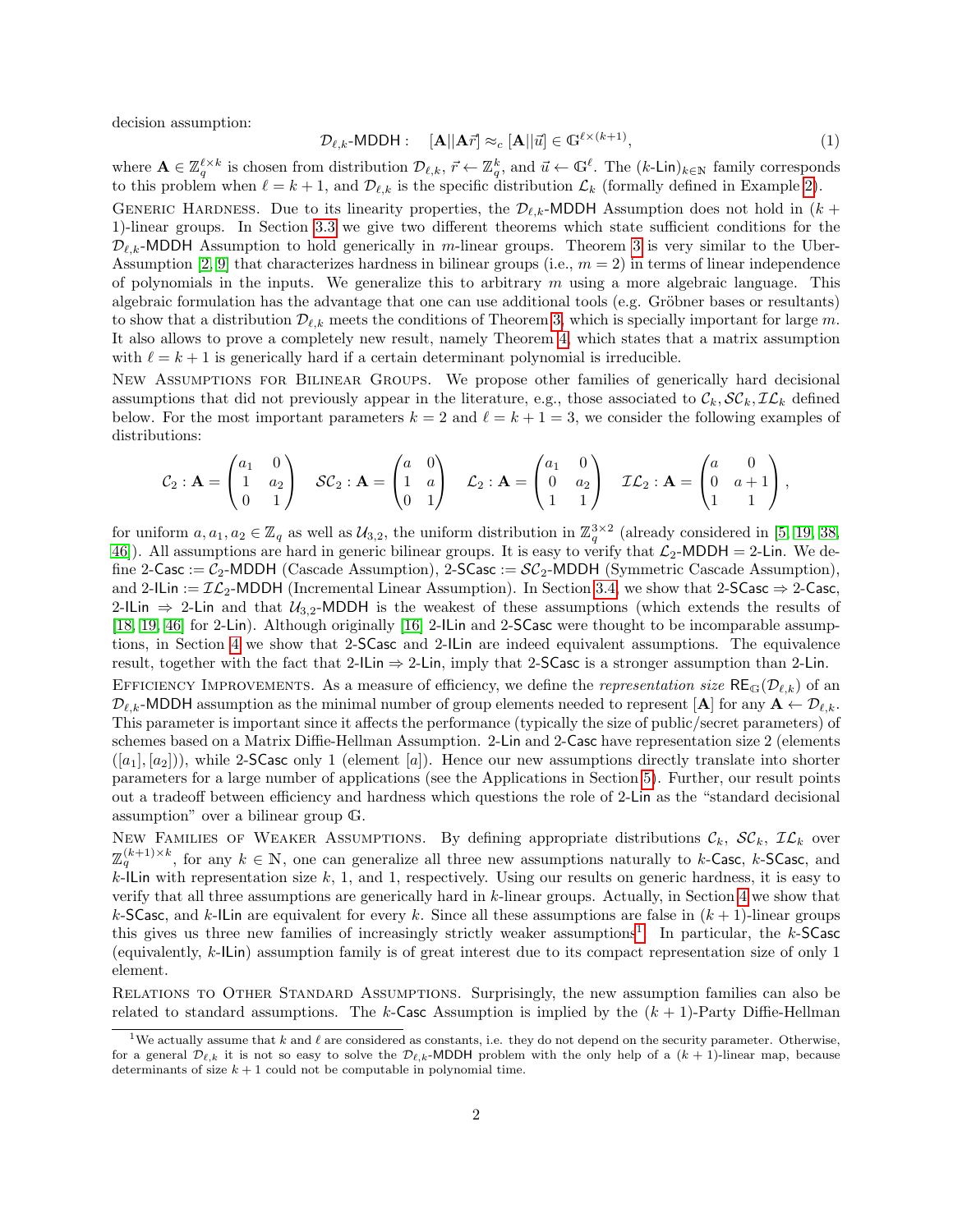<span id="page-4-1"></span>Assumption  $((k + 1)$ -PDDH) [\[7\]](#page-25-5) which states that  $([a_1], ..., [a_{k+1}], [a_1 \cdots a_{k+1}]) \approx_c ([a_1], ..., [a_{k+1}], [z]) \in$  $\mathbb{G}^{k+2}$ . Similarly, k-SCasc is implied by the  $(k+1)$ -Exponent Diffie-Hellman Assumption  $((k+1)$ -EDDH) [\[28\]](#page-26-7) which states that  $([a], [a^{k+1}]) \approx_c ([a], [z]) \in \mathbb{G}^2$ . Figure [1](#page-12-1) on page [11](#page-12-1) gives an overview over the relations between the different assumptions.

UNIQUENESS OF ONE-PARAMETER FAMILY. The most natural and useful  $\mathcal{D}_{\ell,k}$ -MDDH assumptions are those with  $\ell = k + 1$  and the entries of the matrices generated by  $\mathcal{D}_{\ell,k}$  are polynomials of degree one in some parameters. Among them, the most compact correpond to the one-parameter distributions. As novel contribution with respect to [\[16\]](#page-25-9), in Section [4](#page-11-0) we show that k-ILin and k-SCasc are tightly equivalent. Moreover, we prove that every  $\mathcal{D}_k$ -MDDH assumption defined by univariate polynomials of degree one is tightly equivalent to k-SCasc, so we can see k-SCasc as a sort of canonical compact Matrix DH assumption. From the equivalence proof between  $k$ -ILin and  $k$ -SCasc one can easily construct a reduction from  $k$ -SCasc to  $k$ -Lin.

#### <span id="page-4-0"></span>1.2 Basic Applications

We believe that all schemes based on 2-Lin can be shown to work for any Matrix Assumption. Consequently, a large class of known schemes can be instantiated more efficiently with the new more compact decisional assumptions, while offering the same generic security guarantees. To support this belief, in Section [5](#page-14-0) we show how to construct some fundamental primitives based on any Matrix Assumption. All constructions are purely algebraic and therefore very easy to understand and prove.

- Public-key Encryption. We build a key-encapsulation mechanism with security against passive adversaries from any  $\mathcal{D}_{\ell,k}$ -MDDH Assumption. The public-key is [A], the ciphertext consists of the first k elements of  $[z] = [\mathbf{A}\vec{r}]$ , the symmetric key of the last  $\ell - k$  elements of [z]. Passive security immediately follows from  $\mathcal{D}_{\ell,k}$ -MDDH.
- Hash Proof Systems. We build a smooth projective hash proof system (HPS) from any  $\mathcal{D}_{\ell,k}$ -MDDH Assumption. It is well-known that HPS imply chosen-ciphertext secure encryption [\[13\]](#page-25-1), passwordauthenticated key-exchange [\[20\]](#page-26-0), zero-knowledge proofs [\[1\]](#page-24-1), and many other things.
- Pseudo-Random Functions. Generalizing the Naor-Reingold PRF [\[6,](#page-25-6) [37\]](#page-27-0), we build a pseudo-random function PRF from any  $\mathcal{D}_{\ell,k}$ -MDDH Assumption. The secret-key consists of transformation matrices  $\mathbf{T}_1, \ldots, \mathbf{T}_n$  (derived from independent instances  $\mathbf{A}_{i,j} \leftarrow \mathcal{D}_{\ell,k}$ ) plus a vector  $\vec{h}$  of group elements. For  $x \in \{0,1\}^n$  we define  $\mathsf{PRF}_K(x) = \left[\prod_{i:x_i=1} \mathbf{T}_i \cdot \vec{h}\right]$ . Using the random self-reducibility of the  $\mathcal{D}_{\ell,k-1}$ MDDH Assumption, we give a tight security proof.
- Groth-Sahai Non-Interactive Zero-Knowledge Proofs. Groth and Sahai [\[21\]](#page-26-3) proposed very elegant and efficient non-interactive zero-knowledge (NIZK) and non-interactive witness-indistinguishable (NIWI) proofs that work directly for a wide class of languages that are relevant in practice. We show how to instantiatiate their proof system based on any  $\mathcal{D}_{\ell,k}$ -MDDH Assumption. While the size of the proofs depends only on  $\ell$  and k, the CRS and verification depends on the representation size of the Matrix Assumptions. Therefore our new instantiations offer improved efficiency over the 2-Lin-based construction from [\[21\]](#page-26-3). This application in particular highlights the usefulness of the Matrix Assumption to describe in a compact way many instantiations of a scheme: instead of having to specify the constructions for the DDH and the 2-Lin assumptions separately [\[21\]](#page-26-3), we can recover them as a special case of a general construction.

More Efficient Proofs for CRS Dependent Languages. In Section [6](#page-20-0) we provide more efficient NIZK proofs for concrete natural languages which are dependent on the common reference string. More specifically, the common reference string of the  $\mathcal{D}_{\ell,k}$ -MDDH instantiation of Groth-Sahai proofs of Section [5.4](#page-17-0) includes as part of the commitment keys the matrix  $[\mathbf{A}]$ , where  $\mathbf{A} \in \mathbb{Z}_q^{\ell \times k} \leftarrow \mathcal{D}_{\ell,k}$ . We give more efficient proofs for several languages related to  $A$ . Although at first glance the languages considered may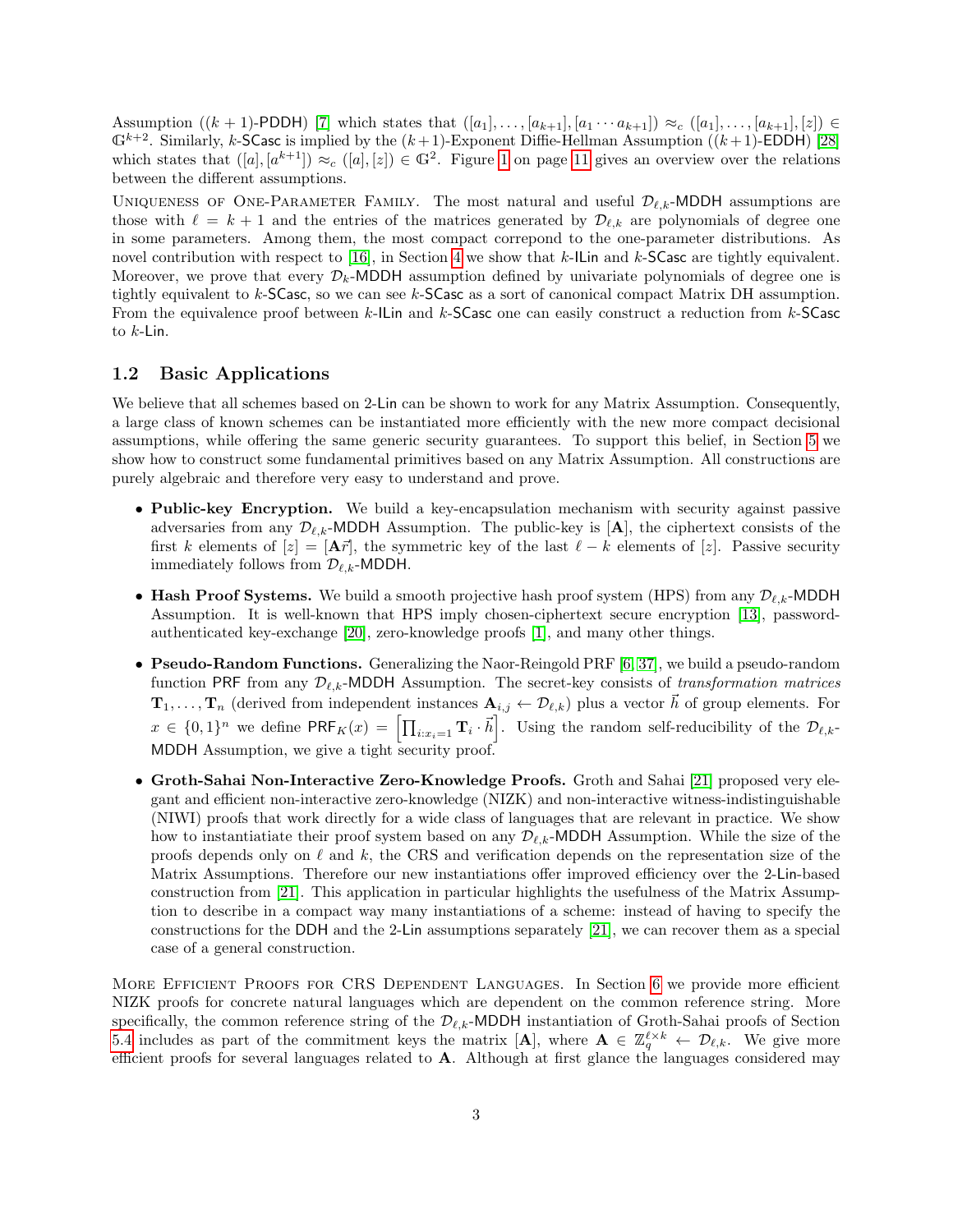<span id="page-5-3"></span>seem quite restricted, they naturally appear in many applications, where typically A is the public key of some encryption scheme and one wants to prove statements about ciphertexts. More specifically, we obtain improvements for several kinds of statements, namely:

- Subgroup Membership Proofs. We give more efficient proofs in the language  $\mathcal{L}_{A,G,P} := \{ [A\vec{r}], \vec{r} \in$  $\mathbb{Z}_q^k$   $\subset \mathbb{G}^{\ell}$ . To quantify some concrete improvement, in the 2-Lin case, our proofs of membership are half of the size of a standard Groth-Sahai proof and they require only 6 groups elements. We stress that this improvement is obtained without introducing any new computational assumption. As an example of application, consider for instance the encryption scheme derived from our KEM based on any  $\mathcal{D}_{\ell,k}$ -MDDH Assumption, where the public key is some matrix  $[\mathbf{A}], \mathbf{A} \leftarrow \mathcal{D}_{\ell,k}$ . To see which kind of statements can be proved using our result, note that a ciphertext is a rerandomization of another one only if their difference is in  $\mathcal{L}_{A, G, \mathcal{P}}$ . The same holds for proving that two commitments with the same key hide the same value or for showing in a publicly verifiable manner that the ciphertext of our encryption scheme opens to some known message  $[m]$ . This improvement has a significant impact on recent results, like [\[17,](#page-26-8) [35\]](#page-27-10), and we think many more examples can be found. Interestingly, in independent work, a number of results ([\[25,](#page-26-9) [26,](#page-26-10) [31,](#page-26-11) [34\]](#page-27-11)) have constructed even more efficient proofs in linear subspaces by also exploiting the dependency of the common reference string and the matrix which generates the space. We note that although in all these works proofs are shorter, this is at the cost of having only *computationally sound proofs*, while our results retain the perfect soundness inherited from Groth Sahai proofs.
- Ciphertext Validity and Plaintext Equality. Similar techniques apply to get more efficient proofs of statements which naturally appear when one wants to prove that a ciphertext is valid and that two ciphertexts encrypted with different public keys open to the same plaintext, e.g., when using Naor-Yung techniques to obtain chosen-ciphertext security [\[39\]](#page-27-12), like in the encryption schemes of [\[10,](#page-25-10) [15,](#page-25-11) [22,](#page-26-12) [27\]](#page-26-13).

### <span id="page-5-0"></span>2 Preliminaries

#### <span id="page-5-1"></span>2.1 Notation

For  $n \in \mathbb{N}$ , we write  $1^n$  for the string of n ones. Moreover, |x| denotes the length of a bitstring x, while  $|S|$ denotes the size of a set S. Further,  $s \leftarrow S$  denotes the process of sampling an element s from S uniformly at random. For an algorithm A, we write  $z \leftarrow A(x, y, ...)$  to indicate that A is a (probabilistic) algorithm that outputs z on input  $(x, y, \ldots)$ . If **A** is a matrix we denote by  $a_{ij}$  the entries and  $\vec{a}_i$  the column vectors.

#### <span id="page-5-2"></span>2.2 Representing Elements in Groups

Let Gen be a probabilistic polynomial time (ppt) algorithm that on input  $1^{\lambda}$  returns a description  $\mathcal{G}$  =  $(\mathbb{G}, q, \mathcal{P})$  of a cyclic group G of order q for a  $\lambda$ -bit prime q and a generator  $\mathcal P$  of G. More generally, for any fixed  $k \geq 1$ , let  $\mathsf{MGen}_k$  be a ppt algorithm that on input  $1^{\lambda}$  returns a description  $\mathcal{MG}_k = (\mathbb{G}, \mathbb{G}_{T_k}, q, e_k, \mathcal{P})$ , where G and  $\mathbb{G}_{T_k}$  are cyclic additive groups of prime-order q, P a generator of G, and  $e_k : \mathbb{G}^k \to \mathbb{G}_{T_k}$ is a (non-degenerated, efficiently computable) k-linear map. For  $k = 2$  we define PGen := MGen<sub>2</sub> to be a generator of a bilinear group  $\mathcal{PG} = (\mathbb{G}, \mathbb{G}_T, q, e, \mathcal{P}).$ 

For an element  $a \in \mathbb{Z}_q$  we define  $[a] = a\mathcal{P}$  as the implicit representation of a in G. More generally, for a matrix  $\mathbf{A} = (a_{ij}) \in \mathbb{Z}_q^{n \times \hat{m}}$  we define  $[\mathbf{A}]$  as the implicit representation of  $\mathbf{A}$  in G and  $[\mathbf{A}]_{T_k}$  as the implicit representation of **A** in  $\mathbb{G}_{T_k}$ :

$$
[\mathbf{A}] := \begin{pmatrix} a_{11} \mathcal{P} & \dots & a_{1m} \mathcal{P} \\ a_{n1} \mathcal{P} & \dots & a_{nm} \mathcal{P} \end{pmatrix} \in \mathbb{G}^{n \times m}, \quad [\mathbf{A}]_{T_k} := \begin{pmatrix} a_{11} \mathcal{P}_{T_k} & \dots & a_{1m} \mathcal{P}_{T_k} \\ a_{n1} \mathcal{P}_{T_k} & \dots & a_{nm} \mathcal{P}_{T_k} \end{pmatrix} \in \mathbb{G}_{T_k}^{n \times m},
$$

where  $\mathcal{P}_{T_k} = e_k(\mathcal{P}, \dots, \mathcal{P}) \in \mathbb{G}_{T_k}$ .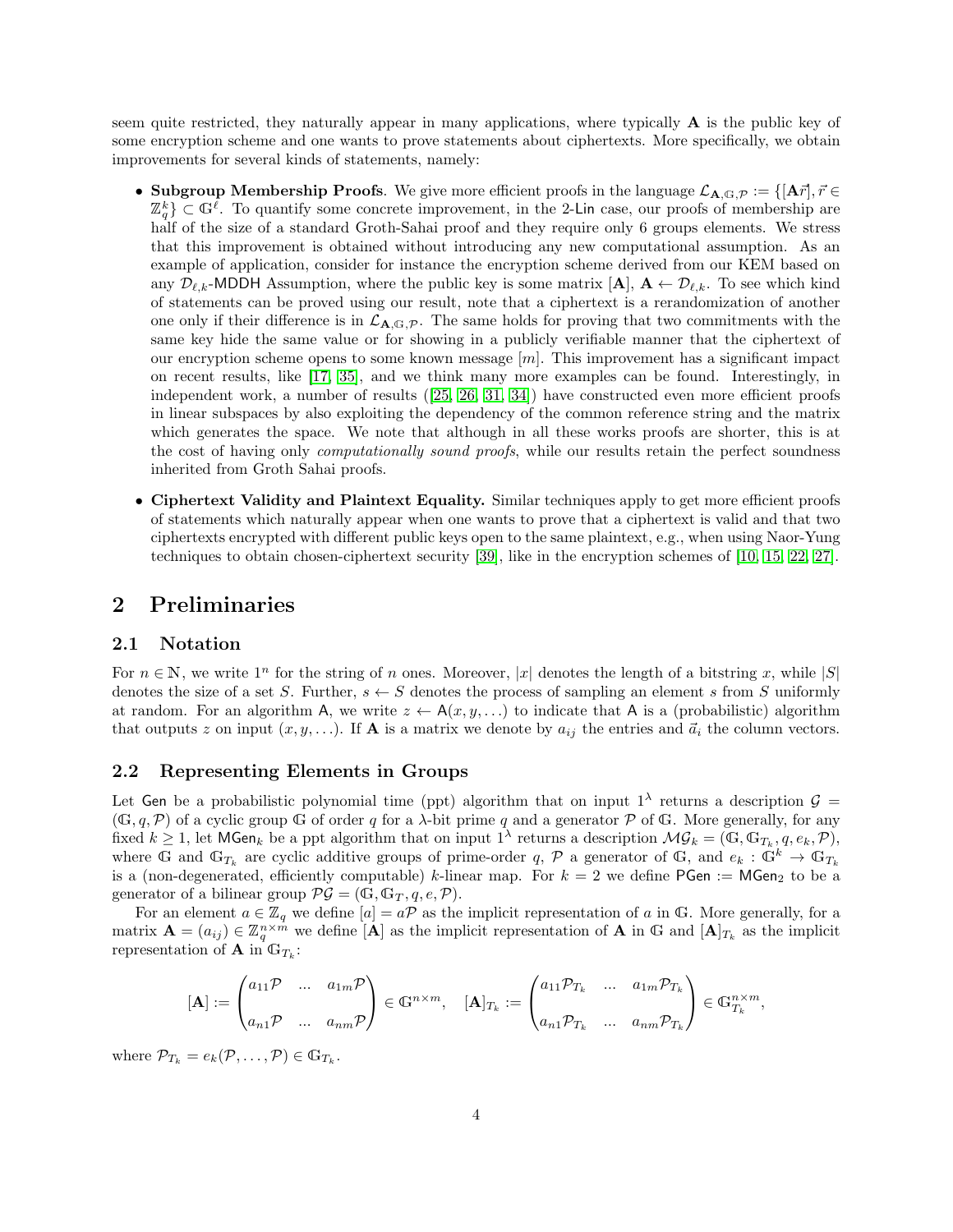<span id="page-6-2"></span>When talking about elements in G and  $\mathbb{G}_{T_k}$  we will always use this implicit notation, i.e., we let  $[a] \in \mathbb{G}$ be an element in  $\mathbb{G}$  or  $[b]_{T_k}$  be an element in  $\mathbb{G}_{T_k}$ . Note that from  $[a] \in \mathbb{G}$  it is generally hard to compute the value a (discrete logarithm problem in G). Further, from  $[b]_{T_k} \in \mathbb{G}_{T_k}$  it is hard to compute the value  $b \in \mathbb{Z}_q$  (discrete logarithm problem in  $\mathbb{G}_{T_k}$ ) or the value  $[b] \in \mathbb{G}$  (pairing inversion problem). Obviously, given  $[a] \in \mathbb{G}$ ,  $[b]_{T_k} \in \mathbb{G}_{T_k}$ , and a scalar  $x \in \mathbb{Z}_q$ , one can efficiently compute  $[ax] \in \mathbb{G}$  and  $[bx]_{T_k} \in \mathbb{G}_{T_k}$ .

Also, all functions and operations acting on G and  $\mathbb{G}_{T_k}$  will be defined implicitly. For example, when evaluating a bilinear pairing  $e : \mathbb{G} \times \mathbb{G} \to \mathbb{G}_T$  in [a], [b]  $\in \mathbb{G}$  we will use again our implicit representation and write  $[z]_T := e([a], [b])$ . Note that  $e([a], [b]) = [ab]_T$ , for all  $a, b \in \mathbb{Z}_q$ .

#### <span id="page-6-0"></span>2.3 Standard Diffie-Hellman Assumptions

Let Gen be a ppt algorithm that on input  $1^{\lambda}$  returns a description  $\mathcal{G} = (\mathbb{G}, q, \mathcal{P})$  of cyclic group  $\mathbb{G}$  of prime-order q and a generator  $\mathcal P$  of  $\mathbb G$ . Similarly, let PGen be a ppt algorithm that returns a description  $\mathcal{PG} = (\mathbb{G}, \mathbb{G}_T, q, e, \mathcal{P})$  of a pairing group. We informally recall a number of previously considered Decisional Diffie-Hellman Assumptions.

- Diffie-Hellman (DDH) Assumption. It is hard to distinguish  $(G, [x], [y], [xy])$  from  $(G, [x], [y], [z])$ , for  $\mathcal{G} = (\mathbb{G}, q, \mathcal{P}) \leftarrow$  Gen,  $x, y, z \leftarrow \mathbb{Z}_q$ .
- k-Linear (k-Lin) Assumption [\[3,](#page-25-3) [23,](#page-26-4) [45\]](#page-27-2). It is hard to distinguish  $(\mathcal{G}, [x_1], [x_2], \ldots, [x_k], [r_1x_1],$  $[r_2x_2], \ldots [r_kx_k], [r_1 + \cdots + r_k]$  from  $(G, [x_1], [x_2], \ldots [x_k], [r_1x_1], [r_2x_2], \ldots [r_kx_k], [z])$ , for  $G \leftarrow$  Gen,  $x_1, \ldots, x_k, r_1, \ldots, r_k, z \leftarrow \mathbb{Z}_q$ . Clearly, 1-Lin = DDH.
- Bilinear Diffie-Hellman (BDDH) Assumption [\[4\]](#page-25-2). It is hard to distinguish  $(\mathcal{PG}, [x], [y], [z], [xyz]_T)$ from  $(\mathcal{PG}, [x], [y], [z], [w]_T)$ , for  $\mathcal{PG} \leftarrow \mathsf{PGen}, x, y, z, w \leftarrow \mathbb{Z}_q$ .
- $k$ -Multilinear Diffie-Hellman ( $k$ -MLDDH) Assumption [\[8\]](#page-25-12). Given  $k$ -linear group generator  $\mathsf{MGen}_k$  it is hard to distinguish  $(\mathcal{MG}_k,[x_1],\ldots[x_{k+1}],[x_1\cdots x_{k+1}]_{T_k})$  from  $(\mathcal{MG}_k,[x_1],\ldots[x_{k+1}],[z]_{T_k}),$ for  $MG_k \leftarrow \mathsf{MGen}_k, x_1, \ldots, x_{k+1}, z \leftarrow \mathbb{Z}_q$ . Clearly, 2-MLDDH = BDDH.
- k-Party Diffie-Hellman (k-PDDH) Assumption. It is hard to distinguish  $(G, [x_1], [x_2], \ldots, [x_k], [x_1 \cdots x_k])$ from  $(\mathcal{G}, [x_1], [x_2], \ldots, [x_k], [z])$ , for  $\mathcal{G} \leftarrow$  Gen,  $x_1, \ldots, x_k, z \leftarrow \mathbb{Z}_q$ . 2-PDDH = DDH and 3-PDDH was proposed in [\[7\]](#page-25-5).
- k-Exponent Diffie-Hellman (k-EDDH) Assumption [\[28,](#page-26-7) [47\]](#page-28-2). It is hard to distinguish  $(G, [x], [x^k])$ from  $(\mathcal{G}, [x], [z])$ , for  $\mathcal{G} \leftarrow$  Gen,  $x, z \leftarrow \mathbb{Z}_q$ .

#### <span id="page-6-1"></span>2.4 Key Encapsulation Mechanisms

A key-encapsulation mechanism KEM = (Gen, Enc, Dec) with key-space  $\mathcal{K}(\lambda)$  consists of three polynomialtime algorithms (PTAs). Via  $(pk, sk) \leftarrow Gen(1^{\lambda})$  the randomized key-generation algorithm produces public/secret keys for security parameter  $\lambda \in \mathbb{N}$ ; via  $(K, c) \leftarrow \mathsf{Enc}(pk)$  the randomized encapsulation algorithm creates a uniformly distributed symmetric key  $K \in \mathcal{K}(\lambda)$  together with a ciphertext c; via  $K \leftarrow \mathsf{Dec}(sk, c)$ the possessor of secret key sk decrypts ciphertext c to get back a key K which is an element in K or a special rejection symbol  $\bot$ . For consistency, we require that for all  $\lambda \in \mathbb{N}$ , and all  $(K, c) \leftarrow \mathsf{Enc}(pk)$  we have  $Pr[Dec(sk, c) = K] = 1$ , where the probability is taken over the choice of  $(pk, sk) \leftarrow Gen(1^{\lambda})$ , and the coins of all the algorithms in the expression above.

For IND-CPA security we require that the distribution  $(pk, (c, K))$  is computationally indistinguishable from  $(pk, (c, K'))$ , where  $(pk, sk) \leftarrow Gen(1^{\lambda}), (K, c) \leftarrow Enc(pk),$  and  $K' \leftarrow K(\lambda)$ . An IND-CPA secure KEM implies an IND-CPA secure publick-key encryption (PKE) scheme by combining it with a one-time secure symmetric cipher (DEM).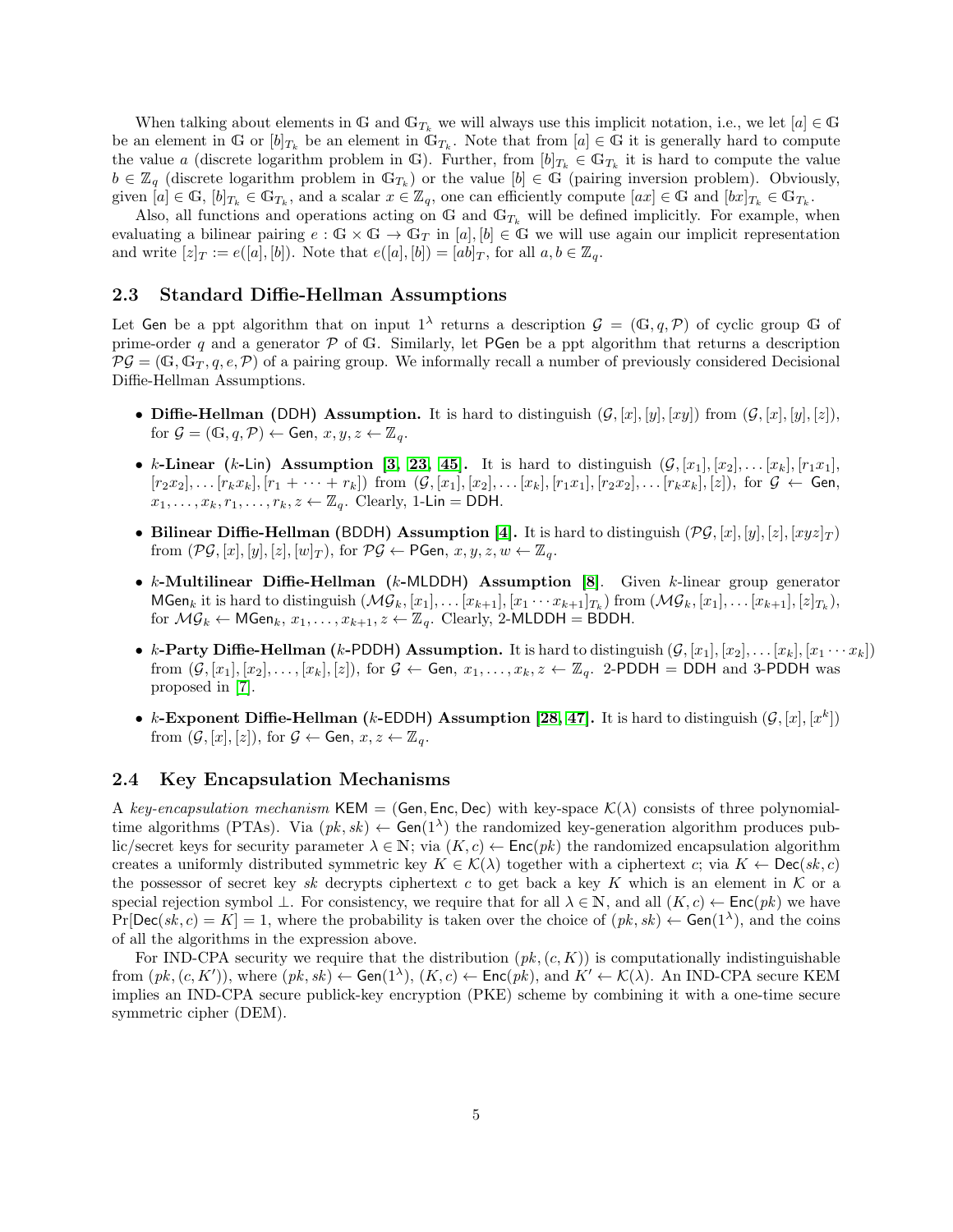#### <span id="page-7-6"></span><span id="page-7-0"></span>2.5 Hash Proof Systems

We recall the notion of hash proof systems as introduced by Cramer and Shoup [\[13\]](#page-25-1).

Let  $\mathcal{C}, \mathcal{K}$  be sets and  $\mathcal{V} \subset \mathcal{C}$  a language. In the context of public-key encryption (and viewing a hash proof system as a key encapsulation mechanism (KEM) [\[14\]](#page-25-13) with "special algebraic properties") one may think of C as the set of all *ciphertexts*,  $V \subset C$  as the set of all *valid (consistent) ciphertexts*, and K as the set of all symmetric keys. Let  $\Lambda_{sk} : C \to \mathcal{K}$  be a hash function indexed with  $sk \in \mathcal{SK}$ , where  $\mathcal{SK}$  is a set. A hash function  $\Lambda_{sk}$  is projective if there exists a projection  $\mu : \mathcal{SK} \to \mathcal{PK}$  such that  $\mu(sk) \in \mathcal{PK}$  defines the action of  $\Lambda_{sk}$  over the subset V. That is, for every  $c \in V$ , the value  $K = \Lambda_{sk}(c)$  is uniquely determined by  $\mu(sk)$  and c. In contrast, nothing is guaranteed for  $c \in \mathcal{C} \setminus \mathcal{V}$ , and it may not be possible to compute  $\Lambda_{sk}(c)$ from  $\mu(sk)$  and c. The projective hash function is (perfectly) universal<sub>1</sub> if for all  $c \in \mathcal{C} \setminus \mathcal{V}$ ,

$$
(pk, \Lambda_{sk}(c)) \equiv (pk, K) \tag{2}
$$

where in the above  $pk = \mu(sk)$  for  $sk \leftarrow SK$  and  $K \leftarrow K$ , and the symbol  $\equiv$  stands for equality of the two distributions.

A hash proof system HPS = (Param, Pub, Priv) consists of three algorithms where the randomized algorithm Param $(1^{\lambda})$  generates instances of params =  $(S, K, C, V, \mathcal{PK}, \mathcal{SK}, \Lambda_{(\cdot)} : C \to \mathcal{K}, \mu : \mathcal{SK} \to \mathcal{PK})$ , where  $\mathcal S$ may contain some additional structural parameters such as the group description. The deterministic public evaluation algorithm Pub inputs the projection key  $pk = \mu(sk)$ ,  $c \in V$  and a witness w of the fact that  $c \in V$ and returns  $K = \Lambda_{sk}(c)$ . The deterministic private evaluation algorithm inputs  $sk \in \mathcal{SK}$  and returns  $\Lambda_{sk}(c)$ , without knowing a witness. We further assume there are efficient algorithms given for sampling  $sk \in \mathcal{SK}$ and sampling  $c \in V$  uniformly together with a witness w.

As computational problem we require that the *subset membership problem* is hard in HPS which means that the two elements c and c' are computationally indistinguishable, for uniform  $c \in V$  and uniform  $c' \in \mathcal{C} \backslash V$ .

#### <span id="page-7-1"></span>2.6 Pseudo-Random Functions

A pseudo-random function PRF = (Gen, F) with respect to range  $\mathcal{R} = \mathcal{R}(\lambda)$  and message space  $\mathcal{M} = \mathcal{M}(\lambda)$ consists of two algorithms, where the randomized algorithm  $Gen(1^{\lambda})$  generates a symmetric key K and the deterministic evaluation algorithm  $F_K(x)$  outputs a value in  $\mathcal{R}$ , for all  $x \in \mathcal{M}$ . For security we require that an adversary making polynomially many queries to an oracle  $\mathcal{O}(\cdot)$ , the output of oracle  $\mathcal{O}(x) = F_K(x)$  for a fixed key  $K \leftarrow$  Gen(1<sup> $\lambda$ </sup>) is computationally indistinguishable from  $\mathcal{O}(x) = f(x)$ , where f is chosen uniformly from all functions from mapping M to R (i.e.,  $f(x)$  outputs uniform elements in R).

# <span id="page-7-2"></span>3 Matrix DH assumptions

#### <span id="page-7-3"></span>3.1 Definition

<span id="page-7-5"></span>**Definition 1.** Let  $\ell, k \in \mathbb{N}$  with  $\ell > k$ . We call  $\mathcal{D}_{\ell,k}$  a matrix distribution if it outputs (in poly time, with overwhelming probability) matrices in  $\mathbb{Z}_q^{\ell \times k}$  of full rank k. We define  $\mathcal{D}_k := \mathcal{D}_{k+1,k}$ .

For simplicity we will also assume that, wlog, the first k rows of  $A \leftarrow \mathcal{D}_{\ell,k}$  form an invertible matrix. We define the  $\mathcal{D}_{\ell,k}$ -matrix problem as to distinguish the two distributions  $([\mathbf{A}], [\mathbf{A}\vec{w}])$  and  $([\mathbf{A}], [\vec{u}])$ , where  $\mathbf{A} \leftarrow \mathcal{D}_{\ell,k}, \, \vec{w} \leftarrow \mathbb{Z}_q^k, \, \text{and } \, \vec{u} \leftarrow \mathbb{Z}_q^{\ell}.$ 

<span id="page-7-4"></span>**Definition 2** ( $\mathcal{D}_{\ell,k}$ -Matrix Diffie-Hellman Assumption  $\mathcal{D}_{\ell,k}$ -MDDH). Let  $\mathcal{D}_{\ell,k}$  be a matrix distribution. We say that the  $\mathcal{D}_{\ell,k}$ -Matrix Diffie-Hellman ( $\mathcal{D}_{\ell,k}$ -MDDH) Assumption holds relative to Gen if for all ppt adversaries D,

$$
\mathbf{Adv}_{\mathcal{D}_{\ell,k},\mathsf{Gen}}(\mathsf{D}) = \Pr[\mathsf{D}(\mathcal{G},[\mathbf{A}],[\mathbf{A}\vec{w}]) = 1] - \Pr[\mathsf{D}(\mathcal{G},[\mathbf{A}],[\vec{u}]) = 1] = \mathit{negl}(\lambda),
$$

where the probability is taken over  $\mathcal{G} = (\mathbb{G}, q, \mathcal{P}) \leftarrow \mathsf{Gen}(1^{\lambda}), \, \mathbf{A} \leftarrow \mathcal{D}_{\ell,k}, \vec{w} \leftarrow \mathbb{Z}_q^k, \vec{u} \leftarrow \mathbb{Z}_q^{\ell}$  and the coin tosses of adversary D.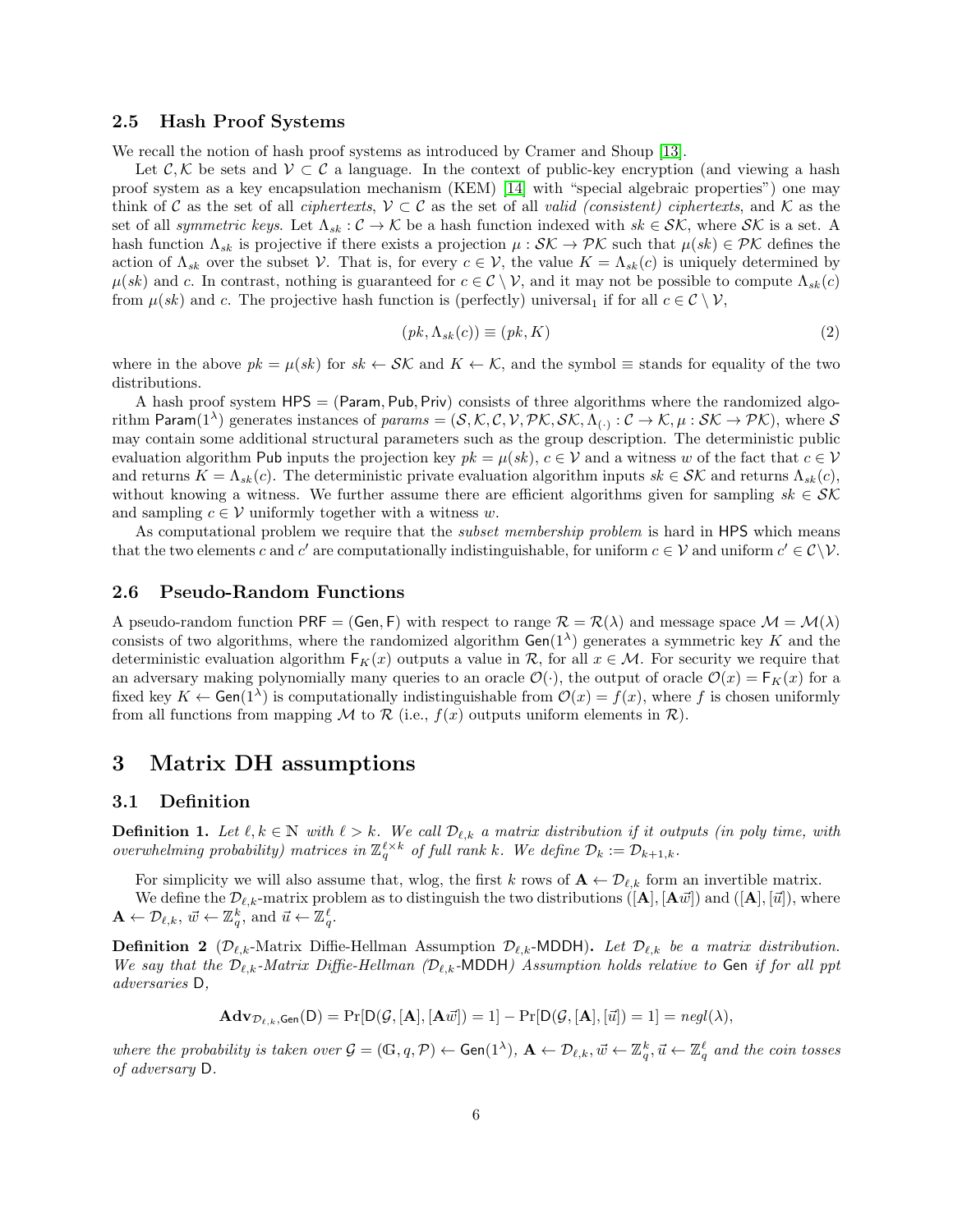<span id="page-8-3"></span>**Definition 3.** Let  $\mathcal{D}_{\ell,k}$  be a matrix distribution. Let  $\mathbf{A}_0$  be the first k rows of  $\mathbf{A}$  and  $\mathbf{A}_1$  be the last  $\ell - k$ rows of **A**. The matrix  $\mathbf{T} \in \mathbb{Z}_q^{(\ell-k)\times k}$  defined as  $\mathbf{T} = \mathbf{A}_1 \mathbf{A}_0^{-1}$  is called the transformation matrix of **A**.

We note that using the transformation matrix, one can alternatively define the advantage from Definition [2](#page-7-4) as

$$
\mathbf{Adv}_{\mathcal{D}_{\ell,k},\mathsf{Gen}}(\mathsf{D}) = \Pr[\mathsf{D}(\mathcal{G},\begin{bmatrix} \mathbf{A}_0 \\ \mathbf{TA}_0 \end{bmatrix},\begin{bmatrix} \vec{h} \\ \mathbf{T}\vec{h} \end{bmatrix}) = 1] - \Pr[\mathsf{D}(\mathcal{G},\begin{bmatrix} \mathbf{A}_0 \\ \mathbf{TA}_0 \end{bmatrix},\begin{bmatrix} \vec{h} \\ \vec{u} \end{bmatrix}) = 1],
$$

where the probability is taken over  $\mathcal{G} = (\mathbb{G}, q, \mathcal{P}) \leftarrow \mathsf{Gen}(1^{\lambda}), \, \mathbf{A} \leftarrow \mathcal{D}_{\ell,k}, \vec{h} \leftarrow \mathbb{Z}_q^k, \vec{u} \leftarrow \mathbb{Z}_q^{\ell-k}$  and the coin tosses of adversary D.

#### <span id="page-8-0"></span>3.2 Basic Properties

We can generalize Definition [2](#page-7-4) to the m-fold  $\mathcal{D}_{\ell,k}$ -MDDH Assumption as follows. Given  $\mathbf{W} \leftarrow \mathbb{Z}_q^{k \times m}$  for some  $m \geq 1$ , we consider the problem of distinguishing the distributions ([A], [AW]) and ([A], [U]) where  $\mathbf{U} \leftarrow \mathbb{Z}_q^{\ell \times m}$  is equivalent to m independent instances of the problem (with the same **A** but different  $\vec{w}_i$ ). This can be proved through a hybrid argument with a loss of  $m$  in the reduction, or, with a tight reduction (independent of  $m$ ) via random self-reducibility.

<span id="page-8-4"></span>**Lemma 1** (Random self reducibility). For any matrix distribution  $\mathcal{D}_{\ell,k}$ ,  $\mathcal{D}_{\ell,k}$ -MDDH is random self-reducible. Concretely, for any m,

$$
\mathbf{Adv}_{\mathcal{D}_{\ell,k},\mathsf{Gen}}^m(\mathsf{D}') \leq \begin{cases} m \cdot \mathbf{Adv}_{\mathcal{D}_{\ell,k},\mathsf{Gen}}(\mathsf{D}) & 1 \leq m \leq \ell - k \\ (\ell - k) \cdot \mathbf{Adv}_{\mathcal{D}_{\ell,k},\mathsf{Gen}}(\mathsf{D}) + \frac{1}{q - 1} & m > \ell - k \end{cases}
$$

,

where

$$
\mathbf{Adv}^{m}_{\mathcal{D}_{\ell,k},\mathsf{Gen}}(\mathsf{D}') = \Pr[\mathsf{D}'(\mathcal{G},[\mathbf{A}],[\mathbf{AW}]) = 1] - \Pr[\mathsf{D}'(\mathcal{G},[\mathbf{A}],[\mathbf{U}]) = 1],
$$

and the probability is taken over  $\mathcal{G} = (\mathbb{G}, q, \mathcal{P}) \leftarrow \text{Gen}(1^{\lambda}), \ \mathbf{A} \leftarrow \mathcal{D}_{\ell,k}, \mathbf{W} \leftarrow \mathbb{Z}_q^{\ell \times m}, \mathbf{U} \leftarrow \mathbb{Z}_q^{\ell \times m}$  and the coin tosses of adversary  $D'$ .

*Proof.* The case  $1 \leq m \leq \ell - k$  comes from a natural hybrid argument, while the case  $m > \ell - k$  is obtained from the inequality

$$
\mathbf{Adv}^m_{\mathcal{D}_{\ell,k},\mathsf{Gen}}(\mathsf{D}')\leq \mathbf{Adv}^{\ell-k}_{\mathcal{D}_{\ell,k},\mathsf{Gen}}(\mathsf{D})+\frac{1}{q-1}.
$$

To prove it, we show that there exists an efficient transformation of any instance ([A], [Z]) of the  $(\ell-k)$ -fold  $\mathcal{D}_{\ell,k}$ -MDDH problem into another instance  $([\mathbf{A}], [\mathbf{Z}'])$  of the m-fold problem, with overwhelming probability.

In particular, we set  $\mathbf{Z}' = \mathbf{AR} + \mathbf{Z}\mathbf{C}$ , for random matrices  $\mathbf{R} \leftarrow \mathbb{Z}_q^{k \times m}$  and  $\mathbf{C} \leftarrow \mathbb{Z}_q^{(\ell-k) \times m}$ . On the one hand, if  $\mathbf{Z} = \mathbf{A}\mathbf{W}$  then  $\mathbf{Z}' = \mathbf{A}\mathbf{W}'$  for  $\mathbf{W}' = \mathbf{R} + \mathbf{W}\mathbf{C}$ , which is uniformly distributed in  $\mathbb{Z}_q^{k \times m}$ . On the other hand, if  $\mathbf{Z} = \mathbf{U}$  is uniform then  $\mathbf{A}|\mathbf{U}$  is full-rank with probability at least  $1 - 1/(q - 1)$ . In that case,  $\mathbf{Z}' = \mathbf{AR} + \mathbf{UC}$  is uniformly distributed in  $\mathbb{Z}_q^{\ell \times m}$ , which proves the above inequality.  $\Box$ 

We remark that, given  $[\mathbf{A}], [\vec{z}]$  the above lemma can only be used to re-randomize the value  $[\vec{z}]$ . In order to re-randomize the matrix  $[A]$  we need that one can sample matrices **L** and **R** such that  $A' = LAR$  looks like an independent instance  $\mathbf{A}' \leftarrow \mathcal{D}_{\ell,k}$ . In all of our example distributions we are able to do this.

Due to its linearity properties, the  $\mathcal{D}_{\ell,k}$ -MDDH assumption does not hold in  $(k+1)$ -linear groups, assuming that k is constant, i.e. it does not depend on the security parameter<sup>[2](#page-8-1)</sup>.

<span id="page-8-2"></span>**Lemma 2.** Let  $\mathcal{D}_{\ell,k}$  be any matrix distribution. Then the  $\mathcal{D}_{\ell,k}$ -Matrix Diffie-Hellman Assumption is false in  $(k + 1)$ -linear groups.

<span id="page-8-1"></span><sup>&</sup>lt;sup>2</sup>If k grows linearly with the security parameter, computing determinants of size  $k+1$  in G could in general take exponential time. However, for the particular matrices in the forthcoming examples (except for the uniform distribution) the associated determinants are still efficiently computable, and the Matrix DH Assumption is also false in  $(k + 1)$ -linear groups.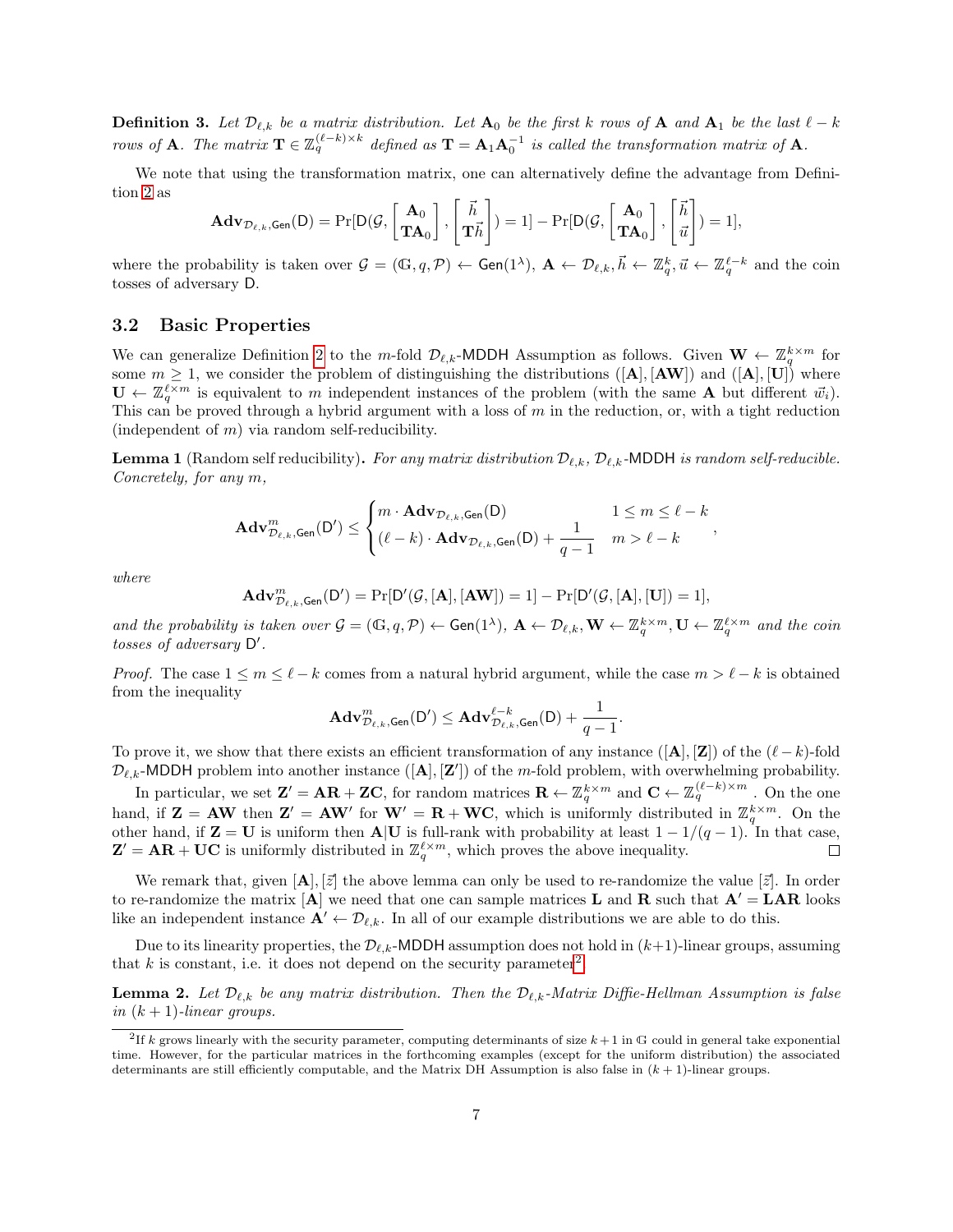<span id="page-9-4"></span>*Proof.* In a  $(k + 1)$ -linear group, the implicit representation of any  $r \times r$  determinant for  $r \times k + 1$  can be efficiently computed by using the r-linear map given by the Leibnitz formula:

$$
\det(\mathbf{M}) = \sum_{\sigma \in S_r} \text{sgn}(\sigma) \prod_{i=1}^r m_{i, \sigma_i}
$$

Using the  $(k+1)$ -linear map,  $[\det(\mathbf{M})]_{T_k}$  can be computed in the target group. Then, given  $[\mathbf{B}] := [\mathbf{A} || \vec{z}]$ , consider the submatrix  $\mathbf{A}_0$  formed by the first k rows of  $\mathbf{A}$  and the vector  $\vec{z}_0$  formed by the first k elements of  $\vec{z}$ . If  $\det(\mathbf{A}_0) \neq 0$ , then define **C** as the first  $k + 1$  rows of **B**. If  $\vec{z}$  is random then  $\det(\mathbf{C}) \neq 0$  with overwhelming probability, while if  $\vec{z} = \mathbf{A}\vec{w}$  for some vector  $\vec{w}$  then det(**C**) = 0. Therefore the  $\mathcal{D}_{\ell,k}$ -Matrix Diffie-Hellman Assumption is false in this case.

Otherwise  $\det(\mathbf{A}_0) = 0$ . Then  $\text{rank}(\mathbf{A}_0 || \vec{z}_0) = \text{rank}(\mathbf{A}_0)$  when  $\vec{z} = \mathbf{A}\vec{w}$ , while  $\text{rank}(\mathbf{A}_0 || \vec{z}_0) = \text{rank}(\mathbf{A}_0) + \vec{w}$ 1 with overwhelming probability if  $\vec{z}$  is random. To compute the rank of both matrices the following efficient randomized algorithm can be used. Take random invertible matrices  $\mathbf{L}, \mathbf{R} \in \mathbb{Z}_q^{k \times k}$ . Then set  $[\mathbf{A}'_0] = [\mathbf{L} \mathbf{A}_0 \mathbf{R}]$ and  $[\vec{z}'_0] = [\mathbf{L}\vec{z}_0]$ , which is just a randomized instance of the same problem. Now if  $\text{rank}(\mathbf{A}'_0) = r$  then with overwhelming probability its principal  $r \times r$  minor is nonzero. Therefore, we can estimate  $r = \text{rank}(\mathbf{A}'_0)$  as the size of the largest nonzero principal minor (with negligible error probability). Finally, if the determinant of the submatrix of  $\mathbf{A}'_0 || \vec{z}'_0$  formed by the first  $r + 1$  rows and the first r and the last column is nonzero we conclude that  $\vec{z}$  is random.  $\Box$ 

#### <span id="page-9-0"></span>3.3 Generic Hardness of Matrix DH

Let  $\mathcal{D}_{\ell,k}$  be a matrix distribution as in Definition [1,](#page-7-5) which outputs matrices  $\mathbf{A} \in \mathbb{Z}_q^{\ell \times k}$ . We call  $\mathcal{D}_{\ell,k}$ polynomial-induced if the distribution is defined by picking  $\vec{t} \in \mathbb{Z}_q^d$  uniformly at random and setting  $a_{i,j}$ :=  $\mathfrak{p}_{i,j}(\vec{t})$  for some polynomials  $\mathfrak{p}_{i,j} \in \mathbb{Z}_q[\vec{T}]$  whose degree does not depend on  $\lambda$ . E.g. for 2-Lin from Section [1.1,](#page-2-1) we have  $a_{1,1} = t_1, a_{2,2} = t_2, a_{2,1} = a_{3,2} = 1$  and  $a_{1,2} = a_{3,1} = 0$  with  $t_1, t_2$  (called  $a_1, a_2$  in Section [1.1\)](#page-2-1) uniform.

We set  $\mathfrak{f}_{i,j} = A_{i,j} - \mathfrak{p}_{i,j}$  and  $\mathfrak{g}_i = Z_i - \sum_j \mathfrak{p}_{i,j} W_j$  in the ring  $\mathcal{R} = \mathbb{Z}_q[A_{1,1}, \ldots, A_{\ell,k}, \vec{Z}, \vec{T}, \vec{W}]$ . Consider the ideal  $\mathcal{I}_0$  generated by all  $f_{i,j}$ 's and  $g_i$ 's and the ideal  $\mathcal{I}_1$  generated only by the  $f_{i,j}$ 's in  $\mathcal{R}$ . Let  $\mathcal{J}_b :=$  $\mathcal{I}_b \cap \mathbb{Z}_q[A_{1,1},\ldots,A_{\ell,k},\vec{Z}].$  Note that the equations  $f_{i,j} = 0$  just encode the definition of the matrix entry  $a_{i,j}$  by  $\mathfrak{p}_{i,j}(\vec{t})$  and the equation  $\mathfrak{g}_i = 0$  encodes the definition of  $z_i$  in the case  $\vec{z} = \mathbf{A}\vec{\omega}$ . So, informally,  $\mathcal{I}_0$ encodes the relations between the  $a_{i,j}$ 's,  $z_i$ 's,  $t_i$ 's and  $w_i$ 's in  $([\mathbf{A}], [\vec{z}] = [\mathbf{A}\vec{\omega}])$  and  $\mathcal{I}_1$  encodes the relations in  $([A], [\bar{z}] = [\bar{u}])$ . For  $b = 0$   $(\bar{z} = A\vec{\omega})$  and  $b = 1$  ( $\bar{z}$  uniform),  $\mathcal{J}_b$  encodes the relations visible by considering only the given data (i.e. the  $A_{i,j}$ 's and  $Z_j$ 's).

<span id="page-9-1"></span>**Theorem 3.** Let  $\mathcal{D}_{\ell,k}$  be a polynomial-induced matrix distribution with notation as above. Then the  $\mathcal{D}_{\ell,k}$ -MDDH assumption holds in generic m-linear groups if and only if  $(\mathcal{J}_0)_{\leq m} = (\mathcal{J}_1)_{\leq m}$ , where the  $_{\leq m}$  means restriction to total degree at most m.

*Proof.* Note that  $\mathcal{J}_{\leq m}$  captures precisely what any adversary can generically compute with polynomially many group and m-linear pairing operations. Formally, this is proven by restating the Uber-Assumption Theorem of [\[2,](#page-25-7) [9\]](#page-25-8) and its proof more algebraically. Cf. Appendix [B](#page-29-0) for details.  $\Box$ 

For a given matrix distribution, the condition  $(\mathcal{J}_0)_{\leq m} = (\mathcal{J}_1)_{\leq m}$  can be verified by direct linear algebra or by elimination theory (using e.g. Gröbner bases).<sup>[3](#page-9-3)</sup> For the special case  $\ell = k + 1$ , we can actually give a criterion that is simple to verify using determinants:

<span id="page-9-2"></span>**Theorem 4.** Let  $\mathcal{D}_k$  be a polynomial-induced matrix distribution, which outputs matrices  $a_{i,j} = \mathfrak{p}_{i,j}(\vec{t})$  for uniform  $\vec{t} \in \mathbb{Z}_q^d$ . Let  $\mathfrak d$  be the determinant of  $(\mathfrak p_{i,j}(\vec{T})\|\vec{Z})$  as a polynomial in  $\vec{Z}, \vec{T}$ .

1. If the matrices output by  $\mathcal{D}_k$  always have full rank (not just with overwhelming probability), even for  $t_i$  from the algebraic closure  $\overline{\mathbb{Z}_q}$ , then  $\mathfrak d$  is irreducible over  $\overline{\mathbb{Z}_q}$ .

<span id="page-9-3"></span><sup>3</sup> see Lem. [20](#page-31-1) in Appendix [B](#page-29-0)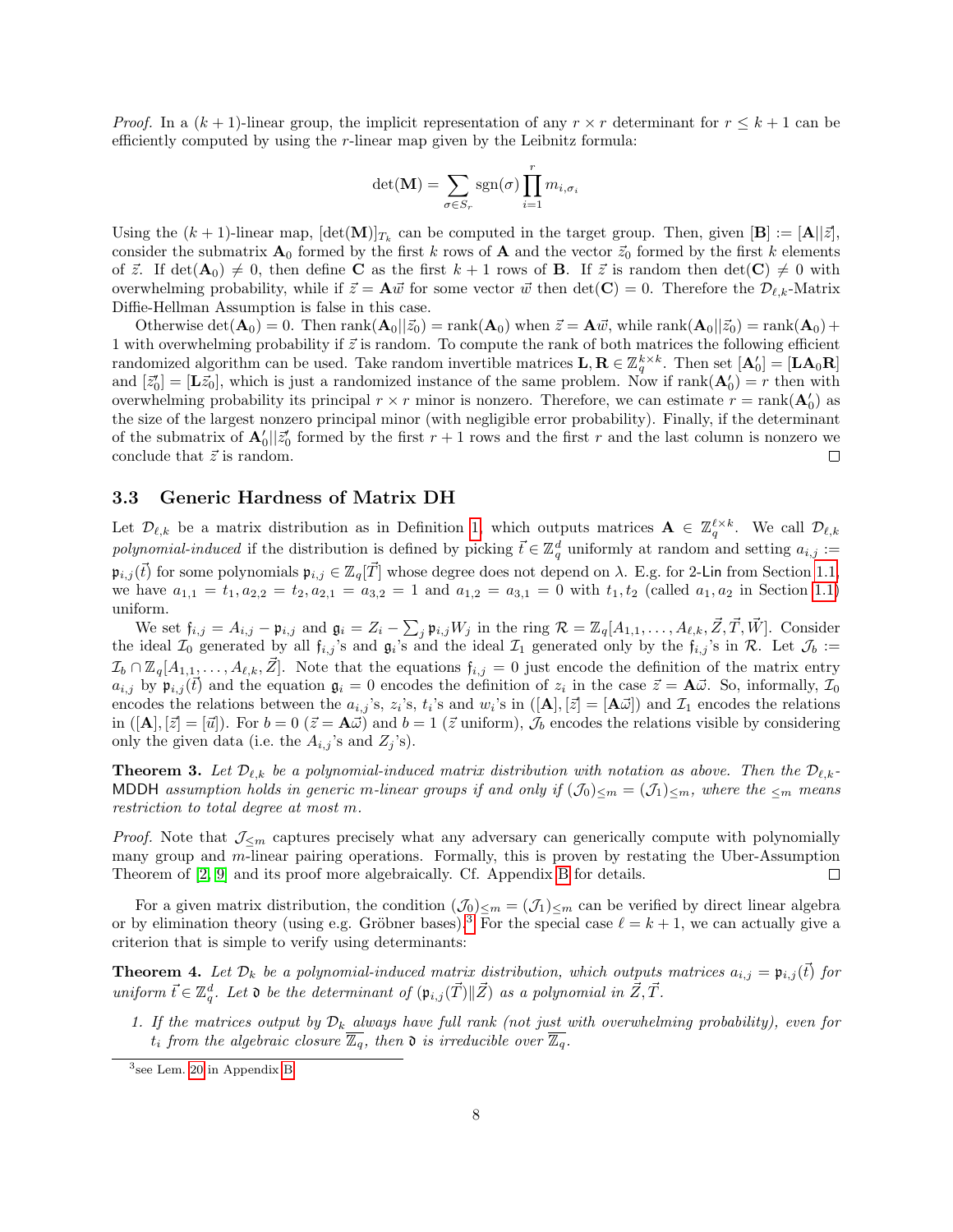<span id="page-10-3"></span>2. If all  $\mathfrak{p}_{i,j}$  have degree at most one and  $\mathfrak{d}$  is irreducible over  $\overline{\mathbb{Z}_q}$  and the total degree of  $\mathfrak{d}$  is  $k+1$ , then the  $\mathcal{D}_k$ -MDDH assumption holds in generic k-linear groups.

This theorem and generalizations for non-linear  $\mathfrak{p}_{i,j}$  and non-irreducible  $\mathfrak{d}$  are proven in Appendix [B](#page-29-0) using tools from algebraic geometry.

#### <span id="page-10-0"></span>3.4 Examples of  $\mathcal{D}_{\ell,k}$ -MDDH

Let  $\mathcal{D}_{\ell,k}$  be a matrix distribution and  $\mathbf{A} \leftarrow \mathcal{D}_{\ell,k}$ . Looking ahead to our applications,  $[\mathbf{A}]$  will correspond to the public-key (or common reference string) and  $[\mathbf{A}\vec{w}] \in \mathbb{G}^{\ell}$  will correspond to a ciphertext. We define the representation size  $RE_G(\mathcal{D}_{\ell,k})$  of a given polynomial-induced matrix distribution  $\mathcal{D}_{\ell,k}$  with linear  $\mathfrak{p}_{i,j}$ 's as the minimal number of group elements it takes to represent [A] for any  $A \in \mathcal{D}_{\ell,k}$ . We will be interested in families of distributions  $\mathcal{D}_{\ell,k}$  such that that Matrix Diffie-Hellman Assumption is hard in k-linear groups. By Lemma [2](#page-8-2) we obtain a family of strictly weaker assumptions. Our goal is to obtain such a family of assumptions with small (possibly minimal) representation.

**Example 1.** Let  $\mathcal{U}_{\ell,k}$  be the uniform distribution over  $\mathbb{Z}_q^{\ell \times k}$ .

The next lemma says that  $\mathcal{U}_{\ell,k}$ -MDDH is the weakest possible assumption among all  $\mathcal{D}_{\ell,k}$ -Matrix Diffie-Hellman Assumptions. However,  $\mathcal{U}_{\ell,k}$  has poor representation, i.e.,  $RE_{\mathbb{G}}(\mathcal{U}_{\ell,k}) = \ell k$ .

**Lemma 5.** Let  $\mathcal{D}_{\ell,k}$  be any matrix distribution. Then  $\mathcal{D}_{\ell,k}$ -MDDH  $\Rightarrow \mathcal{U}_{\ell,k}$ -MDDH.

*Proof.* Given an instance  $([\mathbf{A}], [\mathbf{A}\vec{w}])$  of  $\mathcal{D}_{\ell,k}$ , if  $\mathbf{L} \in \mathbb{Z}_q^{\ell \times \ell}$  and  $\mathbf{R} \in \mathbb{Z}_q^{k \times k}$  are two random invertible matrices, it is possible to get a properly distributed instance of the  $\mathcal{U}_{\ell,k}$ -matrix DH problem as ([LAR], [LA $\vec{w}$ ]). Indeed, **LAR** has a distribution statistically close to the uniform distribution<sup>[4](#page-10-2)</sup> in  $\mathbb{Z}_q^{k\times\ell}$ , while  $\mathbf{L}\mathbf{A}\vec{w} = \mathbf{L}\mathbf{A}\mathbf{R}\vec{v}$  for  $\vec{v} = \mathbf{R}^{-1}\vec{w}$ . Clearly,  $\vec{v}$  has the uniform distribution in  $\mathbb{Z}_q^k$ .  $\Box$ 

<span id="page-10-1"></span>**Example 2** (k-Linear Assumption/k-Lin). We define the distribution  $\mathcal{L}_k$  as follows

$$
\mathbf{A} = \begin{pmatrix} a_1 & 0 & \dots & 0 & 0 \\ 0 & a_2 & \dots & 0 & 0 \\ 0 & 0 & & \ddots & 0 \\ \vdots & & \ddots & & \vdots \\ 0 & 0 & \dots & 0 & a_k \\ 1 & 1 & \dots & 1 & 1 \end{pmatrix} \in \mathbb{Z}_q^{(k+1)\times k},
$$

where  $a_i \leftarrow \mathbb{Z}_q^*$ . The transformation matrix  $\mathbf{T} \in \mathbb{Z}_q^{1 \times k}$  is given as  $\mathbf{T} = (\frac{1}{a_1}, \dots, \frac{1}{a_k})$ . Note that the distribution  $(A, A\vec{w})$  can be compactly written as  $(a_1, ..., a_k, a_1w_1, ..., a_kw_k, w_1 + ... + w_k) = (a_1, ..., a_k, b_1, ..., b_k, \frac{b_1}{a_1} + ... + b_k)$  $\ldots + \frac{b_k}{a_k}$ ) with  $a_i \leftarrow \mathbb{Z}_q^*$ ,  $b_i, w_i \leftarrow \mathbb{Z}_q$ . Hence the  $\mathcal{L}_k$ -Matrix Diffie-Hellman Assumption is an equivalent description of the k-linear Assumption [\[3,](#page-25-3) [23,](#page-26-4) [45\]](#page-27-2) with  $RE_{\mathbb{G}}(\mathcal{L}_k) = k$ .

It was shown in  $[45]$  that k-Lin holds in the generic k-linear group model and hence k-Lin forms a family of increasingly strictly weaker assumptions. Furthermore, in [\[7\]](#page-25-5) it was shown that 2-Lin  $\Rightarrow$  BDDH.

**Example 3** (k-Cascade Assumption/k-Casc). We define the distribution  $\mathcal{C}_k$  as follows

$$
\mathbf{A} = \begin{pmatrix} a_1 & 0 & \dots & 0 & 0 \\ 1 & a_2 & \dots & 0 & 0 \\ 0 & 1 & \ddots & & 0 \\ \vdots & & \ddots & & \vdots \\ 0 & 0 & \dots & 1 & a_k \\ 0 & 0 & \dots & 0 & 1 \end{pmatrix}
$$

,

<span id="page-10-2"></span> ${}^{4}$ If **A** has full-rank (that happens with overwhelming probability) then LAR is uniformly distributed in the set of full-rank matrices in  $\mathbb{Z}_q^{\ell \times k}$ , which implies that it is close to uniform in  $\mathbb{Z}_q^{\ell \times k}$ .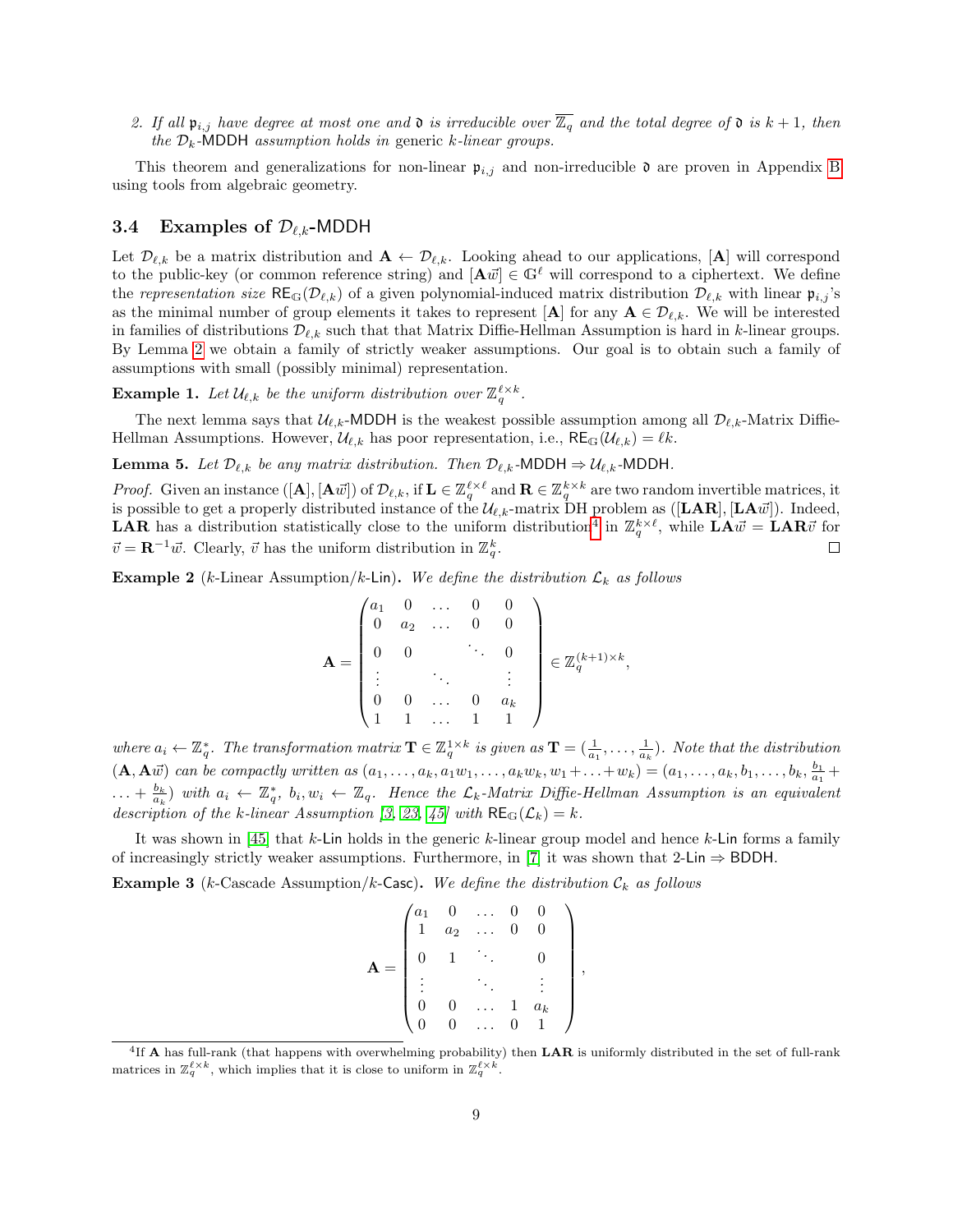<span id="page-11-2"></span>where  $a_i \leftarrow \mathbb{Z}_q^*$ . The transformation matrix  $\mathbf{T} \in \mathbb{Z}_q^{1 \times k}$  is given as  $\mathbf{T} = (\pm \frac{1}{a_1 \cdots a_k}, \mp \frac{1}{a_2 \cdots a_k} \dots, \frac{1}{a_k})$ . Note that  $(A, A\vec{w})$  can be compactly written as  $(a_1, \ldots, a_k, a_1w_1, w_1+a_2w_2 \ldots, w_{k-1}+a_kw_k, w_k) = (a_1, \ldots, a_k, b_1, \ldots, b_k, b_k)$  $\frac{b_k}{a_k} - \frac{b_{k-1}}{a_{k-1}a}$  $\frac{b_{k-1}}{a_{k-1}a_k} + \frac{b_{k-2}}{a_{k-2}a_{k-1}}$  $\frac{b_{k-2}}{a_{k-2}a_{k-1}a_k} - \ldots \pm \frac{b_1}{a_1\cdots a_k}$ . We have  $\mathsf{RE}_{\mathbb{G}}(\mathcal{C}_k) = k$ .

Matrix  $\bf{A}$  bears resemblance to a cascade which explains the assumption's name. Indeed, in order to compute the right lower entry  $w_k$  of matrix  $(\mathbf{A}, \mathbf{A}\vec{w})$  from the remaining entries, one has to "descend" the cascade to compute all the other entries  $w_i$  ( $1 \le i \le k-1$ ) one after the other.

A more compact version of  $\mathcal{C}_k$  is obtained by setting all  $a_i := a$ .

<span id="page-11-4"></span>**Example 4.** (Symmetric k-Cascade Assumption) We define the distribution  $SC_k$  as  $C_k$  but now  $a_i = a$ , where  $a \leftarrow \mathbb{Z}_q^*$ . Then  $(A, A\vec{w})$  can be compactly written as  $(a, aw_1, w_1 + aw_2, \ldots, w_{k-1} + aw_k, w_k)$  $(a, b_1, \ldots, b_k, \frac{b_k}{a} - \frac{b_{k-1}}{a^2} + \frac{b_{k-2}}{a^3} - \ldots \pm \frac{b_1}{a^k}).$  We have  $RE_{\mathbb{G}}(\mathcal{C}_k) = 1$ .

Observe that the same trick cannot be applied to the  $k$ -Linear assumption  $k$ -Lin, as the resulting Symmetric k-Linear assumption does not hold in k-linear groups. However, if we set  $a_i := a + i - 1$ , we obtain another matrix distribution with compact representation.

**Example 5.** (Incremental k-Linear Assumption) We define the distribution  $\mathcal{IL}_k$  as  $\mathcal{L}_k$  with  $a_i = a + i - 1$ , for  $a \leftarrow \mathbb{Z}_q^*$ . The transformation matrix  $\mathbf{T} \in \mathbb{Z}_q^{1 \times k}$  is given as  $\mathbf{T} = (\frac{1}{a}, \dots, \frac{1}{a+k-1})$ .  $(\mathbf{A}, \mathbf{A}\vec{w})$  can be compactly written as  $(a, aw_1, (a+1)w_2, \ldots, (a+k-1)w_k, w_1 + \ldots + w_k) = (a, b_1, \ldots, b_k, \frac{b_1}{a} + \frac{b_2}{a+1} + \ldots + \frac{b_k}{a+k-1})$ . We also have  $RE_{\mathbb{G}}(\mathcal{IL}_k) = 1$ .

The last three examples need some work to prove its generic hardness.

<span id="page-11-3"></span>Theorem 6. k-Casc, k-SCasc and k-ILin are hard in generic k-linear groups.

*Proof.* We need to consider the (statistically close) variants with  $a_i \in \mathbb{Z}_q$  rather that  $\mathbb{Z}_q^*$ . The determinant polynomial for  $\mathcal{C}_k$  is  $\mathfrak{d}(a_1,\ldots,a_k,z_1,\ldots,z_{k+1}) = a_1\cdots a_kz_{k+1} - a_1\cdots a_{k-1}z_k + \ldots + (-1)^k z_1$ , which has total degree  $k + 1$ . As all matrices in  $\mathcal{C}_k$  have rank k, because the determinant of the last k rows in **A** is always 1, by Theorem [4](#page-9-2) we conclude that k-Casc is hard in k-linear groups. As  $\mathcal{SC}_k$  is a particular case of  $\mathcal{C}_k$ , the determinant polynomial for  $\mathcal{SC}_k$  is  $\mathfrak{d}(a, z_1, \ldots, z_{k+1}) = a^k z_{k+1} - a^{k-1} z_k + \ldots + (-1)^k z_1$ . As before, by Theorem [4,](#page-9-2) k-SCasc is hard in k-linear groups. Finally, in the case of k-ILin we will show in the next section its equivalence to k-SCasc and therefore it is generically hard in k-linear groups.

 $\Box$ 

The previous examples can be related to some known assumptions from Section [2.3.](#page-6-0) Figure [1](#page-12-1) depicts the relations that are also stated in next theorem, except the equivalence of  $k$ -ILin and  $k$ -SCasc which is addressed in the next section. We stress that this equivalence together with Theorem [7](#page-11-1) imply that k-SCasc is a stronger assumption than  $k$ -Lin, previously unknown [\[16\]](#page-25-9).

<span id="page-11-1"></span>**Theorem 7.** For any  $k \geq 2$ , the following holds:

$$
(k+1)\text{-PDDH} \Rightarrow k\text{-Case};
$$
  

$$
(k+1)\text{-EDDH} \Rightarrow k\text{-SCase} \Rightarrow k\text{-Case};
$$
  

$$
k\text{-Case} \Rightarrow (k+1)\text{-Case};
$$
  

$$
k\text{-SCase} \Rightarrow (k+1)\text{-SCase}
$$

Further, in k-linear groups, k-Casc  $\Rightarrow$  k-MLDDH.

Proof. The proof of all implications can be found in Appendix [A.](#page-28-0)

 $\Box$ 

### <span id="page-11-0"></span>4 Uniqueness of One-Parameter Matrix DH Problems

Some differently-looking MDDH assumptions can be tightly equivalent, or isomorphic, meaning that there is a very tight generic reduction between the corresponding problems. These reductions are mainly based on the algebraic nature of the MDDH problems.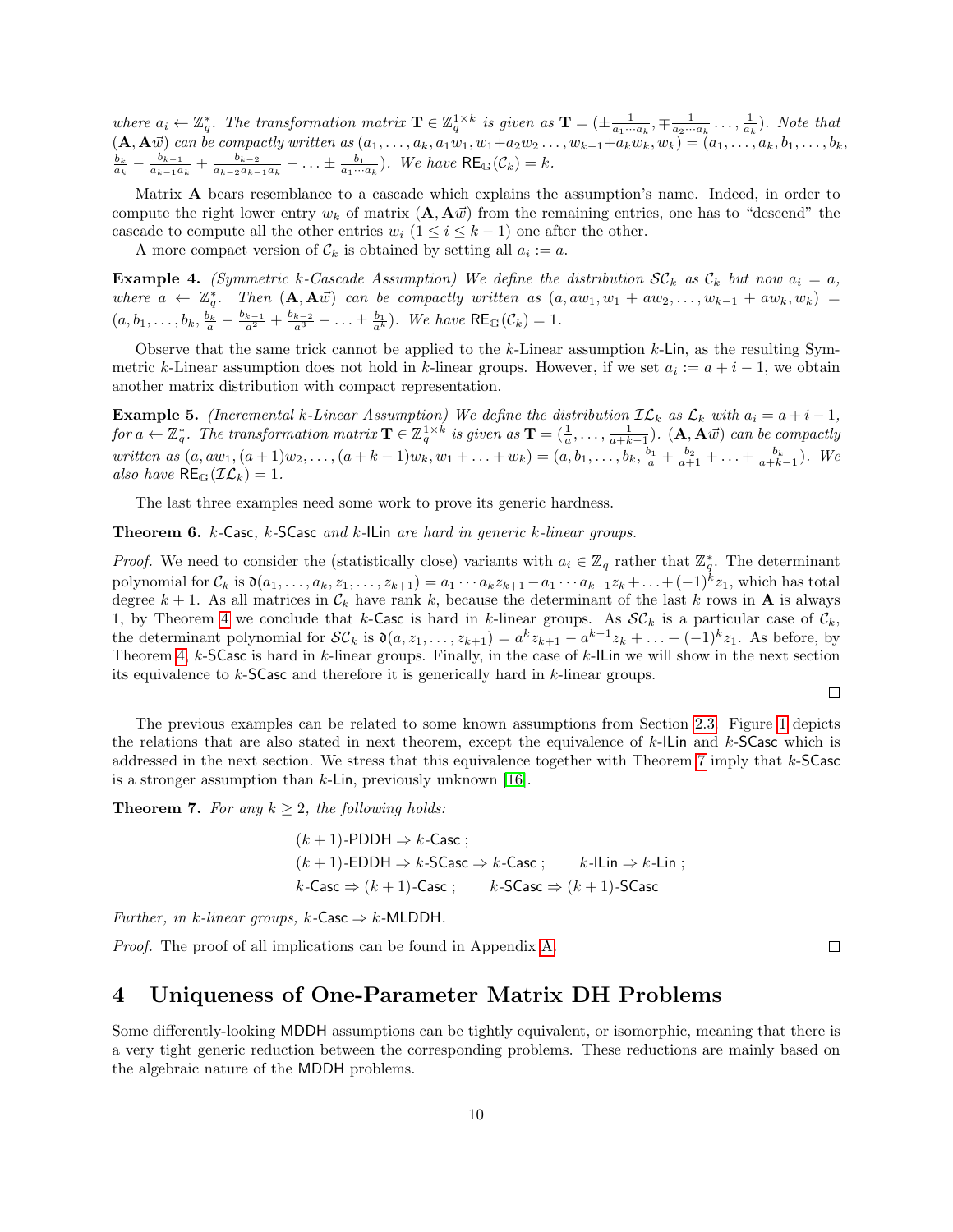<span id="page-12-4"></span>

<span id="page-12-1"></span>Figure 1: Relation between various assumptions and their generic hardness in k-linear groups.

The simplest and most compact polynomial-induced matrix distributions  $\mathcal{D}_k$  are the one-parameter linear ones, where  $\mathcal{D}_k$  outputs matrices  $\mathbf{A}(t) = \mathbf{A}_0 + \mathbf{A}_1 t$  for a uniformly distributed  $t \in \mathbb{Z}_q$ , and fixed  $\mathbf{A}_0, \mathbf{A}_1 \in$  $\mathbb{Z}_q^{(k+1)\times k}$ . The two examples of them given in [\[16\]](#page-25-9) are  $\mathcal{SC}_k$  and  $\mathcal{IL}_k$ .

A natural question is whether such a tight algebraic reduction exists between  $SC_k$  and  $IL_k$ . In this section we prove a much stronger result, which states there exists essentially a single one-parameter linear MDDH problem. Indeed, we show that all one-parameter linear  $\mathcal{D}_k$ -MDDH problems are isomorphic to  $\mathcal{SC}_k$ . This result is heavily related to the one-parameter nature of the problems considered, and it seems to be not generalizable to broader families of MDDH problems (e.g., trying to relate  $\mathcal{C}_k$  and  $\mathcal{L}_k$ , or dealing with the case  $\ell > k + 1$ .

#### <span id="page-12-0"></span>4.1 Hardness

Theorem [4](#page-9-2) gives an easy-to-check sufficient condition ensuring the  $\mathcal{D}_k$ -MDDH assumption holds in generic klinear groups for certain matrix distributions  $\mathcal{D}_k$ , including the one-parameter linear ones. For this particular family, the sufficient condition is that all matrices  $\mathbf{A}(t) = \mathbf{A}_0 + \mathbf{A}_1 t$  have full-rank for all  $t \in \overline{\mathbb{Z}_q}$ , the algebraic closure of the finite field  $\mathbb{Z}_q$ , and the determinant  $\mathfrak{d}$  of  $(\mathbf{A}(T)\|\mathbf{Z})$  as a polynomial in  $\mathbf{Z}, T$  has total degree  $k+1$ . We first show that indeed it is also a necessary condition for the hardness of the  $\mathcal{D}_k$ -MDDH problem.

<span id="page-12-3"></span>**Theorem 8.** Let  $\mathcal{D}_k$  be a one-parameter linear matrix distribution, producing matrices  $\mathbf{A}(t) = \mathbf{A}_0 + \mathbf{A}_1 t$ , such that  $\mathcal{D}_k$ -MDDH assumption is hard generically in k-linear groups. Then, the determinant  $\mathfrak{d}(\mathbf{A}(T)\|\mathbf{Z})$ is an irreducible polynomial in  $\overline{\mathbb{Z}_9}[\mathbb{Z},T]$  with total degree  $k+1$ , and the rank of  $\mathbf{A}_0 + \mathbf{A}_1t$  is always k, for all  $t \in \overline{\mathbb{Z}_q}$ .

*Proof.* The proof just consists in finding a nonzero polynomial  $\mathfrak{h} \in \mathbb{Z}_q[\mathcal{Z},T]$  of degree at most k such that  $h(\mathbf{A}(t)\vec{w}, t) = 0$  for all  $t \in \mathbb{Z}_q$  and  $\vec{w} \in \mathbb{Z}_q^k$ , and then using it to solve the  $\mathcal{D}_k$ -MDDH problem. If the total degree of  $\mathfrak d$  is at most k, then we can simply let  $\mathfrak h = \mathfrak d^5$  $\mathfrak h = \mathfrak d^5$ . Otherwise, assume that the degree of  $\mathfrak d$  is  $k+1$ . If  $\mathfrak d$ is reducible, from Lemma [21](#page-31-2) it follows that  $\mathfrak d$  can be split as  $\mathfrak d = \mathfrak c \mathfrak d_0$ , where  $\mathfrak c \in \mathbb Z_q[[T]]$  and  $\mathfrak d_0 \in \mathbb Z_q[[Z,T]]$  are nonconstant. Clearly, if  $c(t) \neq 0$  then  $\mathfrak{d}_0(\mathbf{A}(t)\vec{w}, t) = 0$  for all  $\vec{w} \in \mathbb{Z}_q^k$ , which means that as a polynomial in  $\mathbb{Z}_q[\vec{W},T], \mathfrak{d}_0(T, \mathbf{A}(T)\vec{W})$  has too many roots, so it is the zero polynomial. Therefore, we are done by taking  $\mathfrak{h} = \mathfrak{d}_0.$ 

Finally, observe that  $\mathfrak{d}(\vec{z},t) = \sum_{i=0}^{k+1} \mathfrak{c}_i(t) z_i$ , where  $\vec{z} = (z_1,\ldots,z_{k+1})$  and the  $\mathfrak{c}_i(t)$  are the (signed) kminors of  $\mathbf{A}(t)$ . Therefore, if  $\mathbf{A}(t_0)$  has rank less than k for some  $t_0 \in \overline{\mathbb{Z}_q}$  then  $\mathfrak{d}(\vec{z}, t_0) = 0$  for all  $\vec{z} \in \mathbb{Z}_q^{k+1}$ ,

<span id="page-12-2"></span><sup>&</sup>lt;sup>5</sup>Actually, it is assumed that  $\mathfrak{d} \neq 0$ , i.e., some matrices output by  $\mathcal{D}_k$  have full-rank. Otherwise, it is not hard finding the polynomial h based on a nonzero maximal minor of  $A(t)$ , by adding to it an extra row and the column  $\vec{Z}$ .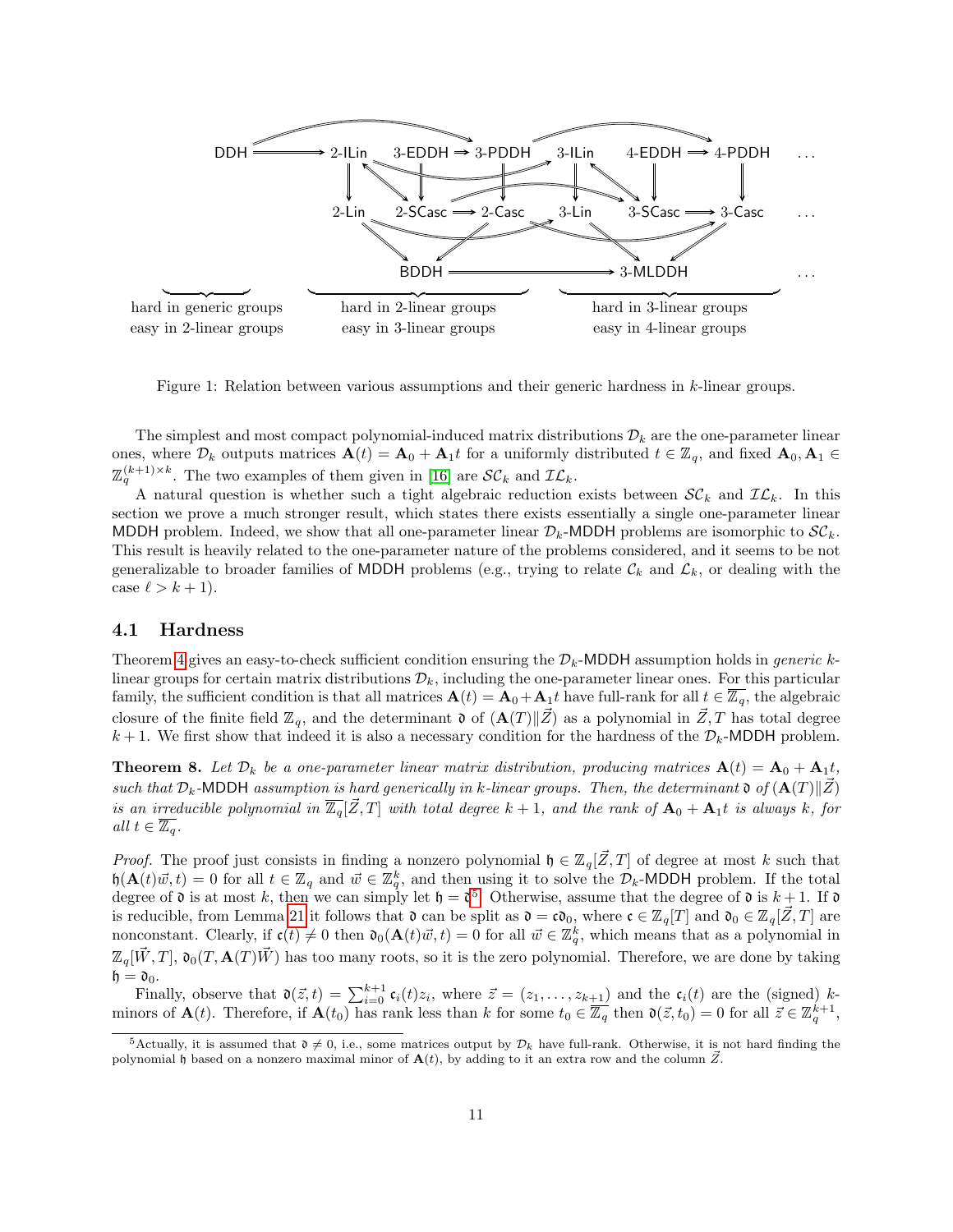which means that  $c_i(t_0) = 0$  for all i. As a consequence,  $T - t_0$  divides all  $c_i$  and hence it divides  $\mathfrak{d}$ , that is,  $\mathfrak d$  is reducible.

Once we have found the polynomial h of degree at most  $k$ , an efficient distinguisher can use the  $k$ linear map to evaluate  $[\mathfrak{h}(\vec{z},t)]_{T_k}$  from an instance  $([\mathbf{A}(t)],[\vec{z}])$  of the  $\mathcal{D}_k$ -MDDH problem, where [t] can be computed easily from  $[{\bf A}(t)]$  because  ${\bf A}_0$  and  ${\bf A}_1$  are known. If  $\vec{z} = {\bf A}(t)\vec{w}$  then  $\mathfrak{h}(\vec{z}, t) = 0$ , while for a randomly chosen  $\vec{z}$ ,  $\mathfrak{h}(\vec{z},t) \neq 0$  with overwhelming probability<sup>[6](#page-13-2)</sup>. Then the distinguisher succeeds with an overwhelming probability.  $\Box$ 

#### <span id="page-13-0"></span>4.2 Isomorphic Problems

From now on, we consider in this section a one-parameter linear matrix distribution  $\mathcal{D}_k$  such that  $\mathcal{D}_k$ -MDDH assumption holds in generic k-linear groups. This in particular means that using Theorem [8,](#page-12-3) the polynomial **d** is irreducible in  $\overline{\mathbb{Z}_q}[\vec{Z},T]$  with total degree  $k+1$ , and that the rank of  $\mathbf{A}_0 + \mathbf{A}_1 t$  is always k, for all  $t \in \overline{\mathbb{Z}_q}$ . Clearly the rank of  $A_0$  is k, but also  $A_1$  has rank k. Indeed, it is easy to see that the coefficients of the monomials of degree  $k + 1$  in  $\mathfrak d$  are exactly the (signed) k-minors of  $A_1$ , so they cannot be all zero.

There are some natural families of maps that generically transform MDDH problems into MDDH problems. As mentioned in previous sections, some examples of them are left and right multiplication by an invertible constant matrix. More precisely, let  $\mathbf{L} \in GL_{k+1}(\mathbb{Z}_q)$ , the set of all invertible matrices in  $\mathbb{Z}_q^{(k+1)\times (k+1)}$ , and  $\mathbf{R} \in GL_k(\mathbb{Z}_q)$ . Given some matrix distribution  $\mathcal{D}_k$ , we write  $\mathcal{D}'_k = \mathbf{L}\mathcal{D}_k\mathbf{R}$  to denote the matrix distribution resulting from sampling a matrix from  $\mathcal{D}_k$  and multiplying on the left and on the right by **L** and **R**.

This mapping between matrix distrutions can be used to transform any distinguisher for  $\mathcal{D}'_k$ -MDDH into a distinguisher for  $\mathcal{D}_k$ -MDDH with the same advantage and essentially the same running time. Indeed, a 'real' instance  $([\mathbf{A}], [\mathbf{A}\vec{w}] )$  of a MDDH problem can be transformed into a 'real' instance of the other MDDH problem  $([\mathbf{A}'], [\mathbf{A'}\vec{w}']) = (\mathbf{L}[\mathbf{A}]\mathbf{R}, \mathbf{L}[\mathbf{A}\vec{w}])$  with the right distribution, because  $\mathbf{L}\mathbf{A}\vec{w} = \mathbf{A'}\vec{w}',$  where  $\vec{w}' = \mathbf{R}^{-1}\vec{w}$  is uniformly distributed. Similarly, a 'random' instance  $([\mathbf{A}], [\vec{z}] )$  is transformed into another one  $([\mathbf{A}'], [\vec{z}']) = (\mathbf{L}[\mathbf{A}]\mathbf{R}, \mathbf{L}[\vec{z}])$ . From an algebraic point of view, we can see the above transformation as changing the bases used to represent certain linear maps as matrices.

In the particular case of one-parameter linear matrix distributions, one can write  $\mathbf{A}'(t) = \mathbf{L}\mathbf{A}(t)\mathbf{R}$  $LA_0R+LA_1Rt$ , which simply means defining  $A'_0=LA_0R$  and  $A'_1=LA_1R$ . Consider the injective linear maps  $f_0, f_1 : \mathbb{Z}_q^k \to \mathbb{Z}_q^{k+1}$  defined by  $f_0(\vec{w}) = \mathbf{A}_0 \vec{w}$  and  $f_1(\vec{w}) = \mathbf{A}_1 \vec{w}$ . We need the following technical lemma.

<span id="page-13-3"></span>**Lemma 9.** If  $\mathcal{D}_k$  is generically hard in k-linear groups, no nontrivial subspace  $U \subset \mathbb{Z}_q^k$  exists such that  $f_0(U) = f_1(U)$ .

*Proof.* Assume for contradiction a nontrivial subspace U exists such that  $f_0(U) = f_1(U)$ , and consider the natural automorphism  $\phi: U \to U$  defined as  $\phi = f_1^{-1} \circ f_0$ . It is well defined due to the injectivity of  $f_0$  and  $f_1$ . Then, there exists an eigenvector  $\vec{v} \neq \vec{0}$  of  $\phi$  for some eigenvalue  $\lambda \in \overline{\mathbb{Z}_q}$ . The equation  $\phi(\vec{v}) = f_1^{-1} \circ f_0(\vec{v}) = \lambda \vec{v}$ implies  $(f_0 - \lambda f_1)(\vec{v}) = 0$ . Therefore,  $f_0 - \lambda f_1$  is no longer injective and  $\mathbf{A}(-\lambda) = \mathbf{A}_0 - \lambda \mathbf{A}_1$  has rank strictly less than k, which contradicts Theorem [8.](#page-12-3)  $\Box$ 

Applying the lemma iteratively one can build special bases for the spaces  $\mathbb{Z}_q^k$  and  $\mathbb{Z}_q^{k+1}$ , and obtain canonical forms simultaneously for  $A_0$  and  $A_1$ , as described in the proof of the following theorem, which has some resemblance to the construction of Jordan normal forms of endomorphisms. The proof is rather technical, and it can be found in Appendix [C.](#page-33-0)

<span id="page-13-1"></span>**Theorem 10.** Let  $f_0, f_1 : \mathbb{Z}_q^k \to \mathbb{Z}_q^{k+1}$  two injective linear maps such that  $f_0(U) \neq f_1(U)$  for any nontrivial subspace  $U \subset \mathbb{Z}_q^k$ . There exist bases of  $\mathbb{Z}_q^k$  and  $\mathbb{Z}_q^{k+1}$  such that  $f_0$  and  $f_1$  are represented in those bases

<span id="page-13-2"></span><sup>&</sup>lt;sup>6</sup>As a polynomial of total degree at most k it vanishes with probability at most  $k/q$  at a uniformly distributed point.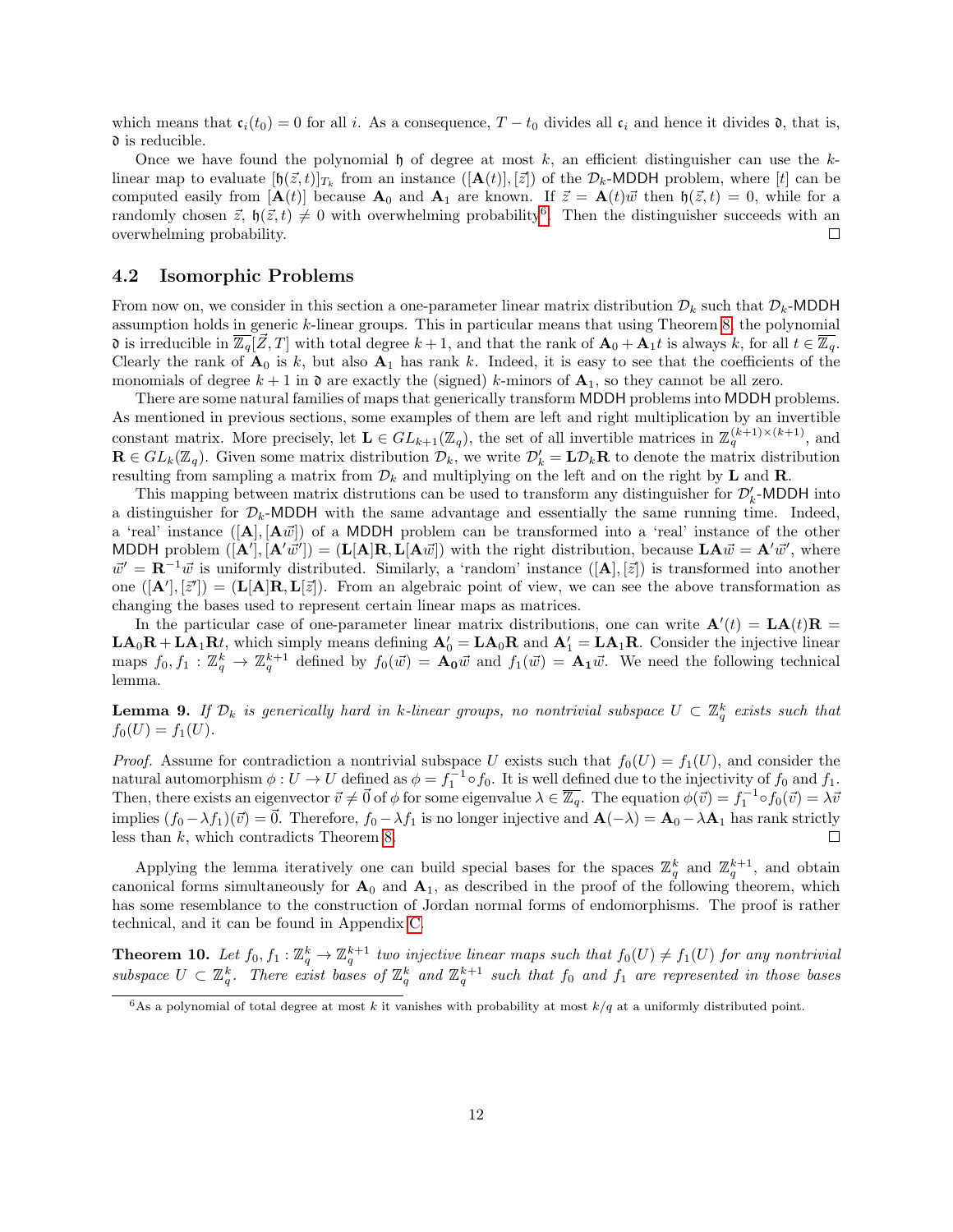respectively by the matrices

$$
\mathbf{J}_0 = \begin{pmatrix} 0 & \cdots & 0 \\ 1 & \ddots & \vdots \\ \vdots & \ddots & 0 \\ 0 & \cdots & 1 \end{pmatrix} \qquad \mathbf{J}_1 = \begin{pmatrix} 1 & \cdots & 0 \\ 0 & \ddots & \vdots \\ \vdots & \ddots & 1 \\ 0 & \cdots & 0 \end{pmatrix}
$$

**Corollary 1.** All one-parameter linear hard  $\mathcal{D}_k$ -MDDH problems are isomorphic to the  $\mathcal{SC}_k$ -MDDH problem, *i.e.*, there exist invertible matrices  $\mathbf{L} \in GL_{k+1}(\mathbb{Z}_q)$  and  $\mathbf{R} \in GL_k(\mathbb{Z}_q)$  such that  $\mathcal{D}_k = \mathbf{LSC}_k\mathbf{R}$ .

*Proof.* Combining the previous results, the maps  $f_0$ ,  $f_1$  defined from the hard  $D_k$ -MDDH problem are injective and they can be represented in the bases given in Theorem [10.](#page-13-1) In terms of matrices this means that there exist  $\mathbf{L} \in GL_{k+1}(\mathbb{Z}_q)$  and  $\mathbf{R} \in GL_k(\mathbb{Z}_q)$  such that  $\mathbf{A}_0 = \mathbf{L} \mathbf{J}_0 \mathbf{R}$  and  $\mathbf{A}_1 = \mathbf{L} \mathbf{J}_1 \mathbf{R}$ , that is,

$$
\mathbf{A}(t) = \mathbf{L} \begin{pmatrix} t & \cdots & 0 \\ 1 & \ddots & \vdots \\ \vdots & \ddots & t \\ 0 & \cdots & 1 \end{pmatrix} \mathbf{R}
$$

which concludes the proof.

As an example, we show an explicit isomorphism between  $SC_2$ -MDDH and  $IL_2$ -MDDH problems.

$$
\begin{pmatrix} t & 0 \\ 0 & t+1 \\ 1 & 1 \end{pmatrix} = \begin{pmatrix} -1 & 0 & 0 \\ 1 & 1 & 1 \\ 0 & 0 & 1 \end{pmatrix} \begin{pmatrix} t & 0 \\ 1 & t \\ 0 & 1 \end{pmatrix} \begin{pmatrix} -1 & 0 \\ 1 & 1 \end{pmatrix}
$$

We stress that 'isomorphic' does not mean 'identical', and it is still useful having at hand different representations of essentially the same computational problem, as it would help finding applications.

### <span id="page-14-0"></span>5 Basic Applications

#### <span id="page-14-1"></span>5.1 Public-Key Encryption

Let Gen be a group generating algorithm and  $\mathcal{D}_{\ell,k}$  be a matrix distribution that outputs a matrix over  $\mathbb{Z}_q^{\ell\times k}$ such that the first k-rows form an invertible matrix with overwhelming probability. We define the following key-encapsulation mechanism KEM<sub>Gen, $\mathcal{D}_{\ell,k} = (\mathsf{Gen}, \mathsf{Enc}, \mathsf{Dec})$  with key-space  $\mathcal{K} = \mathbb{G}^{\ell-k}$ .</sub>

• Gen(1<sup> $\lambda$ </sup>) runs  $\mathcal{G} \leftarrow$  Gen(1<sup> $\lambda$ </sup>) and  $\mathbf{A} \leftarrow \mathcal{D}_{\ell,k}$ . Let  $\mathbf{A}_0$  be the first k rows of  $\mathbf{A}$  and  $\mathbf{A}_1$  be the last  $\ell - k$ rows of **A**. Define  $\mathbf{T} \in \mathbb{Z}_q^{(\ell-k)\times k}$  as the transformation matrix  $\mathbf{T} = \mathbf{A}_1 \mathbf{A}_0^{-1}$ . The public/secret-key is

$$
pk = (\mathcal{G}, [\mathbf{A}] \in \mathbb{G}^{\ell \times k}), \quad sk = (pk, \mathbf{T} \in \mathbb{Z}_q^{(\ell - k) \times k})
$$

• Enc<sub>pk</sub> picks  $\vec{w} \leftarrow \mathbb{Z}_q^k$ . The ciphertext/key pair is

$$
[\vec{c}] = [\mathbf{A}_0 \vec{w}] \in \mathbb{G}^k, \quad [K] = [\mathbf{A}_1 \vec{w}] \in \mathbb{G}^{\ell - k}
$$

• Dec<sub>sk</sub>( $[\vec{c}] \in \mathbb{G}^k$ ) recomputes the key as  $[K] = [\mathbf{T}\vec{c}] \in \mathbb{G}^{\ell-k}$ .

Correctness follows by the equation  $\mathbf{T} \cdot \vec{c} = \mathbf{T} \cdot \mathbf{A}_0 \vec{w} = \mathbf{A}_1 \vec{w}$ . The public key contains  $\mathsf{RE}_{\mathbb{G}}(\mathcal{D}_{\ell,k})$  and the ciphertext  $k$  group elements. An example scheme from the  $k$ -SCasc Assumption is given in Appendix [E.1.](#page-35-1)

<span id="page-14-2"></span>**Theorem 11.** Under the  $\mathcal{D}_{\ell,k}$ -MDDH Assumption KEM<sub>Gen, $\mathcal{D}_{\ell,k}$  is IND-CPA secure.</sub>

*Proof.* By the  $\mathcal{D}_{\ell,k}$  Matrix Diffie-Hellman Assumption, the distribution of  $(pk, [\vec{c}], [K]) = ((\mathcal{G}, [\mathbf{A}]), [\mathbf{A}\vec{w}])$  is computationally indistinguishable from  $((\mathcal{G}, [\mathbf{A}]), [\vec{u}]),$  where  $\vec{u} \leftarrow \mathbb{Z}_q^{\ell}$ .  $\Box$ 

 $\Box$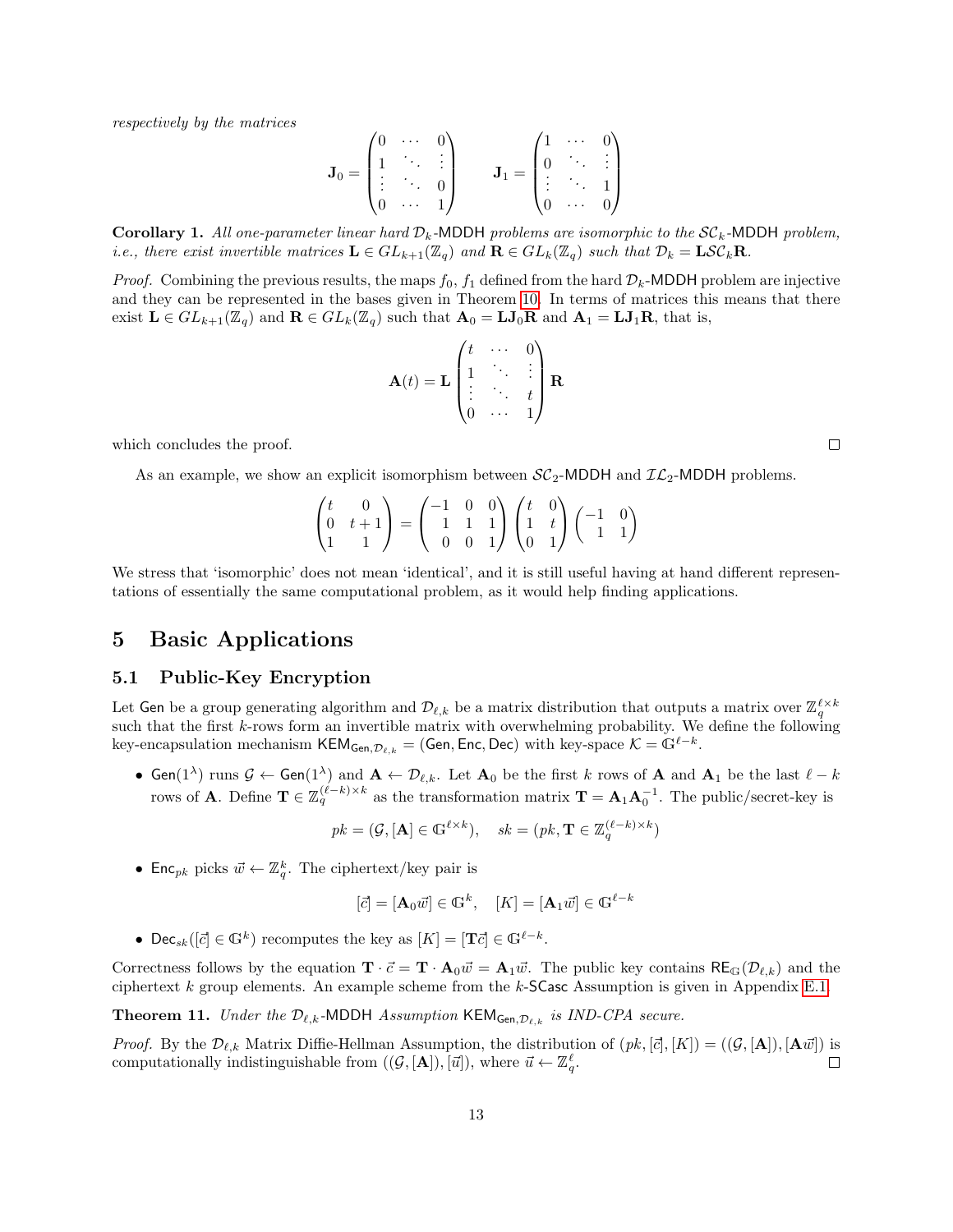#### <span id="page-15-3"></span><span id="page-15-0"></span>5.2 Hash Proof Systems

Let  $\mathcal{D}_{\ell,k}$  be a matrix distribution. We build a universal<sub>1</sub> hash proof system HPS = (Param, Pub, Priv), whose hard subset membership problem is based on the  $\mathcal{D}_{\ell,k}$  Matrix Diffie-Hellman Assumption.

• Param(1<sup> $\lambda$ </sup>) runs  $\mathcal{G} \leftarrow$  Gen(1<sup> $\lambda$ </sup>) and picks  $\mathbf{A} \leftarrow \mathcal{D}_{\ell,k}$ . Define the language

$$
\mathcal{V} = \mathcal{V}_{\mathbf{A}} = \{ [\vec{c}] = [\mathbf{A}\vec{w}] \in \mathbb{G}^{\ell} \; : \; \vec{w} \in \mathbb{Z}_q^k \} \subseteq \mathcal{C} = \mathbb{G}^{\ell}.
$$

The value  $\vec{w} \in \mathbb{Z}_q^k$  is a witness of  $[\vec{c}] \in \mathcal{V}$ . Let  $\mathcal{SK} = \mathbb{Z}_q^{\ell}$ ,  $\mathcal{PK} = \mathbb{G}^k$ , and  $\mathcal{K} = \mathbb{G}$ . For  $sk = \vec{x} \in \mathbb{Z}_q^{\ell}$ , define the projection  $\mu(sk) = [\vec{x}^{\top} \mathbf{A}] \in \mathbb{G}^{k}$ . For  $[\vec{c}] \in \mathcal{C}$  and  $sk \in \mathcal{SK}$  we define

<span id="page-15-2"></span>
$$
\Lambda_{sk}([\vec{c}]) := [\vec{x}^\top \cdot \vec{c}] \ . \tag{3}
$$

The output of Param is  $params = (S = (G, [A]), K, C, V, PK, SK, \Lambda_{(.)}(\cdot), \mu(\cdot)).$ 

- Priv $(sk, [\vec{c}])$  computes  $[K] = \Lambda_{sk}([\vec{c}]).$
- Pub $(pk, [\vec{c}], \vec{w})$ . Given  $pk = \mu(sk) = [\vec{x}^\top \mathbf{A}], [\vec{c}] \in \mathcal{V}$  and a witness  $\vec{w} \in \mathbb{Z}_q^k$  such that  $[\vec{c}] = [\mathbf{A} \cdot \vec{w}]$  the public evaluation algorithm  $\mathsf{Pub}(pk, [\vec{c}], \vec{w})$  computes  $[K] = \Lambda_{sk}([\vec{c}])$  as

$$
[K] = [(\vec{x}^\top \cdot \mathbf{A}) \cdot \vec{w}].
$$

Correctness follows by [\(3\)](#page-15-2) and the definition of  $\mu$ . Clearly, under the  $\mathcal{D}_{\ell,k}$ -Matrix Diffie-Hellman Assumption, the subset membership problem is hard in HPS.

We now show that  $\Lambda$  is a universal<sub>1</sub> projective hash function. Let  $[\vec{c}] \in \mathcal{C} \setminus \mathcal{V}$  be an element outside of the language. Then the matrix  $(A||\vec{c}) \in \mathbb{Z}_q^{\ell \times (k+1)}$  is of full rank  $k+1$  and consequently  $(\vec{x}^\top \cdot A||\vec{x}^\top \cdot \vec{c}) \equiv (\vec{x}^\top A||u)$ for  $\vec{x} \leftarrow \mathbb{Z}_q^k$  and  $u \leftarrow \mathbb{Z}_q$ . Hence,  $(pk, \Lambda_{sk}([\vec{c}]) = ([\vec{x}^\top \mathbf{A}], [\vec{x}^\top \vec{c}]) \equiv ([\vec{x}^\top \mathbf{A}], [u]) = ([\vec{x}^\top \mathbf{A}], [K])$ .

We remark that  $\Lambda$  can be transformed into a universal projective hash function by applying a four-wise independent hash function [\[30\]](#page-26-14). Alternatively, one can construct a computational version of a universal  $_2$ projective hash function as follows. Let  $\mathcal{SK} = (\mathbb{Z}_q^{\ell})^2$ ,  $\mathcal{PK} = (\mathbb{G}^k)^2$ , and  $\mathcal{K} = \mathbb{G}$ . For  $sk = (\vec{x}_1, \vec{x}_2) \in (\mathbb{Z}_q^{\ell})^2$ , define the projection  $\mu(sk) = [\vec{x}_1^\top \mathbf{A}, \vec{x}_2^\top \mathbf{A}] \in (\mathbb{G}^k)^2$ . For  $[\vec{c}] \in \mathcal{C}$  and  $sk \in \mathcal{SK}$ , define  $\Lambda_{sk}([\vec{c}]) := [(t\vec{x}_1^\top + \vec{x}_2^\top) \cdot \vec{c}],$ where  $t = H(\vec{c})$  and  $H: \mathcal{C} \to \mathbb{Z}_q$  is a collision-resistant hash function. The corresponding Priv and Pub algorithms are adapted accordingly. It is easy to verify that for all values  $[\vec{c}_1], [\vec{c}_2] \in \mathcal{C} \setminus \mathcal{V}$  with  $H(\vec{c}_1) \neq H(\vec{c}_2)$ , we have  $(pk, \Lambda_{sk}([\vec{c}_1], \Lambda_{sk}([\vec{c}_2]) \equiv (pk, [K_1], [K_2])$ , for  $K_1, K_2 \leftarrow \mathbb{Z}_q$ .

#### <span id="page-15-1"></span>5.3 Pseudo-Random Functions

Let Gen be a group generating algorithm and  $\mathcal{D}_{\ell,k}$  be a matrix distribution that outputs a matrix over  $\mathbb{Z}_q^{\ell\times k}$ such that the first k-rows form an invertible matrix with overwhelming probability. We define the following pseudo-random function  $\mathsf{PRF}_{\mathsf{Gen}, \mathcal{D}_{\ell,k}} = (\mathsf{Gen}, \mathsf{F})$  with message space  $\mathcal{M} = \{0, 1\}^n$  and range  $\mathcal{R} = \mathbb{G}^k$ . For simplicity we assume that  $\ell - k$  divides k.

• Gen(1<sup> $\lambda$ </sup>) runs  $\mathcal{G} \leftarrow$  Gen(1 $\lambda$ ),  $\vec{h} \in \mathbb{Z}_q^k$ , and  $\mathbf{A}_{i,j} \leftarrow \mathcal{D}_{\ell,k}$  for  $i = 1,\ldots,n$  and  $j = 1,\ldots,t := k/(\ell - k)$ and computes the transformation matrices  $\mathbf{T}_{i,j} \in \mathbb{Z}_q^{(\ell-k)\times k}$  of  $\mathbf{A}_{i,j} \in \mathbb{Z}_q^{\ell \times k}$  (cf. Definition [3\)](#page-8-3). For  $i = 1, \ldots, n$  define the aggregated transformation matrices

$$
\mathbf{T}_i = \begin{pmatrix} \mathbf{T}_{i,1} \\ \vdots \\ \mathbf{T}_{i,t} \end{pmatrix} \in \mathbb{Z}_q^{k \times k}
$$

The key is defined as

$$
K=(\mathcal{G},\vec{h},\mathbf{T}_1,\ldots,\mathbf{T}_n).
$$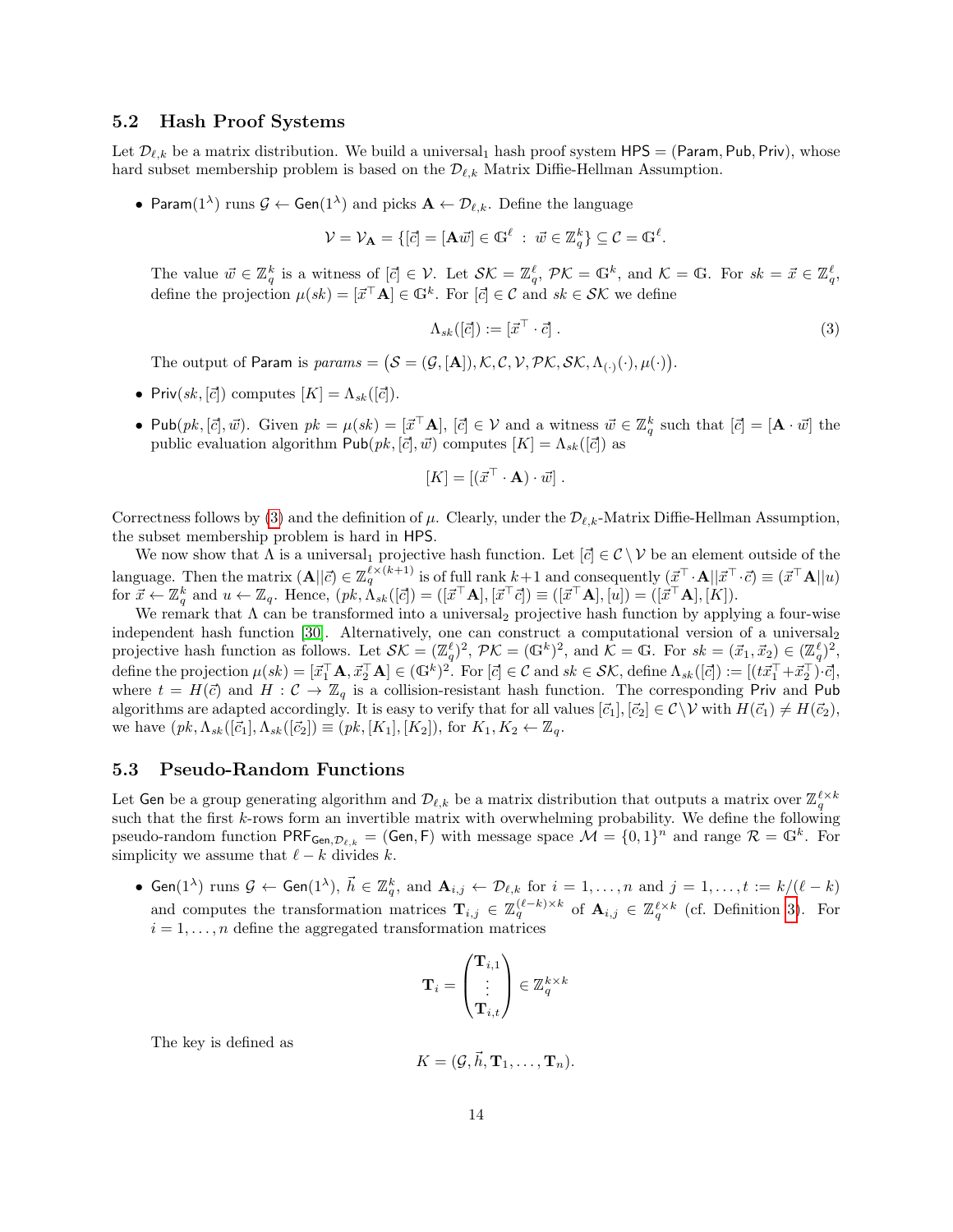<span id="page-16-2"></span>•  $F_K(x)$  computes

$$
\mathsf{F}_K(x) = \left[ \prod_{i:x_i=1} \mathbf{T}_i \cdot \vec{h} \right] \in \mathbb{G}^k.
$$

 $\mathsf{PRF}_{\mathsf{Gen},\mathcal{L}_k}$  (i.e., setting  $\mathcal{D}_{\ell,k} = \mathcal{L}_k$ ) is the PRF from Lewko and Waters [\[33\]](#page-27-13). A more efficient PRF from the k-SCasc Assumption is given in Appendix [E.2.](#page-36-0)

Note that the elements  $\mathbf{T}_1, \ldots, \mathbf{T}_t$  of the secret-key consist of the transformation matrices of independently sampled matrices  $A_{i,j}$ . Interestingly, for a number of distributions  $\mathcal{D}_{\ell,k}$  the distribution of the transformation matrix  $\mathbf T$  is the same. For example, the transformation matrix for  $\mathcal L_k$  consists of a uniform row vector, so does the transformation matrix for  $\mathcal{C}_k$  and for  $\mathcal{U}_{k+1,k}$ . Consequently, PRF<sub>Gen, $\mathcal{C}_k$ </sub> = PRF<sub>Gen, $\mathcal{L}_k$ </sub> =  $PRF_{Gen, U_{k+1,k}}$  and in light of the theorem below,  $PRF_{Gen, L_k}$  proposed by Lewko and Waters can also be proved on the  $\mathcal{U}_{k+1,k}$ -MDDH assumption, the weakest among all MDDH assumptions of matching dimensions.

<span id="page-16-0"></span>**Theorem 12.** Under the  $\mathcal{D}_{\ell,k}$ -MDDH Assumption PRF<sub>Gen, $\mathcal{D}_{\ell,k}$  is a secure pseudo-random function.</sub>

The proof is based on the augmented cascade construction of Boneh et al. [\[6\]](#page-25-6). Here we give a direct self-contained proof. We first state and prove the following lemma.

<span id="page-16-1"></span>**Lemma 13.** Let Q be a polynomial. Under the  $\mathcal{D}_{\ell,k}$ -MDDH Assumption,

$$
\left[\begin{pmatrix} \vec{h}^1 \\ \hat{\mathbf{T}} \vec{h}^1 \end{pmatrix}, \dots, \begin{pmatrix} \vec{h}^Q \\ \hat{\mathbf{T}} \vec{h}^Q \end{pmatrix}\right] \in \mathbb{G}^{2k \times Q}
$$

is computationally indistinguishable from a uniform  $[\mathbf{H}] \in \mathbb{G}^{2k \times Q}$ , where  $\vec{h}^i \leftarrow \mathbb{Z}_q^k$ ,

$$
\hat{\mathbf{T}} = \begin{pmatrix} \hat{\mathbf{T}}_1 \\ \vdots \\ \hat{\mathbf{T}}_t \end{pmatrix} \in \mathbb{Z}_q^{k \times k},
$$

and  $\hat{\mathbf{T}}_j$  ( $1 \leq j \leq t$ ) are the transformation matrices of  $\mathbf{A}_j \leftarrow \mathcal{D}_{\ell,k}$ .

*Proof.* By a hybrid argument over  $j = 1, \ldots, t$  it is sufficient to show that

$$
\left[ \left( \begin{array}{c} \vec{h}^1 \\ \hat{\mathbf{T}}_1 \vec{h}^1 \end{array} \right), \dots, \left( \begin{array}{c} \vec{h}^Q \\ \hat{\mathbf{T}}_1 \vec{h}^Q \end{array} \right) \right] \in \mathbb{G}^{\ell \times Q}
$$

is computationally indistinguishable from a uniform  $[\mathbf{H}_1] \leftarrow \mathbb{G}^{\ell \times Q}$ , i.e., for one single transformation matrix  $\mathbf{T}_1$  of  $\mathbf{A}_1 \leftarrow \mathcal{D}_{\ell,k}$ . This in turn follows directly by Lemma [1](#page-8-4) (random self-reducibility of  $\mathcal{D}_{\ell,k}$ -MDDH). Note that the overall loss in the security reduction is  $k = t \cdot (\ell - k)$ , where the factor t stems from the hybrid argument and the factor  $\ell - k$  stems from Lemma [1.](#page-8-4)  $\Box$ 

Proof of Theorem [12.](#page-16-0) For  $x \in \{0,1\}^n$  and  $0 \leq \mu \leq n$ , define suffix<sup> $\mu(x)$ </sup> as the  $\mu$ -th suffix of x, i.e., suffix<sup> $\mu(x) := (x_{n-\mu+1}, \ldots, x_n)$ . We make the convention that suffix<sup>0</sup> $(x) = \varepsilon$ , the empty string.</sup>

We will use a hybrid argument over n, the bitlength of x. In Hybrid  $\mu$   $(0 \le \mu \le n)$ , let  $\mathsf{RF}^{\mu}: \{0,1\}^{\mu} \to \mathbb{Z}_q^k$ be a truly random function and define the oracle

$$
\mathcal{O}^\mu(x)=\left[\prod_{\substack{1\leq i\leq n-\mu\\ i:x_i=1}}\mathbf{T}_i\cdot\mathsf{RF}^\mu(\textsf{suffix}^\mu(x))\right]\in\mathbb{G}^k,
$$

where the  $\mathbf{T}_i$  are defined as in the real scheme. With this definition we have that  $\mathcal{O}^0(x) = \mathsf{F}_K(x)$  (by defining  $\mathsf{RF}(\varepsilon) := \vec{h}$  and  $\mathcal{O}^n(x)$  is a truly random function. It leaves to show that the output of oracle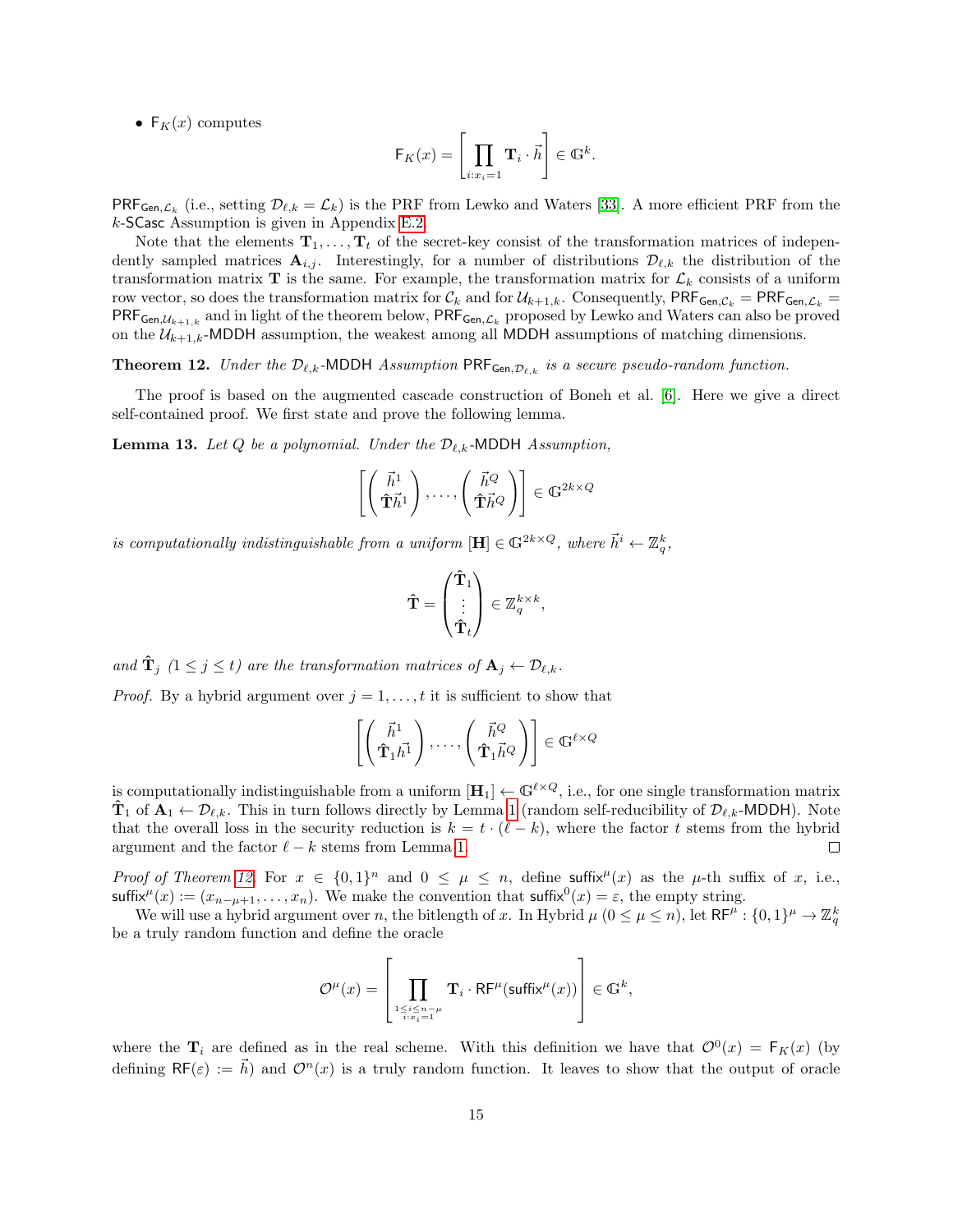<span id="page-17-2"></span> $\mathcal{O}^{\mu}(\cdot)$  is computationally indistinguishable from  $\mathcal{O}^{\mu+1}(\cdot)$ . For the reduction we use Lemma [13,](#page-16-1) where Q is the maximal number of queries to oracle  $\mathcal O$  made by the PRF adversary. It inputs

$$
\left[\begin{pmatrix} \vec{h}_0^1 \\ \vec{h}_1^1 \end{pmatrix}, \ldots, \begin{pmatrix} \vec{h}_0^Q \\ \vec{h}_1^Q \end{pmatrix}\right],
$$

where  $\vec{h}_1^j = \hat{\mathbf{T}} \vec{h}_0^j$  or uniformly random. Next, it picks  $\mathbf{T}_i$  ( $1 \leq i \leq n - \mu$ ) and implicitly defines  $\mathbf{T}_{n-\mu} = \hat{\mathbf{T}}$ . On the j-th query  $x^j = (x_1^j, \ldots, x_n^j)$   $(1 \le j \le Q)$  and wlog all queries are distinct) to oracle  $\mathcal{O}$ , it returns

$$
\mathcal{O}(x^j) = \left[ \prod_{\substack{1 \leq i \leq n-\mu-1 \\ i : x_i^j = 1}} \mathbf{T}_i \cdot \vec{h}_{x_{n-\mu}^j}^j \right].
$$

If  $\vec{h}_1^j = \mathbf{\hat{T}} \vec{h_0^j}$ , then

$$
\mathsf{RF}^\mu(\mathsf{suffix}^\mu(x^j)) = \vec{h}_0^j
$$

is a random function on  $\mu$  bits and

$$
\mathcal{O}(x^j) = \left[\prod_{\substack{1 \leq i \leq n-\mu \\ i:x_i^j=1}} \mathbf{T}_i \cdot \vec{h}_0^j\right] = \left[\prod_{\substack{1 \leq i \leq n-\mu \\ i:x_i^j=1}} \mathbf{T}_i \cdot \mathsf{RF}^{\mu}(\textsf{suffix}^{\mu}(x^j))\right]
$$

perfectly simulates oracle  $\mathcal{O}^{\mu}$  from Hybrid  $\mu$ .

If  $\vec{h}_1^j$  is uniform and independent from  $\dot{\vec{h}}_0^j$ , then

$$
\mathsf{RF}^{\mu+1}(\textsf{suffix}^{\mu+1}(x^j)) = \vec{h}^j_{x^j_{n-\mu}}
$$

is a random function on  $\mu + 1$  bits and

$$
\mathcal{O}(x^j) = \left[\prod_{\substack{1 \leq i \leq n-\mu-1 \\ i:x_i^j=1}} \mathbf{T}_i \cdot \mathsf{RF}^{\mu+1}(\mathsf{suffix}^{\mu+1}(x^j))\right]
$$

perfectly simulates oracle  $\mathcal{O}^{\mu+1}$  from Hybrid  $\mu+1$ .

We remark that the loss in the reduction is independent of the number of queries  $Q$  to oracle  $\mathcal{O}$ , i.e., the reduction loses a factor of  $nk$ , where the factor n stems from the above hybrid argument, and the factor  $k$ from Lemma [13.](#page-16-1)  $\Box$ 

#### <span id="page-17-0"></span>5.4 Groth-Sahai Non-interactive Zero-Knowledge Proofs

Groth and Sahai gave a method to construct non-interactive witness-indistinguishable (NIWI) and noninteractive zero-knowledge (NIZK) proofs for satisfiability of a set of equations in a bilinear group PG. (For formal definitions of NIWI and NIZK proofs we refer to [\[21\]](#page-26-3).) The equations in the set can be of different types, but they can be written in a unified way as

<span id="page-17-1"></span>
$$
\sum_{j=1}^{n} f(a_j, y_j) + \sum_{i=1}^{m} f(x_i, b_i) + \sum_{i=1}^{m} \sum_{j=1}^{n} f(x_i, \gamma_{ij} y_j) = t,
$$
\n(4)

where  $A_1, A_2, A_T$  are  $\mathbb{Z}_q$ -modules,  $\vec{x} \in A_1^m$ ,  $\vec{y} \in A_2^n$  are the variables,  $\vec{a} \in A_1^n$ ,  $\vec{b} \in A_2^m$ ,  $\mathbf{\Gamma} = (\gamma_{ij}) \in \mathbb{Z}_q^{m \times n}$ ,  $t \in A_T$  are the constants and  $f: A_1 \times A_2 \to A_T$  is a bilinear map. More specifically, considering only symmetric bilinear groups, equations are of one of these types: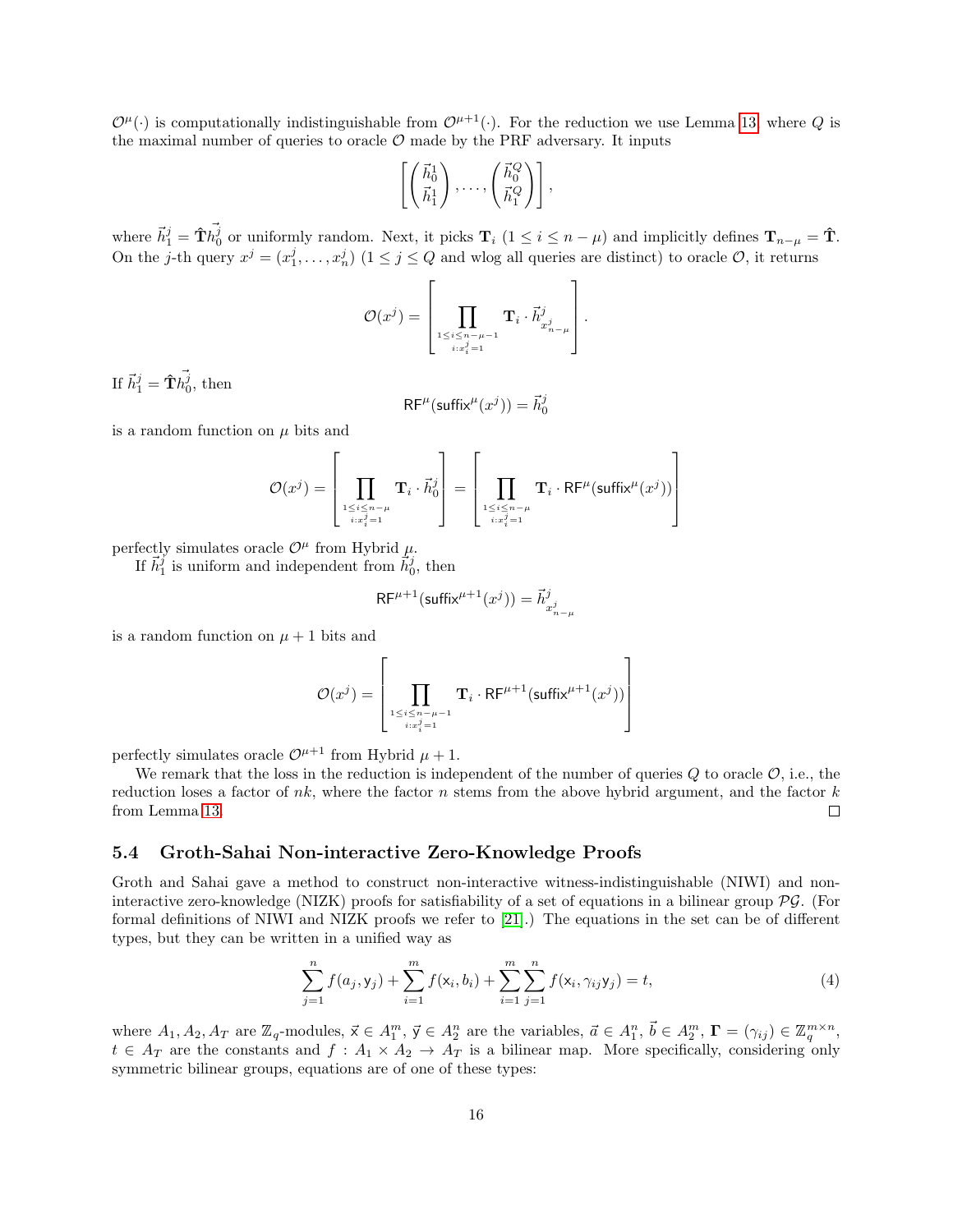- i) Pairing product equations, with  $A_1 = A_2 = \mathbb{G}$ ,  $A_T = \mathbb{G}_T$ ,  $f([x], [y]) = [xy]_T \in \mathbb{G}_T$ .
- ii) Multi-scalar multiplication equations, with  $A_1 = \mathbb{Z}_q$ ,  $A_2 = A_T = \mathbb{G}$ ,  $f(x, y] = [xy] \in \mathbb{G}$ .
- iii) Quadratic equations in  $\mathbb{Z}_q$ , with  $A_1 = A_2 = A_T = \mathbb{Z}_q$ ,  $f(\mathsf{x}, \mathsf{y}) = \mathsf{x}\mathsf{y} \in \mathbb{Z}_q$ .

Overview. The GS proof system allows to construct NIWI and NIZK proofs for satisfiability of a set of equations of the type  $(4)$ , i.e., proofs that there is a choice of variables — the witness — satisfying all equations simultaneously. The prover gives to the verifier a commitment to each element of the witness and some additional information, the proof. Commitments and proof satisfy some related set of equations computable by the verifier because of their algebraic properties. We stress that to compute the proof, the prover needs the randomness which it used to create the commitments. To give new instantiations of GS proofs we need to specify the distribution of the common reference string, which includes the commitment keys and some maps whose purpose is roughly to give some algebraic structure to the commitment space.

COMMITMENTS. We will now construct commitments to elements in  $\mathbb{Z}_q$  and G. The commitment key  $[\mathbf{U}] = ([\vec{u}_1], \dots, [\vec{u}_{k+1}]) \in \mathbb{G}^{\ell \times (k+1)}$  is of the form

$$
[\mathbf{U}] = \begin{cases} [\mathbf{A} || \mathbf{A}\vec{w}] & \text{binding key (soundness setting)}\\ [\mathbf{A} || \mathbf{A}\vec{w} - \vec{z}] & \text{hiding key (WI setting)} \end{cases}
$$

,

where  $\mathbf{A} \leftarrow \mathcal{D}_{\ell,k}, \ \vec{w} \leftarrow \mathbb{Z}_q^k$ , and  $\vec{z} \in \mathbb{Z}_q^{\ell}, \ \vec{z} \notin \text{Im}(\mathbf{A})$  is a fixed, public vector. The two types of commitment keys are computationally indistinguishable based on the  $\mathcal{D}_{\ell,k}$ -MDDH Assumption.

To commit to  $[y] \in \mathbb{G}$  using randomness  $\vec{r} \leftarrow \mathbb{Z}_q^{k+1}$  we define maps  $\iota : \mathbb{G} \to \mathbb{Z}_q^{\ell}$  and  $p : \mathbb{G}^{\ell} \to \mathbb{Z}_q$  as

$$
\iota([y]) = y \cdot \vec{z}, \quad p([\vec{c}]) = \vec{\xi}^{\top} \cdot \vec{c}, \quad \text{defining } \text{com}_{[\mathbf{U}], \vec{z}}([y]; \vec{r}) := [\iota([y]) + \mathbf{U}\vec{r}] \in \mathbb{G}^{\ell},
$$

where  $\vec{\xi} \in \mathbb{Z}_q^{\ell}$  is an arbitrary vector such that  $\vec{\xi}^{\top} \mathbf{A} = \vec{0}$  and  $\vec{\xi}^{\top} \cdot \vec{z} = 1$ . Note that, given [y],  $\iota([y])$  is not efficiently computable, but  $[\iota([y])]$  is, and this suffices to compute the commitment. On a binding key (soundness setting) we have that  $p([i([y]]) = y$  for all  $[y] \in \mathbb{G}$  and that  $p([\vec{u}_i]) = 0$  for all  $i = 1...k + 1$ . So  $p(\text{com}_{[\mathbf{U}],\vec{z}}([\mathbf{y}];\vec{r})) = \vec{\xi}^{\top}(\vec{z}\mathbf{y} + \mathbf{U}\vec{r}) = \vec{\xi}^{\top}\vec{z}\mathbf{y} + \vec{\xi}^{\top}(\mathbf{A}||\mathbf{A}\vec{w})\vec{r} = \mathbf{y}$  and the commitment is perfectly binding. On a hiding key (WI setting),  $\iota([y]) \in \text{Span}(\vec{u}_1, \ldots, \vec{u}_{k+1})$  for all  $[y] \in \mathbb{G}$  which implies that the commitments are perfectly hiding.

To commit to a scalar  $x \in \mathbb{Z}_q$  using randomness  $\vec{s} \leftarrow \mathbb{Z}_q^k$  we define the maps  $\iota' : \mathbb{Z}_q \to \mathbb{Z}_q^\ell$  and  $p' : \mathbb{G}^\ell \to \mathbb{Z}_q$ as

 $u'(\mathsf{x}) = \mathsf{x} \cdot (\vec{u}_{k+1} + \vec{z}), \quad p'([\vec{c}]) = \vec{\xi}^\top \vec{c}, \quad \text{defining } \mathsf{com}_{[\mathbf{U}], \vec{z}}'(\mathsf{x}; \vec{s}) := [u'(\mathsf{x}) + \mathbf{A}\vec{s}] \in \mathbb{G}^\ell.$ 

where  $\vec{\xi}$  is defined as above. Note that, given x,  $\iota(x)$  is not efficiently computable, but  $[\iota(x)]$  is, and this suffices to compute the commitment. On a binding key (soundness setting) we have that  $p'([i'(x)]) = x$  for all  $x \in \mathbb{Z}_q$  and  $p'([\vec{u}_i]) = 0$  for all  $i = 1...k$  so the commitment is perfectly binding. On a hiding key (WI setting),  $\hat{i}'(x) \in \text{Span}(\vec{u}_1, \dots, \vec{u}_k)$  for all  $x \in \mathbb{Z}_q$ , which implies that the commitment is perfectly hiding.

It will also be convenient to define a vector of commitments as  $\text{com}_{[\mathbf{U}],\vec{z}}([\vec{y}];\mathbf{R}) = [\iota([\vec{y}^{\top}]) + \mathbf{U}\mathbf{R}]$  and  $\mathsf{com}_{[\mathbf{U}],\vec{z}}'(\vec{\mathsf{x}};\mathbf{S}) = [\iota'(\vec{\mathsf{x}}^\top) + \mathbf{AS}],$  where  $[\vec{\mathsf{y}}] \in \mathbb{G}^m$ ,  $\vec{\mathsf{x}} \in \mathbb{Z}_q^n$ ,  $\mathbf{R} \leftarrow \mathbb{Z}_q^{(k+1)\times m}$ ,  $\mathbf{S} \leftarrow \mathbb{Z}_q^{k\times n}$  and the inclusion maps are defined component-wise.

INCLUSION AND PROJECTION MAPS. As we have seen, commitments are elements of  $\mathbb{G}^{\ell}$ . The main idea of GS NIWI and NIZK proofs is to give some algebraic structure to the commitment space (in this case,  $\mathbb{G}^{\ell}$  so that the commitments to a solution in  $A_1, A_2$  of a certain set of equations satisfy a related set of equations in some larger modules. For this purpose, if  $[\vec{x}] \in \mathbb{G}^{\ell}$  and  $[\vec{y}] \in \mathbb{G}^{\ell}$ , we define the bilinear map  $\tilde{F}: \mathbb{G}^{\ell} \times \mathbb{G}^{\ell} \to \mathbb{Z}_q^{\ell \times \ell}$  defined implicitly as:

$$
\tilde{F}([\vec{x}], [\vec{y}]) = \vec{x} \cdot \vec{y}^{\top},
$$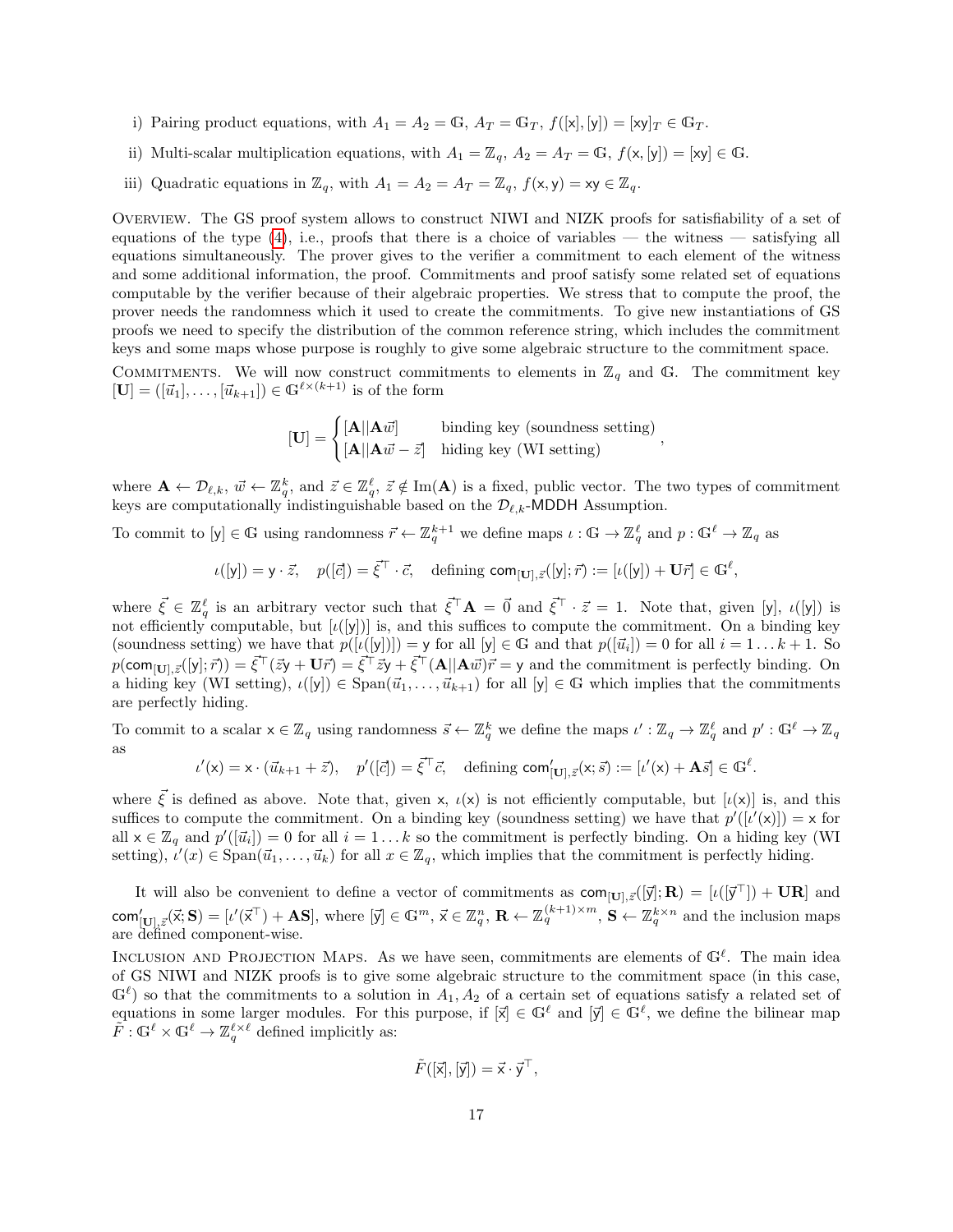as well as its symmetric variant  $F([\vec{x}], [\vec{y}]) = \frac{1}{2}\tilde{F}([\vec{x}], [\vec{y}]) + \frac{1}{2}\tilde{F}([\vec{y}], [\vec{x}])$ . Additionally, for any two row vectors of elements of  $\mathbb{G}^{\ell}$  of equal length  $r[\mathsf{X}] = [\vec{x}_1, \ldots, \vec{x}_r]$  and  $[\mathsf{Y}] = [\vec{y}_1, \ldots, \vec{y}_r]$ , we define the maps  $\tilde{\bullet}$ ,  $\bullet$  associated with  $\tilde{F}$  and  $F$  as  $[X] \bullet [Y] = [\sum_{i=1}^r \tilde{F}([\vec{x}_i], [\vec{y}_i])]_T$  and  $[X] \bullet [Y] = [\sum_{i=1}^r F([\vec{x}_i], [\vec{y}_i])]_T$ . To complete the details of the new instantiation, we must specify for each type of equation, for both  $F' = F$  and  $F' = \tilde{F}$ :

a) some maps  $\iota_T$  and  $p_T$  such that for all  $x \in A_1, y \in A_2, [\overline{x}] \in \mathbb{G}^{\ell}, [\overline{y}] \in \mathbb{G}^{\ell}$ ,

$$
F'([\iota_1(x)], [\iota_2(y)]) = \iota_T(f(x, y))
$$
 and  $p_T([\overline{F}'([\overline{x}], [\overline{y}])]_T) = f(p_1([\overline{x}]), p_2([\overline{y}]))$ ,

where  $\iota_1, \iota_2$  are either  $\iota$  or  $\iota'$  and  $p_1, p_2$  either [p] or p', according to the appropriate  $A_1, A_2$  for each equation,

b) matrices  $\mathbf{H}_1, \ldots, \mathbf{H}_\eta \in \mathbb{Z}_q^{k_1 \times k_2}$ , where  $k_1, k_2$  are the number of columns of  $\mathbf{U}_1, \mathbf{U}_2$  respectively and which, in the witness indistinguishability setting, are a basis of all the matrices which are a solution of the equation  $[\mathbf{U}_1 \mathbf{H}] \bullet [\mathbf{U}_2] = [\mathbf{0}]_T$  if  $F' = F$  or  $[\mathbf{U}_1 \mathbf{H}] \bullet [\mathbf{U}_2] = [\mathbf{0}]_T$  if  $F' = \tilde{F}$ , where  $\mathbf{U}_1, \mathbf{U}_2$  are either U or  $\bf{A}$ , depending on the modules  $A_1, A_2$ . These matrices are necessary to randomize the NIWI and NIZK proofs.

To present the instantiations in concise form, in the following  $\mathbf{H}^{r,s,m,n} = (h_{ij}) \in \mathbb{Z}_q^{m \times n}$  denotes the matrix such that  $h_{rs} = -1$ ,  $h_{sr} = 1$  and  $h_{ij} = 0$  for  $(i, j) \notin \{(r, s), (s, r)\}.$  In summary, the elements which must be defined are:

• Pairing product equations. In this case,  $A_1 = A_2 = \mathbb{G}$ ,  $A_T = \mathbb{G}_T$ ,  $\iota_1 = \iota_2 = \iota$ ,  $p_1 = p_2 = [p]$ ,  $U_1 = U_2 = U$  and both for  $F' = F$  and  $F' = \tilde{F}$ ,

$$
\iota_T([z]_T) = \mathbf{z} \cdot \vec{z} \cdot \vec{z}^\top \in \mathbb{Z}_q^{\ell \times \ell} \qquad \qquad p_T([Z]_T) = [\vec{\xi}^\top \mathbf{Z} \vec{\xi}]_T,
$$

where  $Z = (Z_{ij})_{1 \leq i,j \leq \ell} \in \mathbb{Z}_q^{\ell \times \ell}$ . The equation  $[\mathbf{U}\mathbf{H}] \tilde{\bullet} [\mathbf{U}] = [\mathbf{0}]_T$  admits no solution, while all the solutions to  $[\mathbf{UH}] \bullet [\mathbf{U}] = [\mathbf{0}]_T$  are generated by  ${ \{ \mathbf{H}^{r,s,k+1,k+1} \} }_{1 \leq r < s \leq k+1}$ .

• Multi-scalar multiplication equations. In this case,  $A_1 = \mathbb{Z}_q$ ,  $A_2 = A_T = \mathbb{G}$ ,  $\iota_1 = \iota', \iota_2 = \iota$ ,  $p_1 = p'$ ,  $p_2 = [p]$ ,  $\mathbf{U_1} = \mathbf{A}$ ,  $\mathbf{U_2} = \mathbf{U}$  and for both  $F' = \tilde{F}$  and  $F' = \tilde{F}$ ,

$$
\iota_T([z]) = F'([\iota'(1)], [\iota([z])]) \qquad \qquad p_T([Z]_T) = [\vec{\xi}^\top Z \vec{\xi}].
$$

The equation  $[AH] \bullet [U] = [0]_T$  admits no solution, while all the solutions to  $[AH] \bullet [U] = [0]_T$  are generated by  $\{\mathbf H^{r,s,k,k+1}\}_{1 \leq r < s \leq k}$ .

• Quadratic equations. In this case,  $A_1 = A_2 = A_T = \mathbb{Z}_q$ ,  $\iota_1 = \iota_2 = \iota'$ ,  $p_1 = p_2 = p'$  and  $U_1 = U_2 = A$ , for both  $F' = \tilde{F}$  and  $F' = F$ , we define

$$
\iota_T(z) = F'([\iota'(1)], [\iota'(z)]) \qquad \qquad p_T([\mathsf{Z}]_T) = \vec{\xi}^\top \mathsf{Z} \vec{\xi}.
$$

The equation  $[AH] \bullet [A] = [0]_T$  admits no solution, while all the solutions to  $[AH] \bullet [A] = [0]_T$  are generated by  ${\{\mathbf H}^{r,s,k,k}\}_{1 \leq r < s \leq k}$ .

To argue that the equation  $[\mathbf{U}_1\mathbf{H}] \bullet [\mathbf{U}_2] = [\mathbf{0}]_T$  admits no solution, for each of the cases above, it is sufficient to argue that the vectors  $F([\vec{u}_i], [\vec{u}_j])$  are linearly independent. This holds regardless of the matrix distribution  $\mathcal{D}_{\ell,k}$  from basic linear algebra, since  $\tilde{F}([\vec{u}_i], [\vec{u}_j])$  was defined as the implicit representation of the outer product of  $\vec{u}_i$  and  $\vec{u}_j$  and  $\vec{u}_1, \ldots, \vec{u}_{k+1}$  are linearly independent.

PROOF AND VERIFICATION. For completeness, we now describe how do the prover and the verifier proceed. Define  $k_1, k_2$  as the number of columns of  $\mathbf{U}_1, \mathbf{U}_2$  respectively. On input  $\mathcal{PG}, [\mathbf{U}], \vec{z}$ , a set of equations and a set of witnesses  $\vec{x} \in A_1^m, \vec{y} \in A_2^n$  the prover proceeds as follows: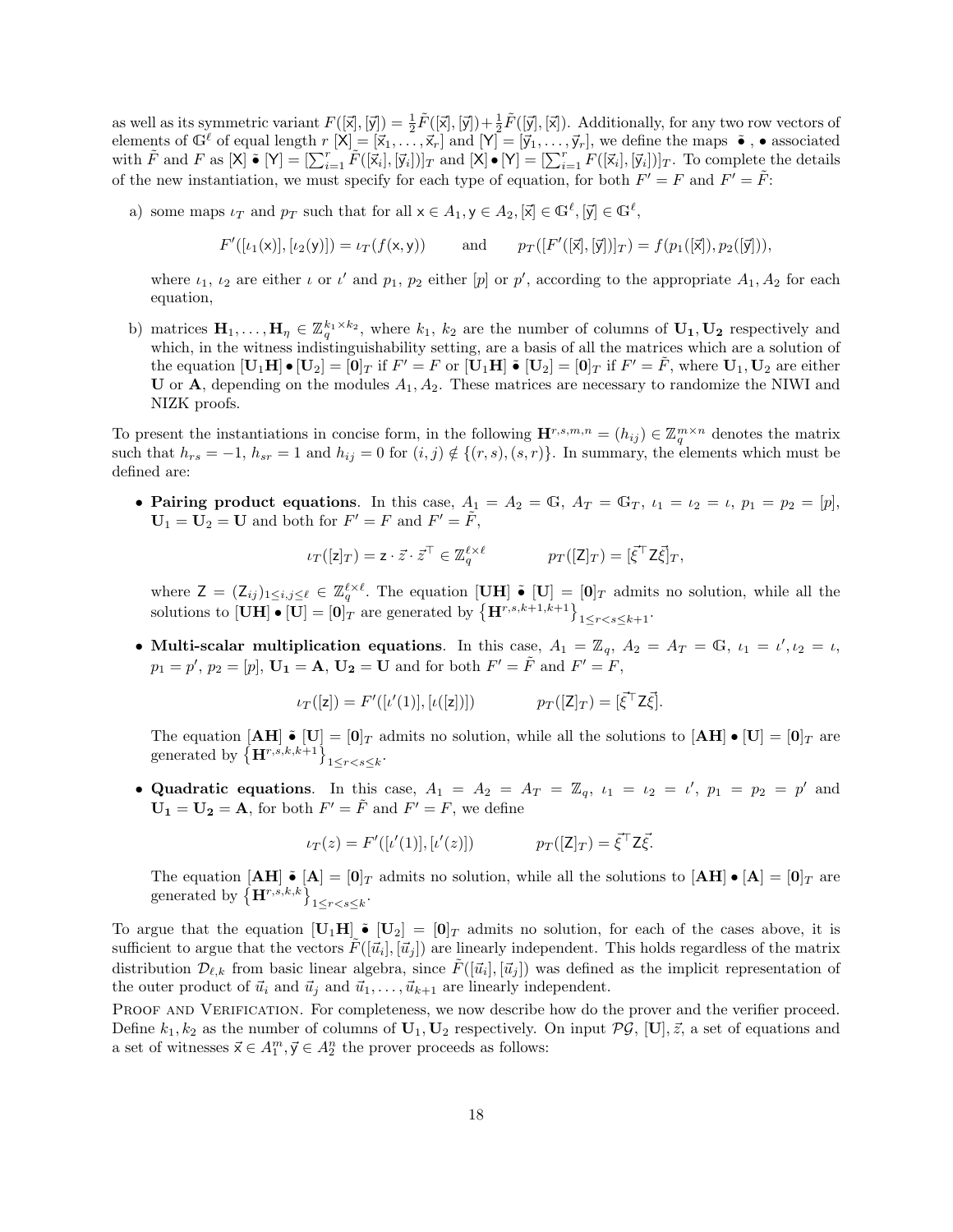<span id="page-20-2"></span>

| $\mathcal{D}_{\ell,k}$ -MDDH instantiation         | elements of $\mathbb G$ | elements of $\mathbb{Z}_q$ |
|----------------------------------------------------|-------------------------|----------------------------|
| Commitment to a Variable                           |                         |                            |
| Pairing product equation                           | $\ell(k+1)$             |                            |
| - Linear equation:                                 | $k+1$                   |                            |
| Multi-scalar multiplication equation               | $\ell(k+1)$             |                            |
| - Linear equation with variables in G              |                         | $k+1$                      |
| - Linear equation with variables in $\mathbb{Z}_q$ | k.                      | $\left( \right)$           |
| Quadratic equation                                 | $\ell k$                |                            |
| - Linear equation                                  |                         | k.                         |

<span id="page-20-1"></span>Table 1: Size of the proofs based on the  $\mathcal{D}_{\ell,k}$ -MDDH Assumption.

1. Commit to  $\vec{x}$  and  $\vec{y}$  as

 $[\mathbf{C}] = [\iota_1(\vec{\mathsf{x}}^\top) + \mathbf{U}_1\mathbf{R}], \qquad [\mathbf{D}] = [\iota_2(\vec{\mathsf{y}}^\top) + \mathbf{U}_2\mathbf{S}]$ 

where  $\mathbf{R} \leftarrow \mathbb{Z}_q^{k_1 \times m}, \, \mathbf{S} \leftarrow \mathbb{Z}_q^{k_2 \times n}.$ 

2. For each equation of the type [\(4\)](#page-17-1), pick  $\mathbf{T} \leftarrow \mathbb{Z}_q^{k_1 \times k_2}$ ,  $r_i \leftarrow \mathbb{Z}_q$  and output  $([\mathbf{\Pi}], [\mathbf{\Theta}])$ , defined as:

$$
\begin{array}{rcl}\n[\mathbf{\Pi}] & := & [\iota_2(\vec{b}^{\top})\mathbf{R}^{\top} + \iota_2(\vec{y}^{\top})\mathbf{\Gamma}^{\top}\mathbf{R}^{\top} + \mathbf{U}_2\mathbf{S}\mathbf{\Gamma}^{\top}\mathbf{R}^{\top} - \mathbf{U}_2\mathbf{T}^{\top} + \sum_{1 \leq i \leq \eta} r_i \mathbf{U}_2 \mathbf{H}_i^{\top}]\n\end{array}
$$
\n
$$
\begin{array}{rcl}\n[\mathbf{\Theta}] & := & [\iota_1(\vec{a}^{\top})\mathbf{S}^{\top} + \iota_1(\vec{x}^{\top})\mathbf{\Gamma}\mathbf{S}^{\top} + \mathbf{U}_1\mathbf{T}]\n\end{array}
$$

The proof described above is for a general equation, the same optimizations for special types of equation as in the full version of [\[21\]](#page-26-3) apply. In particular, when the map used is the symmetric map  $F$ , the size of the proof can be reduced. In addition, the size of the proof can also be reduced when all the elements in either  $A_1$  or  $A_2$  are constants. Taking these optimizations into account, we give the size of the commitments and the proof for the different types of equations in Table [1.](#page-20-1)

To verify a proof, on input the commitments  $[C], [D]$  and a proof  $([T], [\Theta])$ , the verifier checks if

$$
[\iota_1(\vec{a}^{\top})] \bullet' [\mathbf{D}] + [\mathbf{C}] \bullet' [\iota_2(\vec{b}^{\top})] + [\mathbf{C}] \bullet' [\mathbf{D}\mathbf{\Gamma}^{\top}] = [\iota_T(t)]_T + [\mathbf{U}_1] \bullet' [\mathbf{\Pi}] + [\mathbf{\Theta}] \bullet' [\mathbf{U}_2],
$$

where  $\bullet'$  is either  $\bullet$  or  $\tilde{\bullet}$ , depending on whether F' is F or  $\tilde{F}$ . If the equation is satisfied, the verifier accepts the proof for this equation and rejects otherwise. In general, the verification cost depends on  $\ell$  and k, though a bit might be gained in pairing computations when using batch verification techniques and if some components of the commitment keys are trivial or are repeated, i.e. if the  $\mathcal{D}_{\ell,k}$  admits short representation. EFFICIENCY. We emphasize that for  $\mathcal{D}_{\ell,k} = \mathcal{L}_2$  and  $\vec{z} = (0, 0, 1)^{\top}$  and for  $\mathcal{D}_{\ell,k} = \text{DDH}$  and  $\vec{z} = (0, 1)^{\top}$ (in the natural extension to asymmetric bilinear groups), we recover the 2-Lin and the SXDH instantiations of [\[21\]](#page-26-3). While the size of the proofs depends only on  $\ell$  and k, both the size of the CRS and the cost of verification increase with  $RE_{\mathbb{G}}(\mathcal{D}_{\ell,k})$ . In particular, in terms of efficiency, the  $SC_2$  Assumption is preferable to the 2-Lin Assumption but the main reason to consider more instantiations of GS proofs is to obtain more efficient proofs for a large class of languages in Section [6.](#page-20-0)

### <span id="page-20-0"></span>6 More Efficient Proofs for Some CRS Dependent Languages

Let [U] be the commitment key defined in last section as part of a  $\mathcal{D}_{\ell,k}$ -MDDH instantiation, for some  $A \leftarrow \mathcal{D}_{\ell,k}$ . In this section, we show how to obtain shorter proofs of some languages related to A. The common idea of all the improvements is to exploit the special structure of the homomorphic commitments used in Groth-Sahai proofs.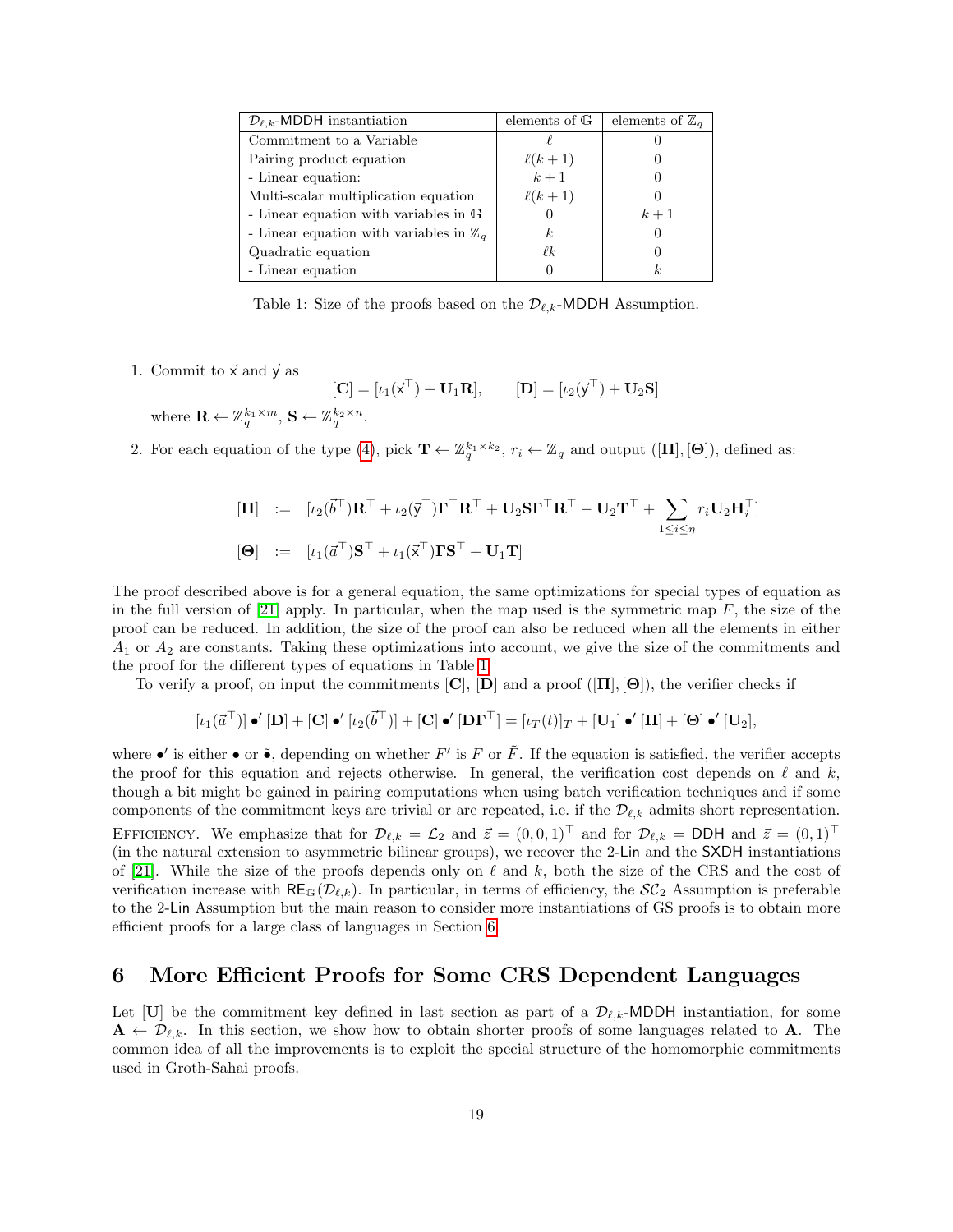#### <span id="page-21-3"></span><span id="page-21-0"></span>6.1 More Efficient Subgroup Membership Proofs

We first show how to obtain shorter proofs of membership in the language  $\mathcal{L}_{\mathbf{A},\mathcal{PG}} := \{ [\mathbf{A}\vec{r}], \vec{r} \in \mathbb{Z}_q^k \} \subset \mathbb{G}^{\ell}$ . INTUITION. Our proofs implicitly use the GS framework, although we have preferred to give the proofs without using the GS notation. Indeed, the idea behind our improvement is to exploit the special algebraic structure of commitments in GS proofs, namely the observation that if  $[\bar{\Phi}] = [\mathbf{A}\bar{r}] \in \mathcal{L}_{\mathbf{A},\mathcal{PG}}$  then  $[\Phi] =$  $\text{com}_{[\mathbf{U}],\vec{z}}^{\prime}(0;\vec{r})$ . Therefore, to prove that  $[\vec{\Phi}] \in \mathcal{L}_{\mathbf{A},\mathcal{PG}},$  we proceed as if we were giving a GS proof of satisfability of the equation  $x = 0$  where the randomness used for the commitment to x is  $\vec{r}$ . In particular, no commitments have to be given in the proof, which results in shorter proofs. To prove zero-knowledge we rewrite the equation  $x = 0$  as  $x \cdot \delta = 0$ . The real proof is just a standard GS proof with the commitment to  $\delta = 1$  being  $u'(1) = \text{com}_{[U]}(1;\vec{0})$ , while in the simulated proof the trapdoor allows to open  $u'(1)$  as a commitment to 0, so we can proceed as if the equation was the trivial one  $x \cdot 0 = 0$ , for which it is easy to give a proof of satisfiability.

RELATED WORK. It is interesting to compare in detail with a recent line of work aiming at obtaining very efficient arguments of membership in linear subspaces  $(25, 26, 31, 34)$  $(25, 26, 31, 34)$  $(25, 26, 31, 34)$  $(25, 26, 31, 34)$  which also exploits the dependency of the common reference string and the space where one wants to prove membership in. More specifically, these works construct NIZK arguments of membership in the space generated by  $[A] \in \mathbb{G}^{\ell \times k}$ , with perfect zero-knowledge and computational soundness. We compare our results with [\[31\]](#page-26-11), who give two different constructions which generalize and simplify previous results. In their work, computational soundness is based on any  $\mathcal{D}_m$ -MDDH Assumption<sup>[7](#page-21-1)</sup>. In the first construction, the proof size is  $m + 1$ , the common reference string must include  $m l + (m + 1)k + \text{RE}_G(\mathcal{D}_m)$  group elements and a description of [A]. In the second construction, which assumes that  $[A]$  is drawn from a witness samplable distribution, the proof size is m and the common reference string must include  $m\ell+mk +\text{RE}_G(\overline{\mathcal{D}}_m)$  group elements, where  $\overline{\mathcal{D}}_m$  denotes the distribution of the first m rows of the matrices sampled according to  $\mathcal{D}_m$ , and a description of [A]. Our proof, on the other hand, has perfect soundness, composable zero-knowledge under the  $\mathcal{D}_{\ell,k}$ -MDDH Assumption, proof of size  $\ell k$  and apart from a description of  $[A]$ , the common reference string consists of only  $\ell$  elements of G.

#### 6.1.1 Construction

Define  $\mathcal{H} := \{ \mathbf{H} \in \mathbb{Z}_q^{k \times k} : \mathbf{H} + \mathbf{H}^\top = \mathbf{0} \}.$  Following the intuition given above, the actual construction looks as follows:

**Setup**. At the setup stage, some group  $\mathcal{PG} = (\mathbb{G}, \mathbb{G}_T, q, e, \mathcal{P}) \leftarrow \mathsf{PGen}(1^{\lambda})$  is specified.

**Common reference string.** We define  $[\mathbf{U}] = ([\vec{u}_1], \dots, [\vec{u}_{k+1}])$  as  $[\mathbf{A}||\mathbf{A}\vec{w} + \vec{z}]$  in the soundness setting and  $[\mathbf{A} || \mathbf{A}\vec{w}]$  in the witness indistinguishability setting, where  $\mathbf{A} \leftarrow \mathcal{D}_{\ell,k}$ ,  $\vec{w} \leftarrow \mathbb{Z}_q^k$ , and  $\vec{z} \in \mathbb{Z}_q^{\ell}$ ,  $\vec{z} \notin \text{Im}(\mathbf{A})$ . The common reference string is  $\sigma := (\mathcal{PG}, [\mathbf{U}], \vec{z}).$ 

**Simulation trapdoor**. The simulation trapdoor  $\tau$  is the vector  $\vec{w} \in \mathbb{Z}_q^k$ .

**Prover**. On input  $\sigma$ , a vector  $[\vec{\Phi}] = [\mathbf{A}\vec{r}] \in \mathcal{L}_{\mathbf{A},\mathcal{PG}}$  and the witness  $\vec{r} \in \mathbb{Z}_q^k$ , the prover chooses a matrix  $H \leftarrow H$  and computes

$$
[\mathbf{\Pi}] = [\vec{u}_{k+1}\vec{r}^\top + \mathbf{A}\mathbf{H}].
$$

**Verifier**. On input  $\sigma$ ,  $[\vec{\Phi}]$ ,  $[\Pi]$ , the verifier checks if  $[\vec{\Phi} \vec{u}_{k+1}^{\top} + \vec{u}_{k+1} \vec{\Phi}^{\top}]_T = [\Pi \mathbf{A}^{\top} + \mathbf{A} \Pi^{\top}]_T$ . **Simulator**. On input  $\sigma$ ,  $[\vec{\Phi}], \tau$  the simulator picks a matrix  $\mathbf{H}' \leftarrow \mathcal{H}$  and computes

$$
[\Pi_{\text{sim}}] = [\vec{\Phi} \vec{w}^\top + \mathbf{A} \mathbf{H}'].
$$

<span id="page-21-2"></span>**Theorem 14.** Let  $A \leftarrow \mathcal{D}_{\ell,k}$ , where  $\mathcal{D}_{\ell,k}$  is a matrix distribution. There exists a Non-Interactive Zero-Knowledge Proof for the language  $\mathcal{L}_{A,PG}$ , with perfect completeness, perfect soundness and composable zeroknowledge of kl group elements based on the  $\mathcal{D}_{\ell,k}$ -MDDH Assumption.

<span id="page-21-1"></span><sup>&</sup>lt;sup>7</sup>Actually, to be precise, soundness is based on a computational variant of the  $\mathcal{D}_m$ -MDDH Assumption.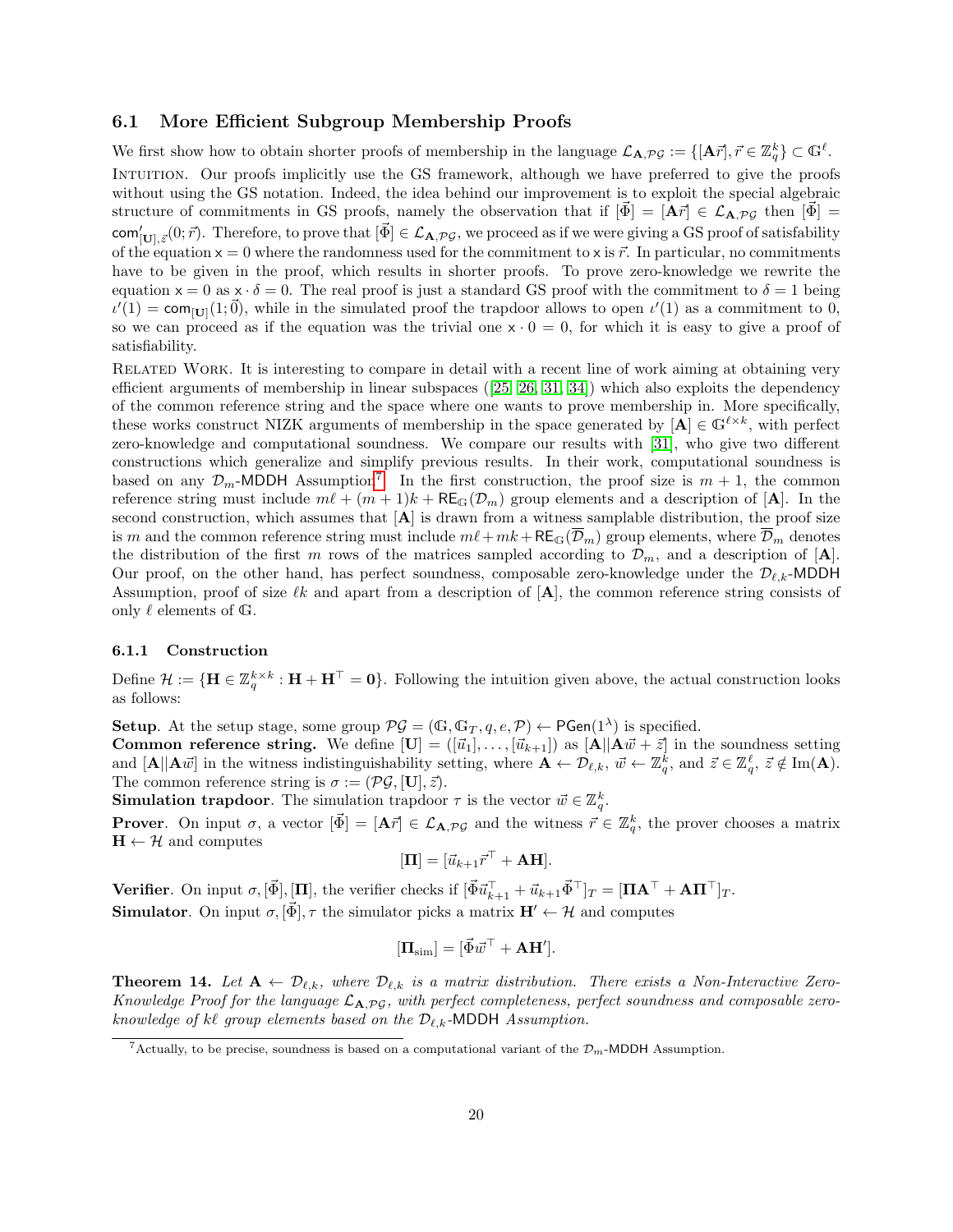The proof follows directly by implicitly reconstructing the same arguments which prove the same properties for the GS proof system.

*Proof.* First, it is clear that under the  $\mathcal{D}_{\ell,k}$ -MDDH Assumption, the soundness and the WI setting are computationally indistinguishable.

Completeness. To see completeness, we see that a real proof satisfies the verification equation. Indeed, in the soundness setting, the left term of the verification equation is:

$$
\begin{aligned} [\vec{\Phi} \vec{u}_{k+1}^{\top} + \vec{u}_{k+1} \vec{\Phi}^{\top}]_T &= [\mathbf{A} \vec{r} (\mathbf{A} \vec{w} + \vec{z})^{\top} + (\mathbf{A} \vec{w} + \vec{z}) (\mathbf{A} \vec{r})^{\top}]_T \\ &= [\mathbf{A} (\vec{r} \vec{w}^{\top} + \vec{w} \vec{r}^{\top}) \mathbf{A}^{\top} + \mathbf{A} \vec{r} \vec{z}^{\top} + \vec{z} \vec{r}^{\top} \mathbf{A}^{\top}]_T \end{aligned}
$$

while the right term in the real proof is:

$$
[\Pi \mathbf{A}^{\top} + \mathbf{A} \Pi^{\top}]_T = [\mathbf{A}(\vec{w}\vec{r}^{\top} + \vec{w}\vec{r}^{\top})\mathbf{A}^{\top} + \mathbf{A}(\mathbf{H} + \mathbf{H}^{\top})\mathbf{A}^{\top} + \mathbf{A}\vec{r}\vec{z}^{\top} + \vec{z}\vec{r}^{\top}\mathbf{A}^{\top}]_T
$$
(5)

$$
= [\mathbf{A}(\vec{r}\vec{w}^{\top} + \vec{w}\vec{r}^{\top})\mathbf{A}^{\top} + \mathbf{A}\vec{r}\vec{z}^{\top} + \vec{z}\vec{r}^{\top}\mathbf{A}^{\top}]_{T}.
$$
\n(6)

This proves perfect completeness.

Soundness. Let  $\vec{\xi} \in \mathbb{Z}_q^{\ell}$  be any vector such that  $\vec{\xi}^{\top} \mathbf{A} = \vec{0}, \vec{\xi}^{\top} \vec{z} = 1$ . This implies that in the soundness setting,  $\vec{\xi}^\top \vec{u}_{k+1} = 1$ . Therefore, if [**Π**] is any proof that satisfies the verification equation, multiplying on the left by  $\vec{\xi}^{\top}$  and the right by  $\vec{\xi}$ ,

$$
\vec{\xi}^{\top} [\vec{\Phi} \vec{u}_{k+1}^{\top} + \vec{u}_{k+1} \vec{\Phi}^{\top}]_T \vec{\xi} = \vec{\xi}^{\top} [\Pi \mathbf{A}^{\top} + \mathbf{A} \Pi^{\top}]_T \vec{\xi},
$$

we obtain

<span id="page-22-0"></span>
$$
[\vec{\xi}^{\top}\vec{\Phi} + \vec{\Phi}^{\top}\vec{\xi}]_T = [0]_T. \tag{7}
$$

Since  $[\vec{\xi}^\top \vec{\Phi} + \vec{\Phi}^\top \vec{\xi}]_T = 2[\vec{\xi}^\top \vec{\Phi}]_T$ , from this last equation it follows that  $[\vec{\xi}^\top \vec{\Phi}]_T = [0]_T$ . This holds for any vector  $\vec{\xi}$  such that  $\vec{\xi}^{\top} \mathbf{A} = \vec{0}$  and  $\vec{\xi}^{\top} \vec{z} = 1$ , which implies that  $[\Phi] \in \mathcal{L}_{\mathbf{A}, \mathcal{PG}}$ , which proves perfect soundness.

Composable Zero-Knowledge. We will now see that, in the witness indistinguishability setting, both a real proof and a simulated proof have the same distribution when  $[\Phi] \in \mathcal{L}_{A, \mathcal{PG}}$ . We first note that they both satisfy the verification equation. Indeed, the left term of the verification equation in the WI setting is

$$
[\vec{\Phi} \vec{u}_{k+1}^{\top} + \vec{u}_{k+1} \vec{\Phi}^{\top}]_T = [\mathbf{A} (\vec{r} \vec{w}^{\top} + \vec{w} \vec{r}^{\top}) \mathbf{A}^{\top}]_T,
$$

which is obviously equal to the right term of the verification equation for the real proof (rewrite equation [\(5\)](#page-22-0) in the WI setting). On the other hand, if  $[\Phi] \in \mathcal{L}_{A,PG}$ , the right term of the verification equation for a simulated proof is:

$$
\begin{aligned} [\mathbf{\Pi}_{\text{sim}}\mathbf{A}^{\top}+\mathbf{A}\mathbf{\Pi}_{\text{sim}}^{\top}]_{T} &= [\mathbf{A}(\vec{r}\vec{w}^{\top}+\vec{w}\vec{r}^{\top})\mathbf{A}^{\top}+\mathbf{A}(\mathbf{H}'+(\mathbf{H}')^{\top})\mathbf{A}^{\top}]_{T} \\ &= [\mathbf{A}(\vec{r}\vec{w}^{\top}+\vec{w}\vec{r}^{\top})\mathbf{A}^{\top}]_{T}, \end{aligned}
$$

for some  $\mathbf{H}' \in \mathcal{H}$ .

We now argue that an honestly generated proof  $[\Pi]$  and a simulated proof  $[\Pi_{sim}]$  have the same distribution. By construction, there exist some matrices  $\Theta$  and  $\Theta'$  such that  $[\Pi] = [\mathbf{A}\Theta]$  and  $[\Pi_{\text{sim}}] = [\mathbf{A}\Theta']$ . Now, if  $[\Pi_1] = [\mathbf{A}\Theta_1]$  and  $[\Pi_2] = [\mathbf{A}\Theta_2]$  are two proofs, real or simulated, which satisfy the verification equation, then necessarily  $[(\mathbf{\Pi}_1 - \mathbf{\Pi}_2) \mathbf{A}^{\top} + \mathbf{A}(\mathbf{\Pi}_1 - \mathbf{\Pi}_2)]_T = [\mathbf{A}((\mathbf{\Theta}_1 - \mathbf{\Theta}_2) + (\mathbf{\Theta}_1 - \mathbf{\Theta}_2)^{\top}) \mathbf{A}^{\top}]_T = 0.$ 

Since with overwhelming probability, **A** has rank k, it must hold that  $(\mathbf{\Theta}_1 - \mathbf{\Theta}_2) + (\mathbf{\Theta}_1 - \mathbf{\Theta}_2)^T = 0$ , that is, it must hold that  $(\Theta_1 - \Theta_2) \in \mathcal{H}$ . By construction, both for honestly generated proofs  $[\Pi]$  and simulated proofs these difference is uniformly distributed in  $H$ .  $\Box$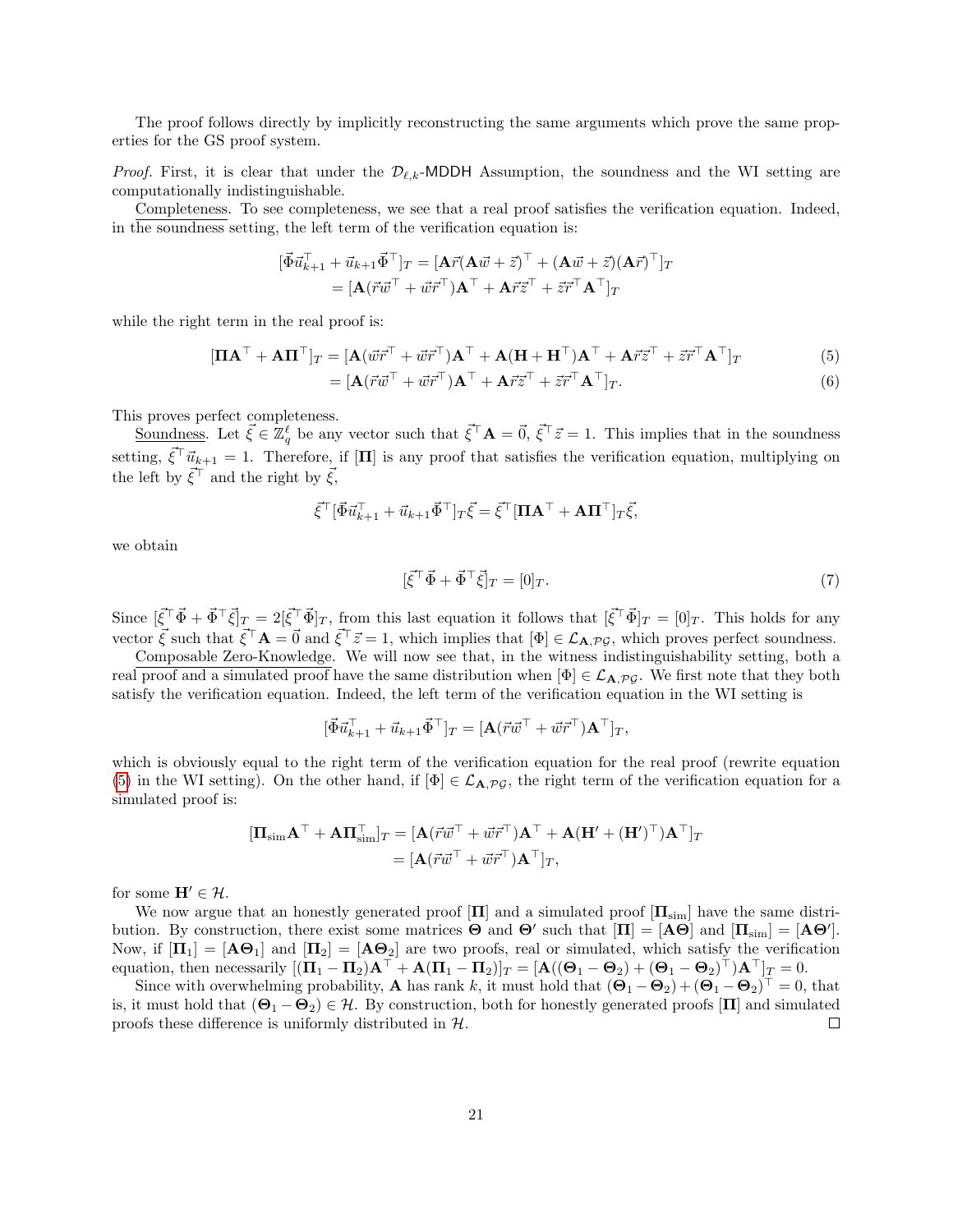#### <span id="page-23-2"></span>6.1.2 Efficiency Comparison and Applications

For the 2-Lin Assumption,  $(\ell = 3, k = 2)$  our proof consists of only 6 group elements, whereas without using our technique the proof consists of 12 elements.<sup>[8](#page-23-0)</sup> More generally, To prove that  $[\vec{\Phi}] \in \mathcal{L}_{\mathbf{A},\mathcal{PG}}$ , for some  $\mathbf{A} \leftarrow \mathcal{D}_{\ell,k}$  with a GS instantiation based on a (possibly unrelated)  $\mathcal{D}_{\ell',k'}$ -matrix DH problem using standard GS proofs, one would prove that the following equation is satisfiable for all  $i = 1 \dots \ell$ :

$$
r_1[u_{1,i}] + \ldots + r_k[u_{k,i}] = [\Phi_i],\tag{8}
$$

.

that is, one needs to prove that  $\ell$  linear equations with k variables are satisfied. Therefore, according to Table [1,](#page-20-1) the verifier must be given  $k\ell'$  elements of G for the commitments and  $\ell k'$  elements of G for the proof. On the other hand, proving  $[\vec{\Phi}] \in \mathcal{L}_{A, \mathcal{PG}}$  using our approach requires  $\ell k$  elements of G, corresponding to the size of the proof of one quadratic equation.

APPLICATIONS. For a typical application scenario of Theorem [14,](#page-21-2) think of  $[A]$  as part of the public parameters of the hash proof system of Section [5.2.](#page-15-0) Proving that a ciphertext is well-formed is proving membership in  $\mathcal{L}_{A,PG}$ . Another application is to show that two ciphertexts encrypt the same message under the same public key, a common problem in electronic voting or anonymous credentials. There are many other settings in which subgroup membership problems naturally appear, for instance the problem of certifying public keys or given some plaintext m, the problem of proving that a certain ciphertext is an encryption of  $[m]$ . We stress that in our construction the setup of the CRS can be built on top of the encryption key so that proofs can be simulated without the decryption key, which is essential for many of these applications. More concretely, below we give two application examples.

Application Example 1. The standard proof of membership in  $\mathcal{L}_{A,PG}$ , when  $A \leftarrow 2$ -Lin based on the same assumption (with  $\ell = \ell' = 3, k = k' = 2$ ), requires 12 group elements, while with our approach only 6 elements are required<sup>[9](#page-23-1)</sup>. This reduces the ciphertext size of one of the instantiations of [\[35\]](#page-27-10) from 15 to 9 group elements.

Application Example 2. With our results we can also give a more efficient proof of correct opening of the Cramer Shoup ciphertext. We briefly recall the CS encryption scheme based on the 2-Lin-Assumption ([\[23,](#page-26-4) [45\]](#page-27-2)). The public key consists of the description of some group G and a tuple  $[a_1, a_2, X_1, X_2, X_3, X_4, X_5, X_6] \in$  $\mathbb{G}^8$ . Given a message  $[m] \in \mathbb{G}$ , a ciphertext is constructed by picking random  $r, s \in \mathbb{Z}_q$  and setting

$$
C := [r(a_1, 0, 1, X_5, X_1 + \alpha X_3) + s(0, a_2, 1, X_6, X_2 + \alpha X_4) + (0, 0, m, 0, 0)],
$$

where  $\alpha$  is the hash of some components of the ciphertext and possibly some label. To prove that a ciphertext opens to a (known) message  $[m]$ , substract  $[m]$  from the third component of the ciphertext and prove membership in  $\mathcal{L}_{\mathbf{A}_{\alpha},\mathcal{PG}},$  where  $\mathbf{A}_{\alpha}$  is defined as:

$$
\mathbf{A}_{\alpha} := \begin{pmatrix} a_1 & 0 \\ 0 & a_2 \\ 1 & 1 \\ X_5 & X_6 \\ X_1 + \alpha X_3 & X_2 + \alpha X_4 \end{pmatrix} = \begin{pmatrix} 1 & 0 & 0 & 0 & 0 & 0 \\ 0 & 1 & 0 & 0 & 0 & 0 \\ 0 & 0 & 1 & 0 & 0 & 0 \\ 0 & 0 & 0 & 1 & 0 & 0 \\ 0 & 0 & 0 & 0 & 1 & \alpha \end{pmatrix} \begin{pmatrix} a_1 & 0 \\ 0 & a_2 \\ 1 & 1 \\ X_5 & X_6 \\ X_1 & X_2 \\ X_3 & X_4 \end{pmatrix}
$$

Denote  $\mathbf{M}_{\alpha}, \mathbf{C}$ , the two matrices of the right term of the previous equation such that  $\mathbf{A}_{\alpha} = \mathbf{M}_{\alpha} \mathbf{C}$ . The matrix  $\mathbf{A}_{\alpha}$  depends on  $\alpha$  and is different for each ciphertext, so it cannot be included in the CRS. Instead, we include the matrix  $[\mathbf{U}_C] := [\mathbf{C}||\mathbf{C}\vec{w} + \vec{z}_C]$  in the soundness setting and  $[\mathbf{U}_C] := [\mathbf{C}||\mathbf{C}\vec{w}]$  in the WI setting, for  $\vec{z}_C \notin \text{Im}(\mathbf{C})$ , for instance  $\vec{z}_C^{\top} := (0, 0, 0, 0, 1, 0)$ . To prove membership in  $\mathcal{L}_{\mathbf{A}_{\mathbf{a}},\mathcal{P} \mathcal{G}}$  as we explained, we would make the proof with respect to the CRS  $[\mathbf{U}_{\alpha}] := [\mathbf{M}_{\alpha} \mathbf{U}_{C}]$ . Clearly, if  $\vec{z}^{\top} := (0,0,0,0,1)$ ,  $[\mathbf{U}_{\alpha}] =$  $[\mathbf{A}_{\alpha}||\mathbf{A}_{\alpha}\vec{w}+\vec{z}]$  in the soundness setting and  $[\mathbf{U}_{\alpha}]=[\mathbf{A}_{\alpha}||\mathbf{A}_{\alpha}\vec{w}]$  in the WI, as required. The resulting proof consists of 10 group elements, as opposed to 16 using standard GS proofs. This applies to the result of [\[17\]](#page-26-8), Section 3.

<span id="page-23-0"></span><sup>8</sup>For completeness, a detailed comparison for the 2-Lin case can be found in appendix [D.](#page-34-0)

<span id="page-23-1"></span><sup>&</sup>lt;sup>9</sup>A detailed comparison for 2-Lin case is given in Appendix [D.](#page-34-0) The same results hold for the Symmetric 2-cascade assumption.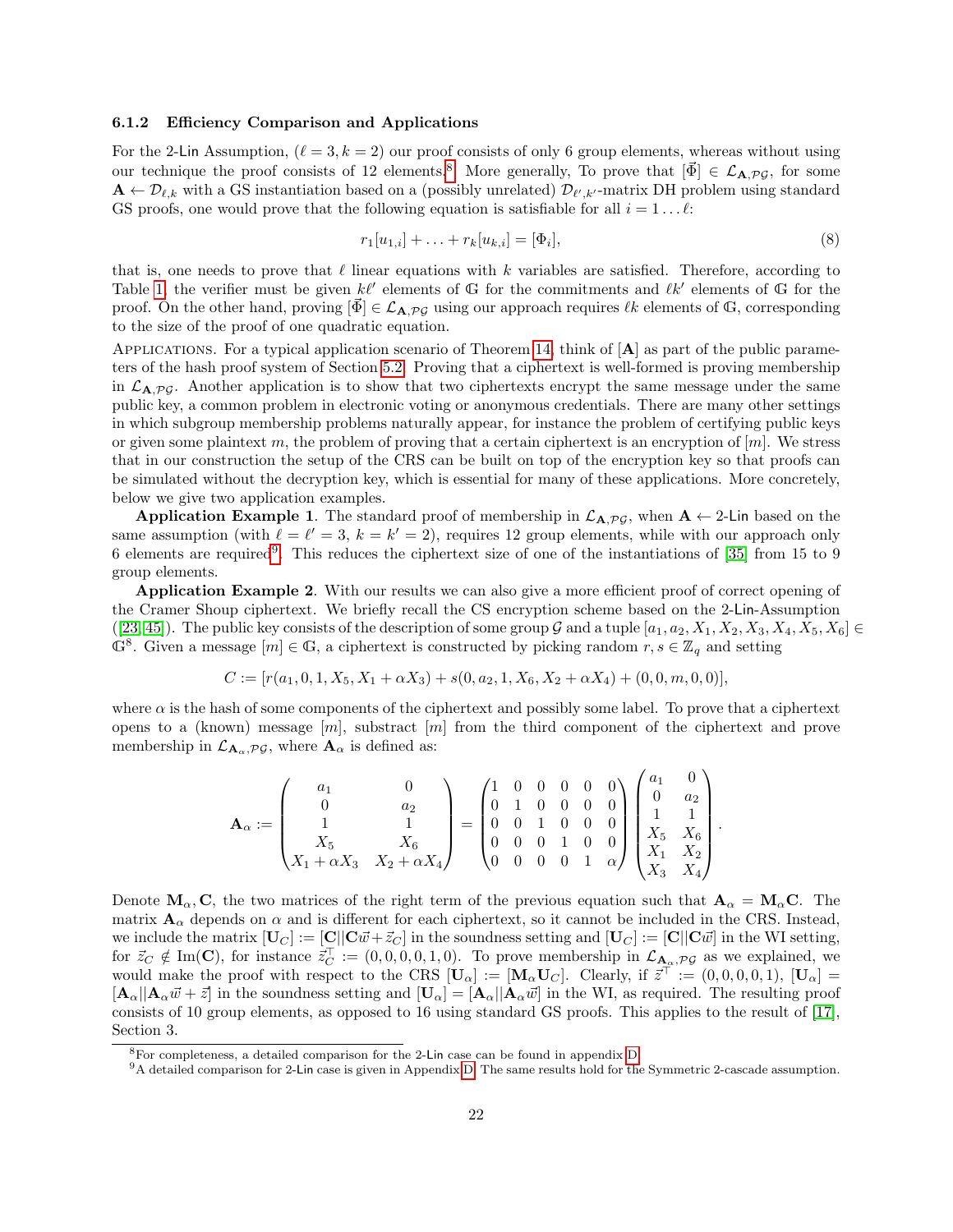#### <span id="page-24-2"></span><span id="page-24-0"></span>6.2 Other CRS Dependent Languages

The techniques of the previous section can be extended to other languages, namely:

• A proof of validity of a ciphertext, that is, given  $[\mathbf{A}], \mathbf{A} \leftarrow \mathcal{D}_{\ell,k}$ , and some vector  $\vec{z} \in \mathbb{Z}_q^{\ell}, \ \vec{z} \notin \text{Im}(\mathbf{A}),$ one can use the same techniques to give a more efficient proof of membership in the space:

$$
\mathcal{L}_{\mathbf{A},\vec{z},\mathcal{PG}} = \{ [\vec{c}] : \vec{c} = \mathbf{A}\vec{r} + m\vec{z} \} \subset \mathbb{G}^{\ell},
$$

where  $(\vec{r}, [m]) \in \mathbb{Z}_q^k \times \mathbb{G}$  is the witness. This is also a proof of membership in the subspace of  $\mathbb{G}^{\ell}$ spanned by the columns of  $[A]$  and the vector  $\vec{z}$ , but part of the witness,  $[m]$ , is in the group  $\mathbb{G}$  and not in  $\mathbb{Z}_q$ , while part of the matrix generating the subspace is in  $\mathbb{Z}_q$ . However, it is not hard to modify the subgroup membership proofs as described in Section [6.1](#page-21-0) to account for this. In particular, since GS are non-interactive zero-knowledge proofs of knowledge when the witnesses are group elements, the proof guarantees both that  $[\vec{c}]$  is well-formed and that the prover knows  $[m]$ . In a typical application,  $[\vec{c}]$  will be the ciphertext of some encryption scheme, in which case  $\vec{r}$  will be the ciphertext randomness and [m] the message.

• A proof of plaintext equality. The encryption scheme derived from the KEM given in Section [5.1](#page-14-1) corresponds to a commitment in GS proofs — except that the commitment is always binding. That is, if  $pk_A = (\mathcal{G}, [\mathbf{A}] \in \mathbb{G}^{\ell \times k})$ , for some  $\mathbf{A} \leftarrow \mathcal{D}_{\ell,k}$ , given  $\vec{r} \in \mathbb{Z}_q^k$ ,

$$
\mathrm{Enc}_{pk_A}([m];\vec{r}) = [\vec{c}] = [\mathbf{A}\vec{r} + (0,\ldots,0,m)^\top] = [\mathbf{A}\vec{r} + m \cdot \vec{z}] = \mathrm{com}_{[\mathbf{A}||\mathbf{A}\vec{w}]}([m];\vec{s}),
$$

where  $\vec{s}^{\top} := (\vec{r}^{\top}, 0)$  and  $\vec{z} := (0, \ldots, 0, 1)^{\top}$ . Therefore, given two (potentially distinct) matrix distributions  $\mathcal{D}_{\ell_1,k_1}, \mathcal{D}'_{\ell_2,k_2}$  and  $\mathbf{A} \leftarrow \mathcal{D}_{\ell_1,k_1}, \mathbf{B} \leftarrow \mathcal{D}'_{\ell_2,k_2}$ , proving equality of plaintexts of two ciphertexts encrypted under  $pk_A, pk_B$ , corresponds to proving that two commitments under different keys open to the same value. One can gain in efficiency with respect to the standard use of GS proofs because one does not need to give any commitments as part of the proof, since the ciphertexts themselves play this role. More specifically, given  $[\vec{c}_A] = \text{Enc}_{pk_A}([m])$  and  $[\vec{c}_B] = \text{Enc}_{pk_B}([m])$ , one can treat  $[\vec{c}_A]$  as a commitment to the variable  $[x] \in A_1 = \mathbb{G}$  and  $[\vec{c}_B]$  as a commitment to the variable  $[y] \in A_2 = \mathbb{G}$ and prove that the quadratic equation  $e([x], [1]) \cdot e([-1], [y]) = [0]_T$  is satisfied. The problem is only how to construct the simulator of the NIZK proof system, since commitments are always binding. For this, one uses a similar trick as in the membership proofs, namely to let the zero-knowledge simulator open  $\iota_1([1])$ ,  $\iota_2([-1])$  as commitments to the [0] variable and simulate a proof for the equation  $e([x], [0]) \cdot e([0], [y]) = [0]_T$ , which is trivially satisfiable and can be simulated. In [\[27\]](#page-26-13), we reduce the size of the proof by 4 group elements from 18 to 22, while in [\[22\]](#page-26-12) we save 9 elements although their proof is quite inefficient altogether. We note that even if both papers give a proof that two ciphertexts under two different 2-Lin public keys correspond to the same value, the proof in [\[22\]](#page-26-12) is more inefficient because it must use GS proofs for pairing product equations instead of multi-scalar multiplication equations. Other examples include [\[10,](#page-25-10) [15\]](#page-25-11).

### Acknowledgements

We thank Duong Hieu Phan for pointing out a small mistake in a previous draft.

# References

<span id="page-24-1"></span>[1] O. Blazy, D. Pointcheval, and D. Vergnaud. Round-optimal privacy-preserving protocols with smooth projective hash functions. In R. Cramer, editor, TCC 2012, volume 7194 of LNCS, pages 94–111, Taormina, Sicily, Italy, Mar. 19–21, 2012. Springer, Berlin, Germany. [3](#page-4-1)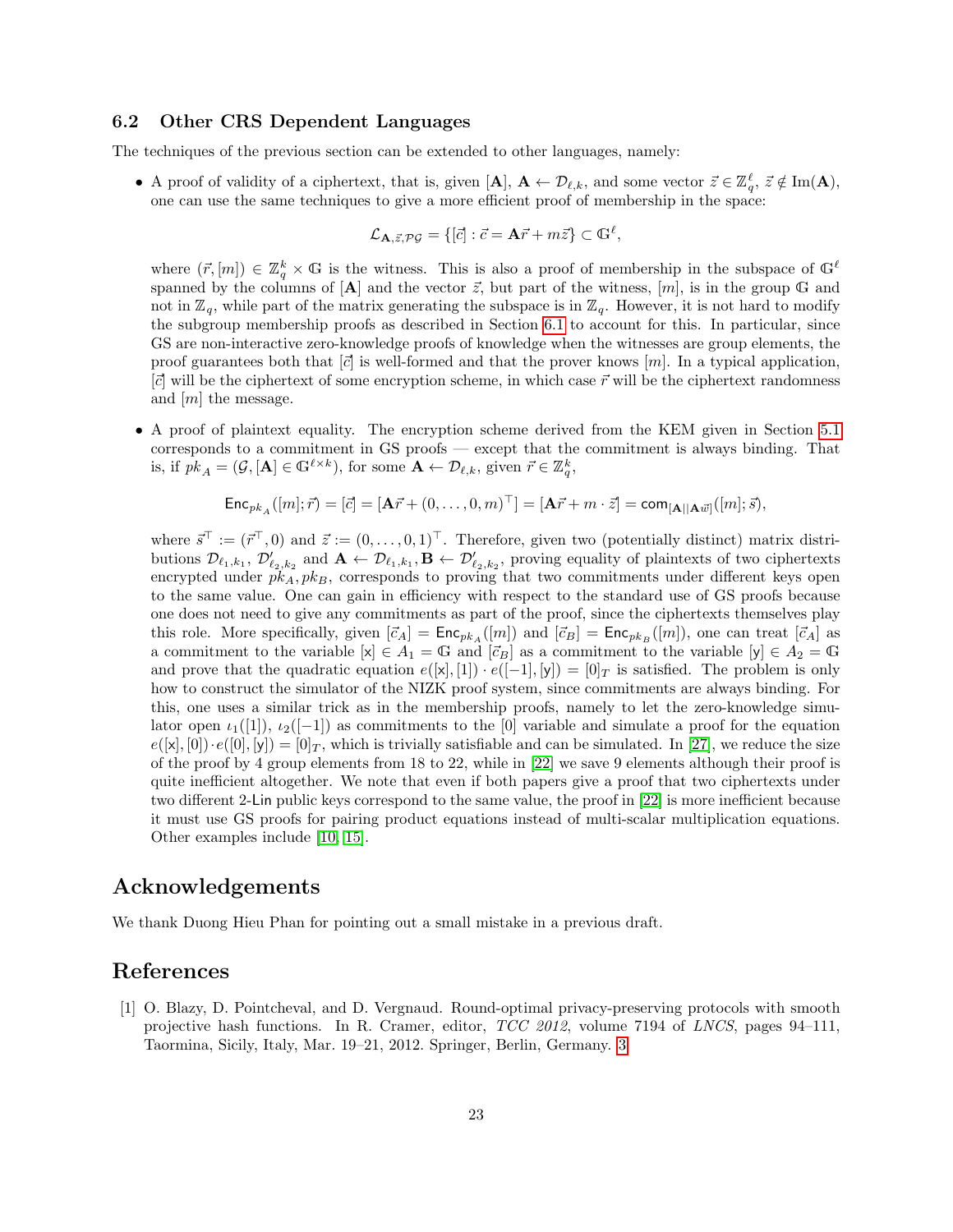- <span id="page-25-7"></span>[2] D. Boneh, X. Boyen, and E.-J. Goh. Hierarchical identity based encryption with constant size ciphertext. In R. Cramer, editor, EUROCRYPT 2005, volume 3494 of LNCS, pages 440–456, Aarhus, Denmark, May 22–26, 2005. Springer, Berlin, Germany. [2,](#page-1-0) [8,](#page-9-4) [29](#page-30-1)
- <span id="page-25-3"></span>[3] D. Boneh, X. Boyen, and H. Shacham. Short group signatures. In M. Franklin, editor, CRYPTO 2004, volume 3152 of LNCS, pages 41–55, Santa Barbara, CA, USA, Aug. 15–19, 2004. Springer, Berlin, Germany. [1,](#page-0-0) [5,](#page-6-2) [9](#page-10-3)
- <span id="page-25-2"></span>[4] D. Boneh and M. K. Franklin. Identity-based encryption from the Weil pairing. In J. Kilian, editor, CRYPTO 2001, volume 2139 of LNCS, pages 213–229, Santa Barbara, CA, USA, Aug. 19–23, 2001. Springer, Berlin, Germany. [1,](#page-0-0) [5](#page-6-2)
- <span id="page-25-4"></span>[5] D. Boneh, S. Halevi, M. Hamburg, and R. Ostrovsky. Circular-secure encryption from decision Diffie-Hellman. In D. Wagner, editor, CRYPTO 2008, volume 5157 of LNCS, pages 108–125, Santa Barbara, CA, USA, Aug. 17–21, 2008. Springer, Berlin, Germany. [1,](#page-0-0) [2](#page-1-0)
- <span id="page-25-6"></span>[6] D. Boneh, H. W. Montgomery, and A. Raghunathan. Algebraic pseudorandom functions with improved efficiency from the augmented cascade. In E. Al-Shaer, A. D. Keromytis, and V. Shmatikov, editors, ACM CCS 10, pages 131–140, Chicago, Illinois, USA, Oct. 4–8, 2010. ACM Press. [1,](#page-0-0) [3,](#page-4-1) [15,](#page-16-2) [35](#page-36-1)
- <span id="page-25-5"></span>[7] D. Boneh, A. Sahai, and B. Waters. Fully collusion resistant traitor tracing with short ciphertexts and private keys. In S. Vaudenay, editor, EUROCRYPT 2006, volume 4004 of LNCS, pages 573–592, St. Petersburg, Russia, May 28 – June 1, 2006. Springer, Berlin, Germany. [1,](#page-0-0) [3,](#page-4-1) [5,](#page-6-2) [9](#page-10-3)
- <span id="page-25-12"></span>[8] D. Boneh and A. Silverberg. Applications of multilinear forms to cryptography. Contemporary Mathematics, 324:71–90, 2003. [5](#page-6-2)
- <span id="page-25-8"></span>[9] X. Boyen. The uber-assumption family (invited talk). In S. D. Galbraith and K. G. Paterson, editors, PAIRING 2008, volume 5209 of LNCS, pages 39–56, Egham, UK, Sept. 1–3, 2008. Springer, Berlin. Germany. [2,](#page-1-0) [8,](#page-9-4) [29](#page-30-1)
- <span id="page-25-10"></span>[10] J. Camenisch, N. Chandran, and V. Shoup. A public key encryption scheme secure against key dependent chosen plaintext and adaptive chosen ciphertext attacks. In A. Joux, editor, EUROCRYPT 2009, volume 5479 of LNCS, pages 351–368, Cologne, Germany, Apr. 26–30, 2009. Springer, Berlin, Germany. [4,](#page-5-3) [23](#page-24-2)
- <span id="page-25-14"></span>[11] D. Cox, J. Little, and D. O'Shea. Ideal, Varieties and Algorithms. Springer, second edition, 1996. [28,](#page-29-1) [29,](#page-30-1) [30,](#page-31-3) [31](#page-32-0)
- <span id="page-25-0"></span>[12] R. Cramer and V. Shoup. A practical public key cryptosystem provably secure against adaptive chosen ciphertext attack. In H. Krawczyk, editor, CRYPTO'98, volume 1462 of LNCS, pages 13–25, Santa Barbara, CA, USA, Aug. 23–27, 1998. Springer, Berlin, Germany. [1](#page-0-0)
- <span id="page-25-1"></span>[13] R. Cramer and V. Shoup. Universal hash proofs and a paradigm for adaptive chosen ciphertext secure public-key encryption. In L. R. Knudsen, editor, EUROCRYPT 2002, volume 2332 of LNCS, pages 45–64, Amsterdam, The Netherlands, Apr. 28 – May 2, 2002. Springer, Berlin, Germany. [1,](#page-0-0) [3,](#page-4-1) [6](#page-7-6)
- <span id="page-25-13"></span>[14] R. Cramer and V. Shoup. Design and analysis of practical public-key encryption schemes secure against adaptive chosen ciphertext attack. SIAM Journal on Computing, 33(1):167–226, 2003. [6](#page-7-6)
- <span id="page-25-11"></span>[15] Y. Dodis, K. Haralambiev, A. López-Alt, and D. Wichs. Cryptography against continuous memory attacks. In 51st FOCS, pages 511–520, Las Vegas, Nevada, USA, Oct. 23–26, 2010. IEEE Computer Society Press. [4,](#page-5-3) [23](#page-24-2)
- <span id="page-25-9"></span>[16] A. Escala, G. Herold, E. Kiltz, C. R`afols, and J. Villar. An algebraic framework for Diffie-Hellman assumptions. In R. Canetti and J. A. Garay, editors, CRYPTO 2013, Part II, volume 8043 of LNCS, pages 129–147, Santa Barbara, CA, USA, Aug. 18–22, 2013. Springer, Berlin, Germany. [2,](#page-1-0) [3,](#page-4-1) [10,](#page-11-2) [11](#page-12-4)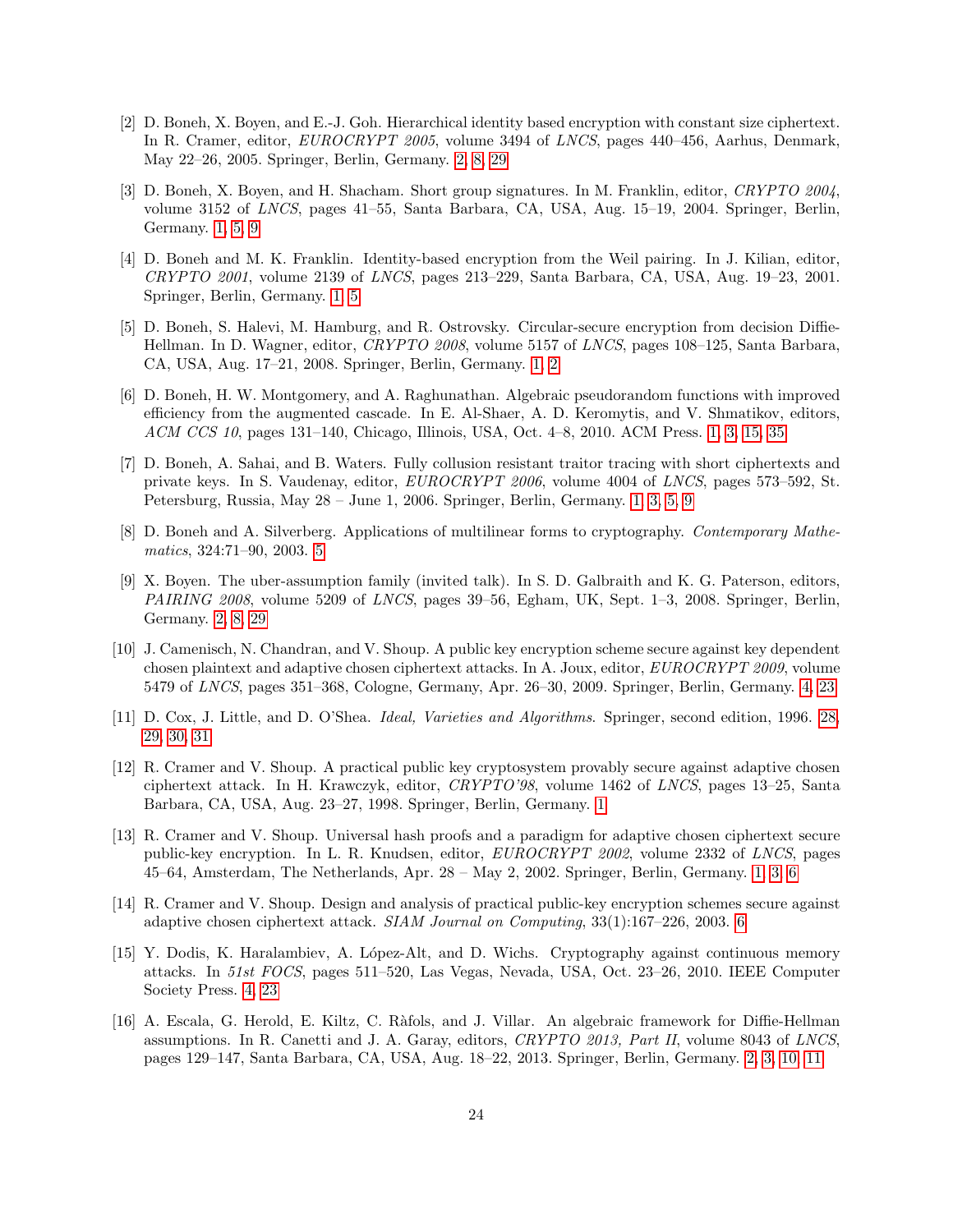- <span id="page-26-8"></span>[17] M. Fischlin, B. Libert, and M. Manulis. Non-interactive and re-usable universally composable string commitments with adaptive security. In D. H. Lee and X. Wang, editors, ASIACRYPT 2011, volume 7073 of LNCS, pages 468–485, Seoul, South Korea, Dec. 4–8, 2011. Springer, Berlin, Germany. [4,](#page-5-3) [22](#page-23-2)
- <span id="page-26-5"></span>[18] D. M. Freeman. Converting pairing-based cryptosystems from composite-order groups to prime-order groups. In H. Gilbert, editor, EUROCRYPT 2010, volume 6110 of LNCS, pages 44–61, French Riviera, May 30 – June 3, 2010. Springer, Berlin, Germany. [1,](#page-0-0) [2](#page-1-0)
- <span id="page-26-6"></span>[19] D. Galindo, J. Herranz, and J. L. Villar. Identity-based encryption with master key-dependent message security and leakage-resilience. In S. Foresti, M. Yung, and F. Martinelli, editors, *ESORICS* 2012, volume 7459 of LNCS, pages 627–642, Pisa, Italy, Sept. 10–12, 2012. Springer, Berlin, Germany. [2](#page-1-0)
- <span id="page-26-0"></span>[20] R. Gennaro and Y. Lindell. A framework for password-based authenticated key exchange. In E. Biham, editor,  $EUROCRYPT 2003$ , volume 2656 of  $LNCS$ , pages 524–543, Warsaw, Poland, May 4–8, 2003. Springer, Berlin, Germany. <http://eprint.iacr.org/2003/032.ps.gz>. [1,](#page-0-0) [3](#page-4-1)
- <span id="page-26-3"></span>[21] J. Groth and A. Sahai. Efficient noninteractive proof systems for bilinear groups. SIAM J. Comput., 41(5):1193–1232, 2012. [1,](#page-0-0) [3,](#page-4-1) [16,](#page-17-2) [19](#page-20-2)
- <span id="page-26-12"></span>[22] D. Hofheinz and T. Jager. Tightly secure signatures and public-key encryption. In R. Safavi-Naini and R. Canetti, editors, CRYPTO 2012, volume 7417 of LNCS, pages 590–607, Santa Barbara, CA, USA, Aug. 19–23, 2012. Springer, Berlin, Germany. [4,](#page-5-3) [23](#page-24-2)
- <span id="page-26-4"></span>[23] D. Hofheinz and E. Kiltz. Secure hybrid encryption from weakened key encapsulation. In A. Menezes, editor, CRYPTO 2007, volume 4622 of LNCS, pages 553–571, Santa Barbara, CA, USA, Aug. 19–23, 2007. Springer, Berlin, Germany. [1,](#page-0-0) [5,](#page-6-2) [9,](#page-10-3) [22,](#page-23-2) [34](#page-35-2)
- <span id="page-26-1"></span>[24] A. Joux. A one round protocol for tripartite Diffie-Hellman. Journal of Cryptology, 17(4):263–276, Sept. 2004. [1](#page-0-0)
- <span id="page-26-9"></span>[25] C. S. Jutla and A. Roy. Shorter quasi-adaptive NIZK proofs for linear subspaces. In K. Sako and P. Sarkar, editors, ASIACRYPT 2013, Part I, volume 8269 of LNCS, pages 1–20, Bengalore, India, Dec. 1–5, 2013. Springer, Berlin, Germany. [4,](#page-5-3) [20](#page-21-3)
- <span id="page-26-10"></span>[26] C. S. Jutla and A. Roy. Switching lemma for bilinear tests and constant-size NIZK proofs for linear subspaces. In J. A. Garay and R. Gennaro, editors, CRYPTO 2014, Part II, volume 8617 of LNCS, pages 295–312, Santa Barbara, CA, USA, Aug. 17–21, 2014. Springer, Berlin, Germany. [4,](#page-5-3) [20](#page-21-3)
- <span id="page-26-13"></span>[27] J. Katz and V. Vaikuntanathan. Round-optimal password-based authenticated key exchange. In Y. Ishai, editor, TCC 2011, volume 6597 of LNCS, pages 293–310, Providence, RI, USA, Mar. 28–30, 2011. Springer, Berlin, Germany. [4,](#page-5-3) [23](#page-24-2)
- <span id="page-26-7"></span>[28] E. Kiltz. A tool box of cryptographic functions related to the Diffie-Hellman function. In C. P. Rangan and C. Ding, editors, INDOCRYPT 2001, volume 2247 of LNCS, pages 339–350, Chennai, India, Dec. 16–20, 2001. Springer, Berlin, Germany. [3,](#page-4-1) [5](#page-6-2)
- <span id="page-26-2"></span>[29] E. Kiltz. Chosen-ciphertext security from tag-based encryption. In S. Halevi and T. Rabin, editors, TCC 2006, volume 3876 of LNCS, pages 581–600, New York, NY, USA, Mar. 4–7, 2006. Springer, Berlin, Germany. [1](#page-0-0)
- <span id="page-26-14"></span>[30] E. Kiltz, K. Pietrzak, M. Stam, and M. Yung. A new randomness extraction paradigm for hybrid encryption. In A. Joux, editor, *EUROCRYPT 2009*, volume 5479 of *LNCS*, pages 590–609, Cologne, Germany, Apr. 26–30, 2009. Springer, Berlin, Germany. [14](#page-15-3)
- <span id="page-26-11"></span>[31] E. Kiltz and H. Wee. Quasi-adaptive NIZK for linear subspaces revisited. In E. Oswald and M. Fischlin, editors, EUROCRYPT 2015, Part II, volume 9057 of LNCS, pages 101–128, Sofia, Bulgaria, Apr. 26–30, 2015. Springer, Berlin, Germany. [4,](#page-5-3) [20](#page-21-3)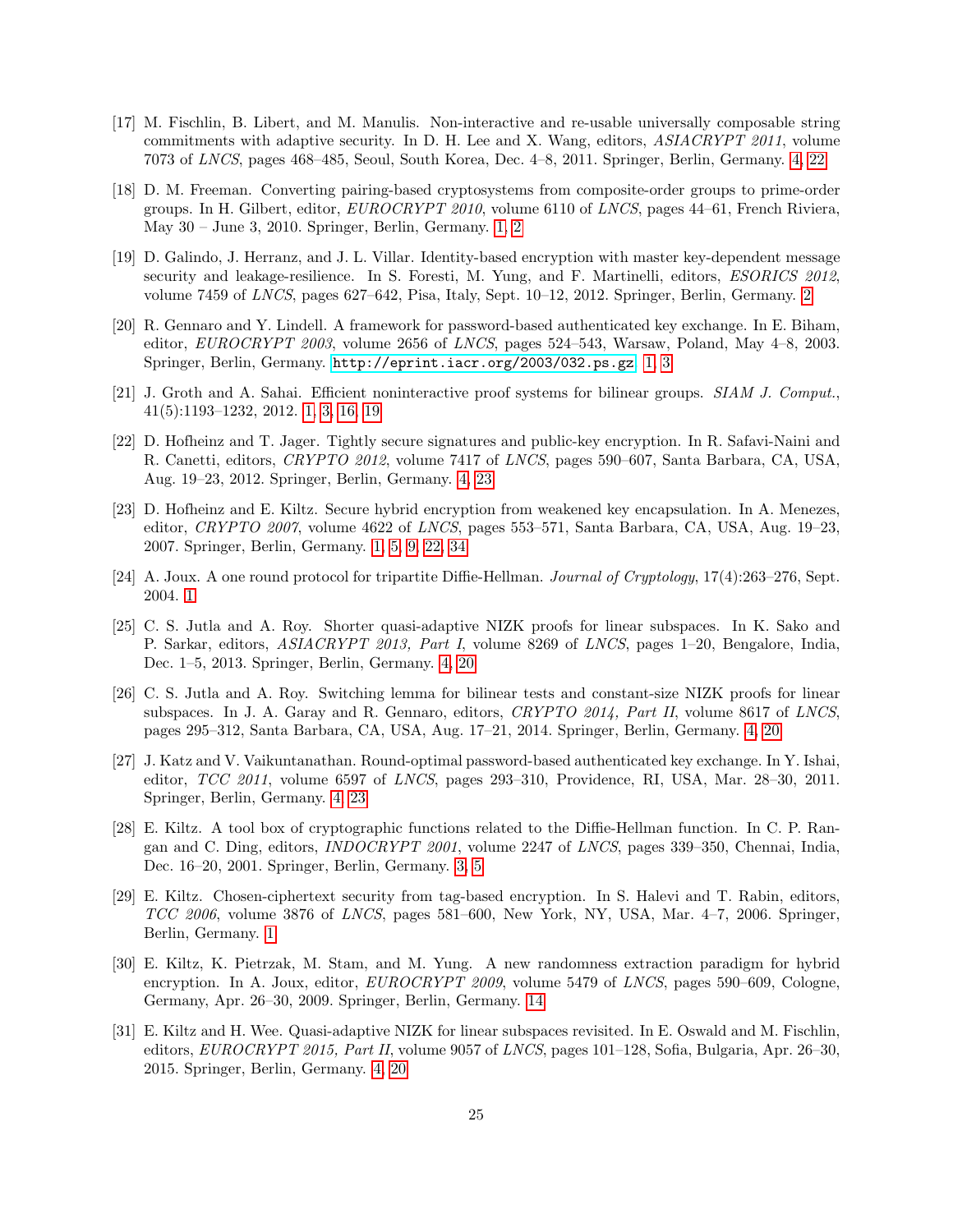- <span id="page-27-7"></span>[32] A. B. Lewko, T. Okamoto, A. Sahai, K. Takashima, and B. Waters. Fully secure functional encryption: Attribute-based encryption and (hierarchical) inner product encryption. In H. Gilbert, editor, EURO-CRYPT 2010, volume 6110 of LNCS, pages 62–91, French Riviera, May  $30$  – June 3, 2010. Springer, Berlin, Germany. [1](#page-0-0)
- <span id="page-27-13"></span>[33] A. B. Lewko and B. Waters. Efficient pseudorandom functions from the decisional linear assumption and weaker variants. In E. Al-Shaer, S. Jha, and A. D. Keromytis, editors, ACM CCS 09, pages 112–120, Chicago, Illinois, USA, Nov. 9–13, 2009. ACM Press. [15](#page-16-2)
- <span id="page-27-11"></span>[34] B. Libert, T. Peters, M. Joye, and M. Yung. Non-malleability from malleability: Simulation-sound quasiadaptive NIZK proofs and CCA2-secure encryption from homomorphic signatures. In P. Q. Nguyen and E. Oswald, editors, EUROCRYPT 2014, volume 8441 of LNCS, pages 514–532, Copenhagen, Denmark, May 11–15, 2014. Springer, Berlin, Germany. [4,](#page-5-3) [20](#page-21-3)
- <span id="page-27-10"></span>[35] B. Libert and M. Yung. Non-interactive CCA-secure threshold cryptosystems with adaptive security: New framework and constructions. In R. Cramer, editor, TCC 2012, volume 7194 of LNCS, pages 75–93, Taormina, Sicily, Italy, Mar. 19–21, 2012. Springer, Berlin, Germany. [4,](#page-5-3) [22,](#page-23-2) [33](#page-34-1)
- <span id="page-27-3"></span>[36] S. Meiklejohn, H. Shacham, and D. M. Freeman. Limitations on transformations from composite-order to prime-order groups: The case of round-optimal blind signatures. In M. Abe, editor, ASIACRYPT 2010, volume 6477 of LNCS, pages 519–538, Singapore, Dec. 5–9, 2010. Springer, Berlin, Germany. [1](#page-0-0)
- <span id="page-27-0"></span>[37] M. Naor and O. Reingold. Number-theoretic constructions of efficient pseudo-random functions. In 38th FOCS, pages 458–467, Miami Beach, Florida, Oct. 19–22, 1997. IEEE Computer Society Press. [1,](#page-0-0) [3](#page-4-1)
- <span id="page-27-1"></span>[38] M. Naor and G. Segev. Public-key cryptosystems resilient to key leakage. In S. Halevi, editor, CRYPTO 2009, volume 5677 of LNCS, pages 18–35, Santa Barbara, CA, USA, Aug. 16–20, 2009. Springer, Berlin, Germany. [1,](#page-0-0) [2](#page-1-0)
- <span id="page-27-12"></span>[39] M. Naor and M. Yung. Public-key cryptosystems provably secure against chosen ciphertext attacks. In 22nd ACM STOC, pages 427–437, Baltimore, Maryland, USA, May 14–16, 1990. ACM Press. [4](#page-5-3)
- <span id="page-27-6"></span>[40] T. Okamoto and K. Takashima. Fully secure functional encryption with general relations from the decisional linear assumption. In T. Rabin, editor, CRYPTO 2010, volume 6223 of LNCS, pages 191– 208, Santa Barbara, CA, USA, Aug. 15–19, 2010. Springer, Berlin, Germany. [1](#page-0-0)
- <span id="page-27-8"></span>[41] T. Okamoto and K. Takashima. Achieving short ciphertexts or short secret-keys for adaptively secure general inner-product encryption. In D. Lin, G. Tsudik, and X. Wang, editors, CANS 11, volume 7092 of LNCS, pages 138–159, Sanya, China, Dec. 10–12, 2011. Springer, Berlin, Germany. [1](#page-0-0)
- <span id="page-27-9"></span>[42] T. Okamoto and K. Takashima. Fully secure unbounded inner-product and attribute-based encryption. In X. Wang and K. Sako, editors, ASIACRYPT 2012, volume 7658 of LNCS, pages 349–366, Beijing, China, Dec. 2–6, 2012. Springer, Berlin, Germany. [1](#page-0-0)
- <span id="page-27-4"></span>[43] J. H. Seo. On the (im)possibility of projecting property in prime-order setting. In X. Wang and K. Sako, editors, ASIACRYPT 2012, volume 7658 of LNCS, pages 61–79, Beijing, China, Dec. 2–6, 2012. Springer, Berlin, Germany. [1](#page-0-0)
- <span id="page-27-5"></span>[44] J. H. Seo and J. H. Cheon. Beyond the limitation of prime-order bilinear groups, and round optimal blind signatures. In R. Cramer, editor, TCC 2012, volume 7194 of LNCS, pages 133–150, Taormina, Sicily, Italy, Mar. 19–21, 2012. Springer, Berlin, Germany. [1](#page-0-0)
- <span id="page-27-2"></span>[45] H. Shacham. A cramer-shoup encryption scheme from the linear assumption and from progressively weaker linear variants. Cryptology ePrint Archive, Report 2007/074, 2007. <http://eprint.iacr.org/>. [1,](#page-0-0) [5,](#page-6-2) [9,](#page-10-3) [22,](#page-23-2) [34](#page-35-2)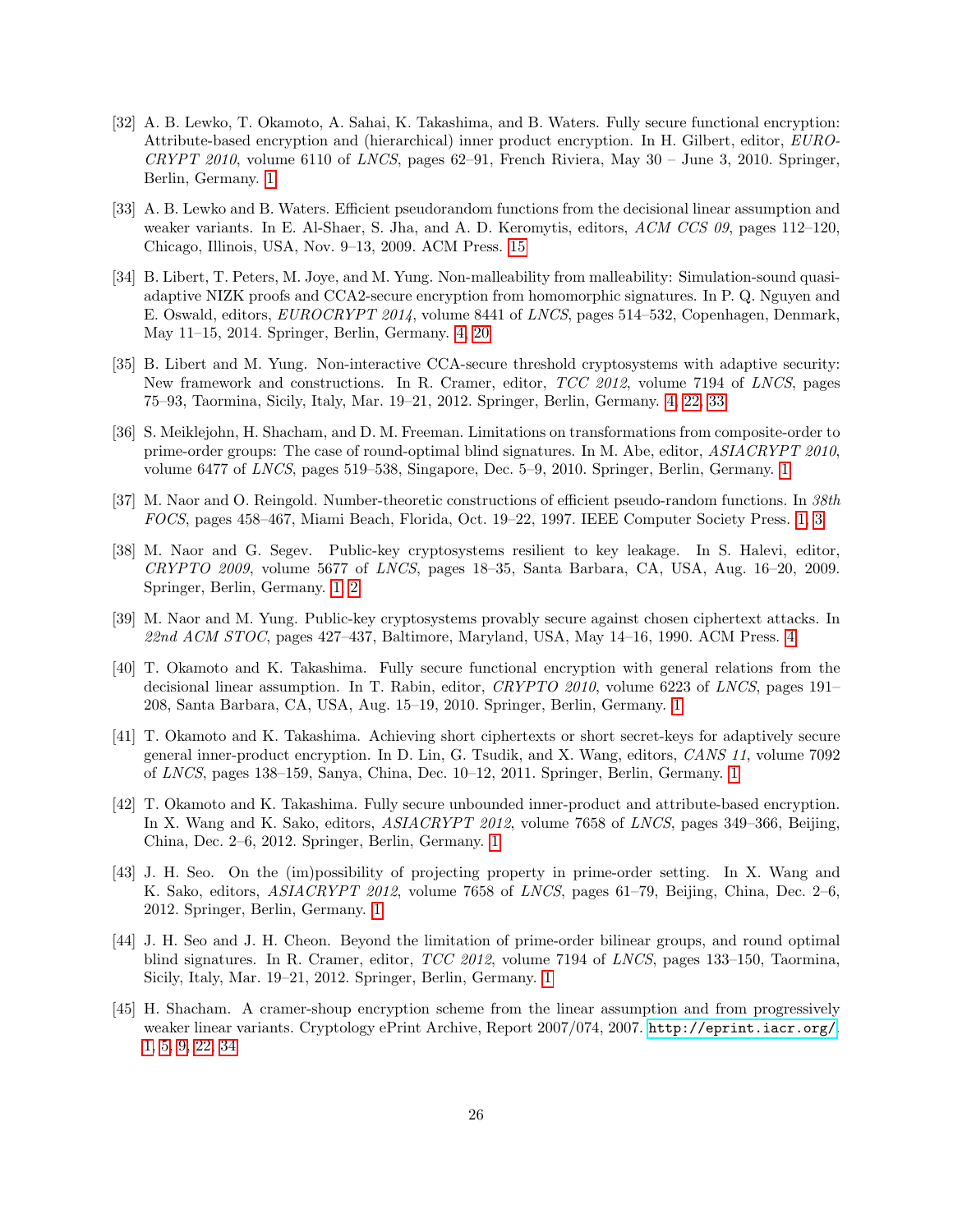- <span id="page-28-1"></span>[46] J. L. Villar. Optimal reductions of some decisional problems to the rank problem. In X. Wang and K. Sako, editors, ASIACRYPT 2012, volume 7658 of LNCS, pages 80–97, Beijing, China, Dec. 2–6, 2012. Springer, Berlin, Germany. [2](#page-1-0)
- <span id="page-28-2"></span>[47] S. Wolf. Information-Theoretically and Computionally Secure Key Agreement in Cryptography. PhD thesis, ETH Zuerich, 1999. [5](#page-6-2)

## <span id="page-28-0"></span>A Proof of Theorem [7](#page-11-1)

We split the theorem in several lemmas.

<span id="page-28-3"></span>Lemma 15.  $(k + 1)$ -PDDH  $\Rightarrow k$ -Casc.

*Proof.* The idea of the proof is that an instance of the  $(k + 1)$ -PDDH problem can be viewed as an instance of the C-MDDH problem with a non-uniform distribution of  $\vec{w}$ . A suitable re-randomization of  $\vec{w}$  yields the result. Let  $(G, [x_1], \ldots, [x_{k+1}], [z])$  be a  $(k+1)$ -PDDH instance with either  $z \in \mathbb{Z}_q$  uniform or  $z = x_1 \cdots x_{k+1}$ . We will construct a  $k$ -Casc instance from that, setting  $[A]$  as follows:

$$
[\mathbf{A}] = \begin{pmatrix} [x_1] & [0] & \dots & [0] & [0] \\ [1] & [x_2] & \dots & [0] & [0] \\ [0] & [1] & \ddots & & [0] \\ \vdots & & \ddots & & \vdots \\ [0] & [0] & \dots & [1] & [x_k] \\ [0] & [0] & \dots & 0 & [1] \end{pmatrix}
$$

,

Let  $[\vec{b}^{\top}] := ((-1)^{k+1}[z], [0], [0], \ldots, [0], [x_{k+1}])^{T}$ . Since **A** has full rank,  $\vec{b}$  is in the span of the columns of **A** if and only if  $\det(\mathbf{A}||\vec{b}) = 0$ . Since  $\det(\mathbf{A}||\vec{b}) = x_1 \cdots x_k - z$ , this depends on the distribution of z as desired. To obtain a properly distributed k-Casc instance  $(G, [\mathbf{A}], [\vec{b}'])$ , we set  $[\vec{b}] = [\vec{b}] + \sum_i w_i [\vec{a_i}]$  for uniform  $w_i \in \mathbb{Z}_q$ . Clearly, if  $\vec{b}$  is in the span of the columns of  $\mathbf{A}, \vec{b}'$  will be a uniform element in the span of the columns of **A**, whereas if it is not,  $\vec{b}'$  will be uniform in all of  $\mathbb{Z}_q^{k+1}$ .

Lemma 16.  $(k + 1)$ -EDDH  $\Rightarrow$  k-SCasc.

*Proof.* The proof is analogous to the proof of the preceding Lemma [15.](#page-28-3) Let  $(G, [x], [z])$  be a  $(k + 1)$ -EDDH instance with either  $z \in \mathbb{Z}_q$  uniform or  $z = x^{k+1}$ . We will construct a k-SCasc instance from that, defining  $[A]$  as the following  $k \times (k+1)$ -matrix:

$$
[\mathbf{A}] = \begin{pmatrix} [x] & [0] & \cdots & [0] & [0] \\ [1] & [x] & \cdots & [0] & [0] \\ [0] & [1] & \ddots & & [0] \\ \vdots & & \ddots & & \vdots \\ [0] & [0] & \cdots & [1] & [x] \\ [0] & [0] & \cdots & [0] & [1] \end{pmatrix},
$$

Set  $[\vec{b}^{\top}] := ((-1)^{k+1}[z], [0], [0], \ldots, [0], [x])$ . As above,  $\vec{b}$  is in the span of the columns of **A** if and only if  $z = x^{k+1}$ . To obtain a properly distributed k-SCasc instance  $(\mathcal{G}, [\mathbf{A}], [\vec{b}'])$ , we set  $[\vec{b}] = [\vec{b}] + \sum_i w_i [\vec{a_i}]$  for uniform  $w_i \in \mathbb{Z}_q$ .  $\Box$ 

Lemma 17. In k-linear groups, k-Casc  $\Rightarrow$  k-MLDDH.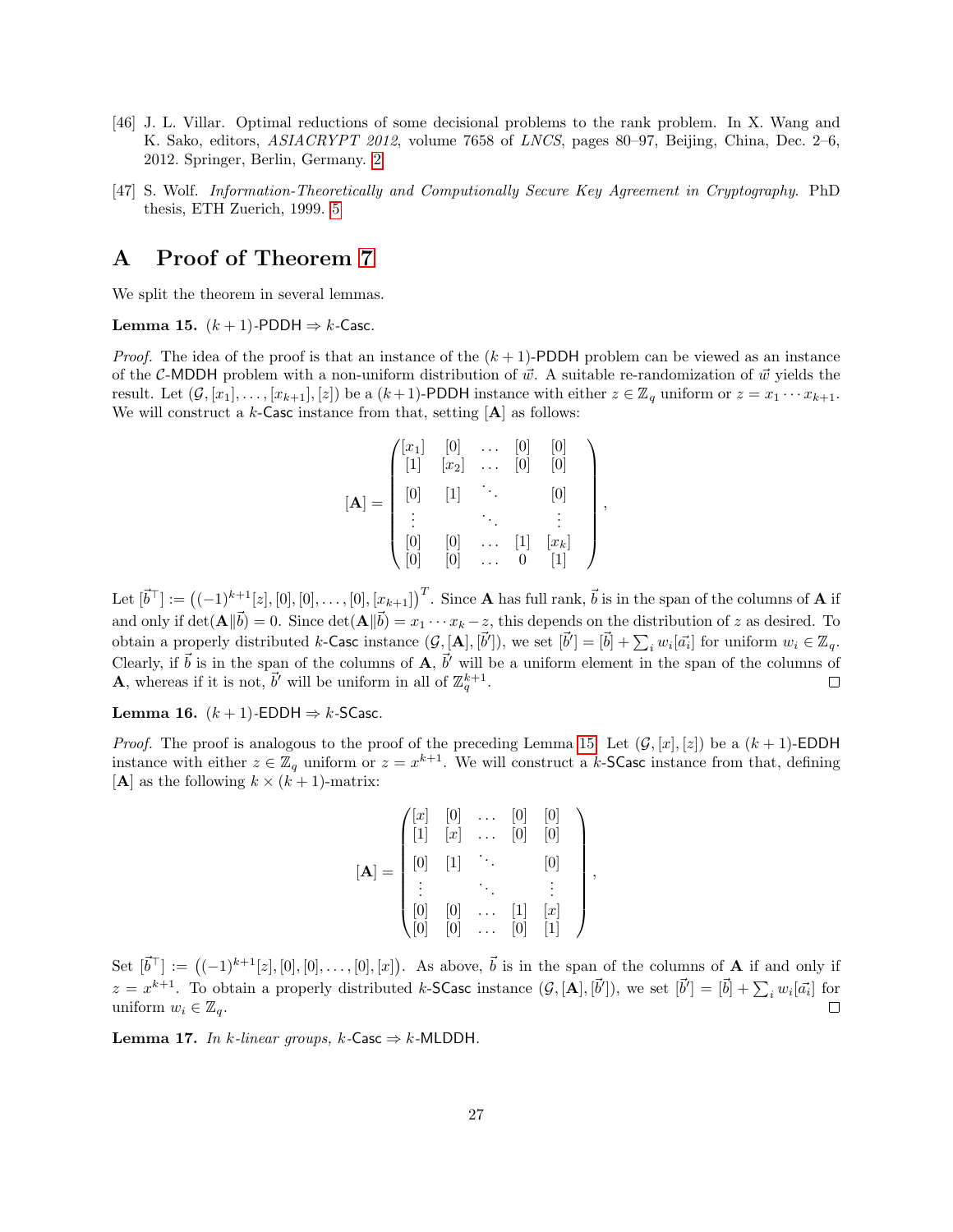<span id="page-29-1"></span>*Proof.* Assume for the purpose of contradiction that k-MLDDH does not hold. To break the k-Casc problem, we are given an instance  $[\mathbf{A}], [\vec{z}]$ , where  $\mathbf{A} \leftarrow \mathcal{C}_k$  and we have to distinguish between  $\vec{z} = \mathbf{A}\vec{w}$  for uniform  $\vec{w}$ and uniform  $\vec{z}$ . Or, equivalently, we have to test if the determinant of matrix  $\mathbf{B} = \mathbf{A} || \vec{z} \in \mathbb{Z}_q^{(k+1)\times (k+1)}$  is zero. But det B is just the determinant polynomial of k-Casc defined in Section [3.3](#page-9-0) and explicitly computed in the proof of Theorem [6.](#page-11-3) Namely,

det **B** = 
$$
\mathfrak{d}(a_1, ..., a_k, z_1, ..., z_{k+1}) = a_1 \cdots a_k z_{k+1} - a_1 \cdots a_{k-1} z_k + ... + (-1)^k z_1 =
$$
  
=  $a_1 \cdots a_k z_{k+1} + R_k(a_1, ..., a_k, z_1, ..., z_{k+1}),$ 

where  $R_k$  is a polynomial of degree k.

Hence, to test whether det(**B**) = 0, we compute  $[b]_{T_k} = [-R_k(a_1, \ldots, a_k, z_1, \ldots, z_{k+1})]_{T_k}$  using the klinear map, and then we use the oracle k-MLDDH $([a_1], \ldots, [a_k], [z_{k+1}], [b]_{T_k})$  to check if  $a_1 \cdots a_k z_{k+1} = -b$ .  $\Box$ 

#### Lemma 18.  $k$ -SCasc  $\Rightarrow$   $k$ -Casc,  $k$ -ILin  $\Rightarrow$   $k$ -Lin

*Proof.* Both implications follow by simple rerandomization arguments. A k-SCasc instance  $([a_1], \ldots, [a_k], [a_1w_1],$  $[w_1+a_2w_2], \ldots, [w_{k-1}+a_kw_k], [w_k])$  can be transformed into a k-Casc instance by picking  $\alpha_1, \alpha_2, \ldots, \alpha_k \leftarrow \mathbb{Z}_q^*$ and computing  $([a\alpha_1], [a\alpha_2], \ldots, [a\alpha_k], [a w_1], [\frac{w_1 + aw_2}{\alpha_1}, \ldots, [\frac{w_{k-1} + a_k w_k}{\alpha_1 \cdots \alpha_{k-1}}]$  $\frac{a_{k-1}+a_kw_k}{\alpha_1\cdots\alpha_{k-1}}$ ,  $\left[\frac{w_k}{\alpha_1\cdots\alpha_k}\right]$ . Similarly, a k-ILin instance  $([a], [aw_1], [(a + 1)w_2], \ldots, [(a + k - 1)w_k], [w_1 + \ldots + w_k])$  can be transformed into a k-Lin instance by picking random  $\alpha_1, \alpha_2, \ldots, \alpha_k \leftarrow \mathbb{Z}_q^*$  and computing  $([a\alpha_1], [(a+1)\alpha_2], \ldots, [(a+k-1)\alpha_k], [a w_1 \alpha_1], [(a+1)\alpha_2]$  $1)w_2\alpha_2], \ldots, [(a + k - 1)w_k\alpha_k], [w_1 + \ldots + w_k]).$  $\Box$ 

Lemma 19.  $k$ -Casc  $\Rightarrow$   $(k + 1)$ -Casc,  $k$ -SCasc  $\Rightarrow$   $(k + 1)$ -SCasc.

*Proof.* To show the first implication, we transform a given instance of the k-Casc problem  $\mathcal{D}_1 = ([a_1], \ldots, [a_k],$  $[a_1w_1], [w_1 + a_2w_2], \ldots, [w_{k-1} + a_kw_k], [w_k]$  into an instance of the  $(k + 1)$ -Casc problem by picking uniform  $w_{k+1} \leftarrow \mathbb{Z}_q$  and  $[a_{k+1}] \leftarrow \mathbb{G}$  and computing  $\mathcal{D}_2 = ([a_1], \ldots, [a_{k+1}], [a_1w_1], [w_1 + a_2w_2], \ldots, [w_{k-1} + a_kw_k]$  $a_kw_k$ ,  $[w_k + a_{k+1}w_{k+1}]$ ,  $[w_{k+1}]$ ). Note that  $\mathcal{D}_2$  is pseudorandom if and only if  $\mathcal{D}_1$  is pseudorandom. The same reduction also works in the symmetric case.  $\Box$ 

### <span id="page-29-0"></span>B Proofs for the Generic Hardness results

In this section, we give the remaining proofs for the results on the  $\mathcal{D}_{\ell,k}$ -MDDH assumption in generic m-linear groups from Section [3.3.](#page-9-0) We refer to reader to e.g. [\[11\]](#page-25-14) for necessary background on the algebraic material such as polynomial rings, ideals, Gröbner bases, varieties and irreducibility used in this section. Note that in this paper irreducibility is not implicit in the definition of a variety.

Recall that our setup is that  $\mathcal{D}_{\ell,k}$  is a matrix distribution which outputs  $a_{i,j} = \mathfrak{p}_{i,j}(\vec{t})$  for uniform  $\vec{t} \in \mathbb{Z}_q^d$ and possibly multivariate *polynomials*  $\mathfrak{p}_{i,j}$ , whose degree does not depend on  $\lambda$  and hence not on q. The distributions  $([\mathbf{A}], [\vec{z}] = [\mathbf{A}\vec{\omega}])$  respectively  $([\mathbf{A}], [\vec{z}] = [\vec{u}])$  for  $\mathbf{A} \leftarrow \mathcal{D}_{\ell,k}, \vec{\omega} \leftarrow \mathbb{Z}_q^k, \vec{u} \leftarrow \mathbb{Z}_q^{\ell}$  are denoted by  $\mathcal{D}^0$ respectively  $\mathcal{D}^1$ . In order to describe all of these data, we consider the polynomial ring  $\mathcal{R} = \mathbb{Z}_q[\vec{A}, \vec{Z}, \vec{T}, \vec{W}]$ , introducing formal variables  $\vec{A} = A_{1,1}, \ldots, A_{\ell,k}$  to describe the matrix  $\mathbf{A}, \vec{Z} = Z_1, \ldots, Z_\ell$  to describe the vector  $\vec{z}, \vec{T} = T_1, \ldots T_d$  for some d to describe the underlying t's used to sample the  $a_{i,j}$ 's via  $a_{i,j} = \mathfrak{p}_{i,j}(\vec{t})$ , and formal variables  $\vec{W} = W_1, \ldots, W_k$  to describe  $\vec{\omega}$  (which only appears in  $\mathcal{D}^0$ ). Note that we shorthand write A for the collection of all  $A_{i,j}$ 's if the structure as a matrix is not crucial. Furthermore, we write  $A = \mathfrak{p}(t)$ or  $\vec{a} = \vec{\mathfrak{p}}(\vec{t})$ , meaning that  $a_{i,j} = \mathfrak{p}_{i,j}(\vec{t})$ . We further consider the polynomial subring  $S = \mathbb{Z}_q[\vec{A}, \vec{Z}] \subset \mathcal{R}$  to describe the publicly known expressions. We can now encode our distributions  $\mathcal{D}^0$  and  $\mathcal{D}^1$  by polynomials in the following way: let  $f_{i,j} = A_{i,j} - \mathfrak{p}_{i,j}(\vec{T})$  and  $\mathfrak{g}_i = Z_i - \sum_j \mathfrak{p}_{i,j}(\vec{T})W_j$ . Let  $G_0$  be the set of all f's and g's, whereas  $G_1$  only consists of the f's, but not the g's. The generators  $G_b$  span the ideals  $\mathcal{I}_b$  over  $\mathcal{R}$ , which encode all the relations in  $\mathcal{D}^b$  for  $b \in \{0, 1\}$ . Of course,  $\mathcal{I}_1 \subset \mathcal{I}_0$ .

We consider  $\mathcal{J}_b = \mathcal{I}_b \cap \mathcal{S}$ , which are ideals in S encoding the relations between the known data. We will show that  $(\mathcal{J}_b)_{\leq m}$ , where  $_{\leq m}$  denotes restriction to total degree at most m, captures exactly what can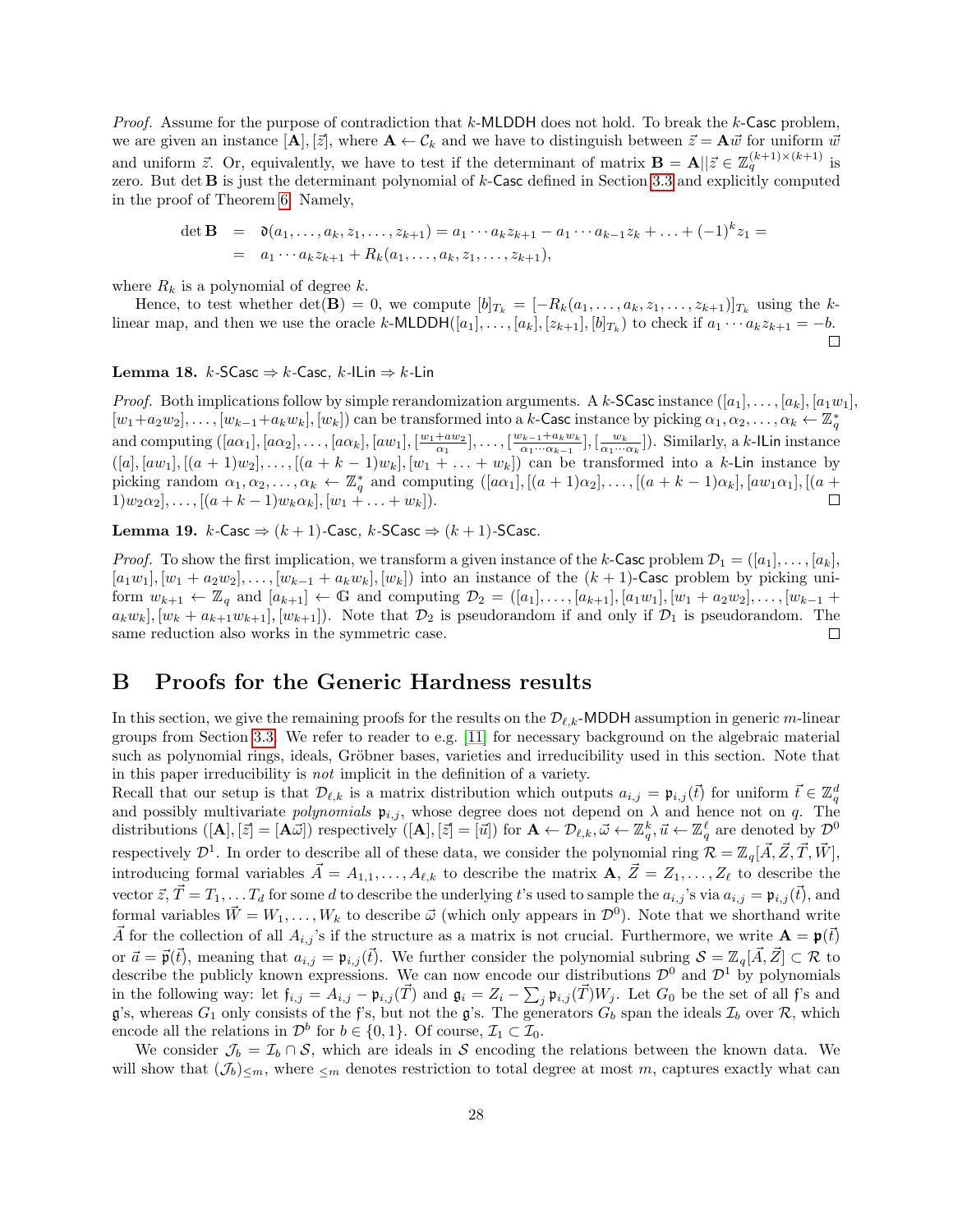<span id="page-30-1"></span>be generically computed by an adversary performing only polynomially many group and  $m$ -linear pairing operations:

### <span id="page-30-0"></span>B.1 Proof of Theorem [3](#page-9-1)

Let  $\mathcal{D}_{\ell,k}$  be a matrix distribution with polynomial defining equations and  $\mathcal{I}_0, \mathcal{I}_1$  be as above. Then the  $\mathcal{D}_{\ell,k}$ -MDDH assumption holds in generic m-linear groups if and only if  $\mathcal{J}_0$  and  $\mathcal{J}_1$  are equal up to total degree m, i.e.  $(\mathcal{J}_0)_{\leq m} = (\mathcal{J}_1)_{\leq m}$ .

*Proof.* The proof is analogous to the one from [\[2,](#page-25-7) [9\]](#page-25-8), apart from being stated more algebraically. Let  $D$  be a ppt distinguisher with input from  $\mathcal{D}^b$  for either  $b = 0$  or  $b = 1$ . Let  $\kappa = \text{poly}(\lambda)$  be an upper bound on the number of  $D$ 's oracle queries and initial input group elements. We will replace the oracles  $D$  has access to, show that this replacement can only be detected with negligible probability and show that  $D$ 's advantage with the replaced oracles is zero.

Our replacement of D's oracles is as follows: We replace (the random representation of)  $\mathbb{G}$  and its associated oracles by (a random representation<sup>[10](#page-30-2)</sup> of) the quotient  $Q = \mathcal{R}/\mathcal{I}_b$ . Similarly  $\mathbb{G}_T$  is replaced by an isomorphic copy  $Q'$  of  $\mathcal{R}/\mathcal{I}_b$  (with another random representation independent from the one for  $\mathbb{G}$ ). The oracle for  $e$  is replaced by an oracle computing the product in  $Q$  and outputting the (representation of the) associated element in Q'. The initial elements  $[a_{i,j}]$  respectively  $[z_i]$  are replaced by  $\pi(A_{i,j}) \in Q$ respectively  $\pi(Z_i) \in Q$ , where  $\pi$  respectively  $\pi'$  denotes the projection  $\pi \colon \mathcal{R} \to Q$  respectively  $\pi' \colon \mathcal{R} \to Q'$ . The generators g and  $g_T$  are replaced by  $\pi(1) \in Q$  and  $\pi'(1) \in Q'$ . The representations of Q and Q' are as usual defined on demand by keeping a list of all elements queried so far and choosing random representations for new elements; queries with representations as input that have not been previously defined produce an invalid answer ⊥, as do queries using the wrong isomorphic copy and/or mixing them. Note that we assume here that in the random group model the representations are sufficiently long, say a generous  $\geq 5 \log q$ , such that representations are hard to guess and the sets of representations for  $G$  and  $G_T$  are disjoint with overwhelming probability.

By Buchberger's First Criterion [\[11\]](#page-25-14), the given generating set  $G_b$  is actually a Gröbner basis with respect to any lexicographic ordering, where any  $Z_i$ 's are larger than any  $A_{i,j}$ 's and both are larger than any  $T_i$ 's or  $W_i$ 's. We identify elements from  $\mathcal{R}/\mathcal{I}_b$  by their remainders modulo  $G_b$ . Note that computing this remainder just means replacing any occurrence of  $A_{i,j}$  by  $\mathfrak{p}_{i,j}$  and, if  $b=0$ , additionally replacing  $Z_i$  by  $\sum_j \mathfrak{p}_{i,j} W_j$ .

After D has run, we sample  $\vec{t} \leftarrow \mathbb{Z}_q^d, \vec{\omega} \leftarrow \mathbb{Z}_q^k, \vec{u} \leftarrow \mathbb{Z}_q^\ell$ . For any remainder  $\mathfrak{h} \in Q$ , define ev(h) as  $ev(\mathfrak{h}) = [\mathfrak{h}(0, \vec{u}, \vec{t}, \vec{\omega})] \in \mathbb{G}$ , where we plug in  $\vec{u}$  for  $\vec{Z}$ ,  $\vec{t}$  for  $\vec{T}$  and  $\vec{\omega}$  for  $\vec{W}$ . Note that there are no  $A_{i,j}$ 's in  $\mathfrak{h}$ and in the case  $b = 0$  no  $Z_i$ 's occur either. For  $\mathfrak{h}' \in Q'$  we define  $ev(\mathfrak{h}') \in \mathbb{G}_T$  analogously.

Since D can only apply  $e$  in  $Q$ , but not in  $Q'$ , any element seen in  $Q$  by D can be written as a sum of elements initially presented to  $D$ . Elements seen in  $Q'$  can be written as sums of m-fold products of such elements. So let  $\mathfrak{k}_1,\ldots,\mathfrak{k}_r \in \mathcal{S}_{\leq 1}$  and  $\mathfrak{k}'_1,\ldots,\mathfrak{k}'_{r'} \in \mathcal{S}_{\leq m}$  with  $r + r' \leq \kappa$  be the elements constructed by D. Let  $\mathfrak{h}_i := \mathfrak{k}_i \bmod \mathcal{I}_b \in Q$  and  $\mathfrak{h}'_i := \mathfrak{k}'_i \bmod \mathcal{I}_b \in Q'.$  The distinct elements among the  $\mathfrak{h}_i$  and  $\mathfrak{h}'_i$  are exactly the distinct elements from Q respectively  $Q'$  seen by D, whereas the  $\mathfrak{k}_i$  and  $\mathfrak{k}'_i$  keep track of how D constructed those. Note that the mod  $\mathcal{I}_b$  map need not be injective on  $\mathcal{S}_{\leq m}$ .

Since computing mod  $\mathcal{I}_b$  is just a replacement of each  $A_{i,j}$  and possibly  $Z_i$  by a polynomial of degree at most deg + 1, the total degree of all remainders  $\mathfrak{h}_i$  and  $\mathfrak{h}'_i$  is bounded by the constant  $(\text{deg} + 1)^m$ , where deg is the upper bound on the total degree of the  $\mathfrak{p}_{i,j}$ , which is independent of the security parameter  $\lambda$  by assumption. Let Good denote the event that for all  $\mathfrak{h}_i \neq \mathfrak{h}_j$  we have  $ev(\mathfrak{h}_i) \neq ev(\mathfrak{h}_j)$  and for all  $\mathfrak{h}'_i \neq \mathfrak{h}'_j$  we have  $ev(\mathfrak{h}'_i) \neq ev(\mathfrak{h}'_j)$ . By construction, if Good occurs, the view of D with the replaced oracles is identical to the view if D would have had access to the original oracles. Since each such equality  $ev(\mathfrak{h}_i) = ev(\mathfrak{h}_j)$  or  $ev(\mathfrak{h}'_i) = ev(\mathfrak{h}'_j)$  is a non-zero polynomial equation of total degree at most  $(\deg + 1)^m$  in uniformly chosen unknowns from  $\mathbb{Z}_q$ , each one holds only with probability at most  $\frac{(\text{deg}+1)^m}{q} = \text{negl}(\lambda)$ . Since there are only polynomially many pairs  $i \neq j$ , Good occurs with overwhelming probability of at least  $1 - \frac{\kappa(\kappa-1)(\deg+1)^m}{2a}$  $\frac{\frac{(\text{deg}+1)}{2q}}$ .

<span id="page-30-2"></span> $10$ Strictly speaking, only those polynomially many elements ever appearing even have a well-defined representation. Note that  $\boldsymbol{Q}$  is infinite.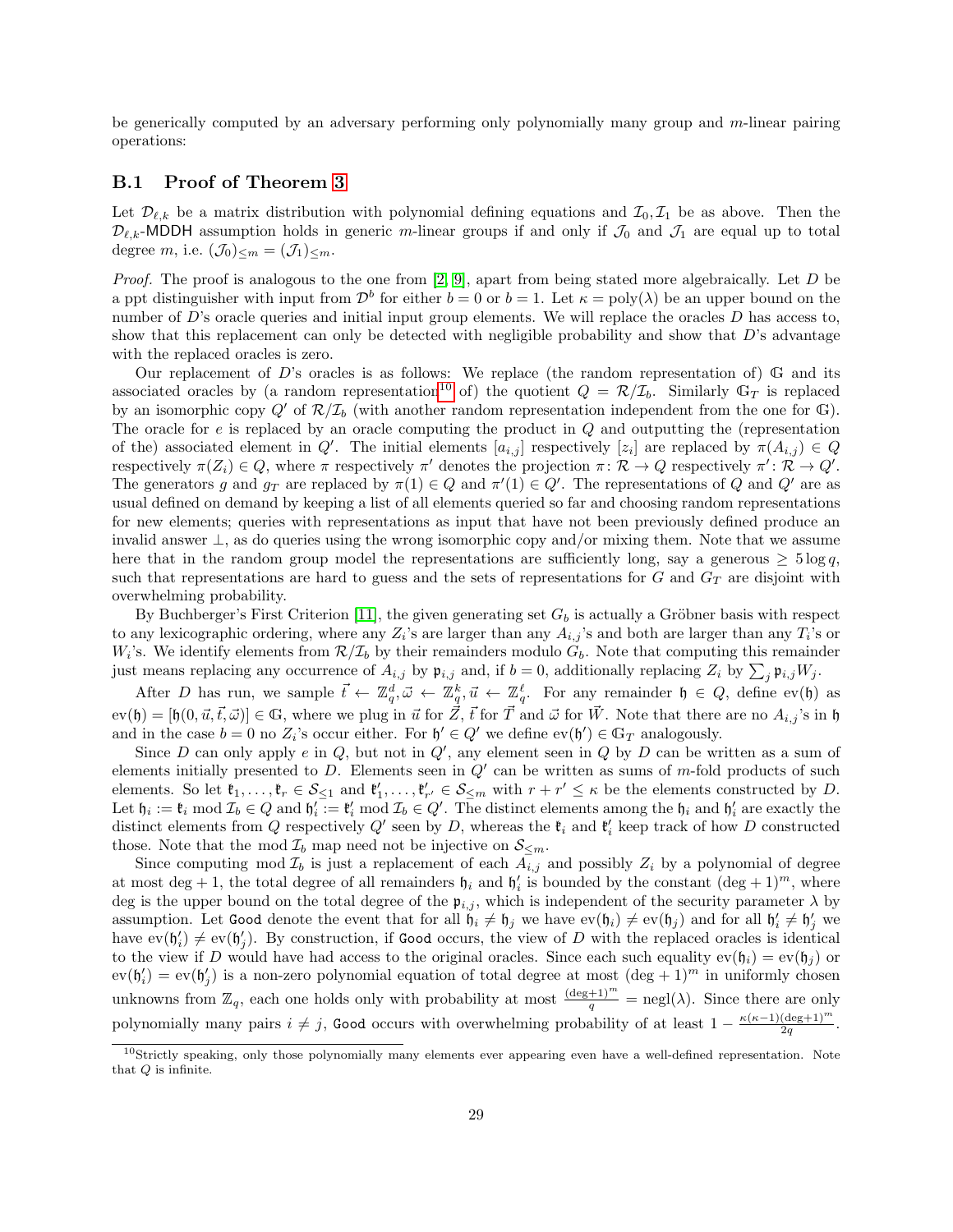<span id="page-31-3"></span>Furthermore, D's view can only depend on b if we have  $\mathfrak{k}_i - \mathfrak{k}_j \equiv 0 \mod \mathcal{I}_0$  but  $\mathfrak{k}_i - \mathfrak{k}_j \not\equiv 0 \mod \mathcal{I}_1$  (or the analogous in  $Q'$  for some elements  $\mathfrak{k}_i, \mathfrak{k}_j$  constructed by D. We know that any  $\mathfrak{k}_i$  or  $\mathfrak{k}'_i$  is in  $\mathcal{S}_{\leq m}$ . So, since  $\mathcal{I}_0 \cap \mathcal{S}_{\leq m} = (\mathcal{J}_0)_{\leq m} = (\mathcal{J}_1)_{\leq m} = \mathcal{I}_1 \cap \mathcal{S}_{\leq m}$ , D's view (with the replaced oracles) does not depend on b.

For the other direction of the theorem, note that if there exists  $\mathfrak{k} \in (\mathcal{J}_0)_{\leq m} \setminus (\mathcal{J}_1)_{\leq m}$  then it is easy to construct a ppt distinguisher D that computes  $h = [\mathfrak{k}(a_{i,j}, z_i)]_T \in \mathbb{G}_T$ . If  $b = 0$ , we always have  $h = [0]_T$ whereas if  $b = 1$ , we have  $h = [0]_T$  only with probability at most  $\frac{(\deg + 1)^m}{q} = \text{negl}(\lambda)$ .  $\Box$ 

The ideals  $\mathcal{J}_0$  and  $\mathcal{J}_1$  can be computed from  $\mathcal{I}_0$  and  $\mathcal{I}_1$  using elimination theory. If we use Gröbner bases for that, the condition  $(\mathcal{J}_0)_{\leq m} = (\mathcal{J}_1)_{\leq m}$  can be rephrased as follows:

<span id="page-31-1"></span>**Lemma 20.** Let notation be as before and  $m > 0$ . Let  $\lt$  be an elimination order on the monomials of  $\mathcal{R}$ such that any monomial containing any  $T_i$  or  $W_i$  is larger than any monomial from S. Further assume that, restricted to the monomials of  $S$ ,  $\lt$  sorts by total degree first. Let  $H_0$  respectively  $H_1$  be reduced Gröbner bases for  $\mathcal{I}_0$  respectively  $\mathcal{I}_1$  w.r.t. <. Then the following are equivalent:

- 1.  $(\mathcal{J}_0)_{\leq m} = (\mathcal{J}_1)_{\leq m}$
- 2.  $H_0 \cap S_{\leq m} = H_1 \cap S_{\leq m}$
- 3. H<sub>0</sub> ∩  $S_{\leq m}$  does not involve any  $Z_i$ 's.
- 4. There exists a not necessarily reduced Gröbner basis  $H'_0$  for  $\mathcal{I}_0$  such that  $H'_0 \cap \mathcal{S}_{\leq m}$  does not involve any  $Z_i$ 's.

*Proof.* First, note that by the elimination theorem of Gröbner bases [\[11\]](#page-25-14),  $\mathcal{J}_b$  is an ideal over S with reduced Gröbner basis  $H_b \cap S$ .

 $(1) \Rightarrow (2)$ : Assume  $(\mathcal{J}_0)_{\leq m} = (\mathcal{J}_1)_{\leq m}$ . Let  $\mathfrak{h} \in H_0 \cap \mathcal{S}_{\leq m}$ , but assume towards a contradiction  $\mathfrak{h} \notin H_1 \cap \mathcal{S}_{\leq m}$ . Since  $\mathfrak{h} \in \mathcal{I}_1 \cap \mathcal{S}_{\leq m}$ , there must be some  $\mathfrak{k} \in H_1 \cap \mathcal{S}, \mathfrak{k} \neq \mathfrak{h}$  such that the leading term of  $\mathfrak k$  divides the leading term of  $\mathfrak h$ . By assumption,  $\lt$  sorts by total degree first, so the total degree of  $\mathfrak k$  is at most m. Hence  $\mathfrak{k} \in \mathcal{I}_0 \cap \mathcal{S}_{\leq m}$  with leading term diving that of  $\mathfrak{h}$ , contradicting the reducedness of  $H_0 \cap \mathcal{S}_{\leq m}$ The other inclusion  $H_1 \cap \mathcal{S}_{\leq m} \subset H_0 \cap \mathcal{S}_{\leq m}$  is analogous.

 $(2) \Rightarrow (3) : H_1$  does not involve any  $Z_i$ 's, since the generating set  $G_1$  does not.

 $(3) \Rightarrow (4)$ : Obvious.

 $(4) \Rightarrow (1)$ : Assume  $H'_0 \cap \mathcal{S}_{\leq m}$  does not involve any  $Z_i$ . We first show that for any  $\mathfrak{h} \in H'_0 \cap \mathcal{S}_{\leq m}$  we have  $\mathfrak{h} \in \mathcal{I}_1$ . To see this, write  $\mathfrak{h} = \sum_{i,j} \mathfrak{c}_{i,j} \mathfrak{f}_{i,j} + \sum_i \mathfrak{d}_i \mathfrak{g}_i$  as a linear combination in our original generators  $G_0$  with polynomial coefficients  $\mathfrak{c}_{i,j}, \mathfrak{d}_i \in \mathcal{R}$ . Plugging in 0 for all  $W_i$ 's and  $Z_i$ 's into this equation does not affect h by assumption and eliminates all  $\mathfrak{g}_i$ , so we obtain  $\mathfrak{h} = \sum_{i,j} \mathfrak{c}'_{i,j} \mathfrak{f}_{i,j}$  for some  $\mathfrak{c}'_{i,j}$  showing  $\mathfrak{h} \in \mathcal{I}_1$ .

Now let  $\mathfrak{k} \in \mathcal{I}_0 \cap \mathcal{S}_{\leq m} = (\mathcal{J}_0)_{\leq m}$  be arbitrary. Since  $H'_0 \cap \mathcal{S}$  is a Gröbner basis w.r.t to  $\lt$ , which sorts by total degree first, we have  $\mathfrak{k} = \sum_i \bar{\mathfrak{e}}_i \mathfrak{h}_i$  for some  $\mathfrak{e}_i \in S$  and  $\mathfrak{h}_i \in H'_0 \cap \mathcal{S}_{\leq \text{deg } \mathfrak{k}}$ . Since we have shown that all the  $\mathfrak{h}_i$ that appear here are in  $\mathcal{I}_1$ , we have  $\mathfrak{k} \in \mathcal{I}_1$ , showing  $(\mathcal{J}_0)_{\leq m} \subset (\mathcal{J}_1)_{\leq m}$ . The other inclusion is trivial.  $\Box$ 

#### <span id="page-31-0"></span>B.2 Proof of Theorem [4](#page-9-2) and Generalizations

Theorem [4](#page-9-2) will follow as a corollary from the following lemma, which is a generalization to non-linear  $\mathfrak{p}_{i,j}$ and non-irreducible d:

<span id="page-31-2"></span>**Lemma 21.** Let notation be as before. We assume that  $\ell = k + 1$  and **A** can be full rank for some values of  $\vec{t}$ . Let  $\mathfrak d$  be the determinant of  $(\mathfrak p(T)\|Z)$  as a polynomial in  $Z, T$  and consider the ideal  $\mathcal J := \mathcal I_0 \cap \mathbb Z_q[A, Z, T]$ over  $\mathbb{Z}_q[\vec{A}, \vec{Z}, \vec{T}]$ . Then there exists a unique (up to scalar) decomposition  $\mathfrak{d} = \mathfrak{c} \cdot \mathfrak{d}_0$  over  $\mathbb{Z}_q$ , where  $\mathfrak{c}$  only involves the  $\vec{T}$  and  $\mathfrak{d}_0$  is irreducible over the algebraic closure  $\overline{\mathbb{Z}_q}$ . Furthermore,  $\mathcal J$  is generated by  $G_1$  and  $\mathfrak{d}_0$ .

*Proof.* Since **A** can be full rank, there exists some  $\vec{z}, \vec{t}$  with  $\mathfrak{d}(\vec{z}, \vec{t}) \neq 0$ , so  $\mathfrak{d}$  is not the zero polynomial. For the existence and uniqueness of  $\mathfrak c$  and  $\mathfrak d_0$ , consider the (up to scalar) unique decomposition  $\mathfrak d = \mathfrak c_1^{e_1} \mathfrak c_2^{e_2} \cdots \mathfrak c_s^{e_s}$  of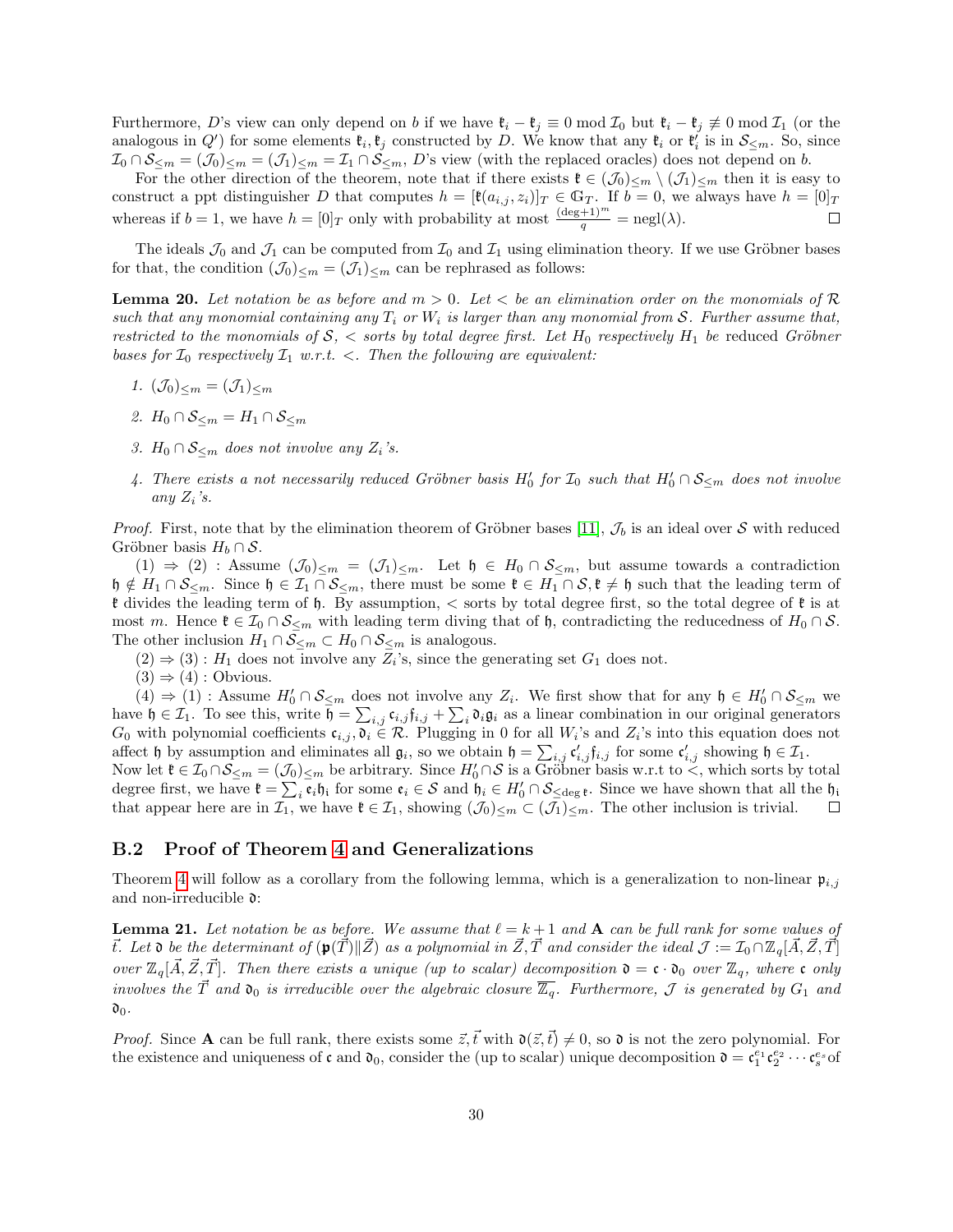<span id="page-32-0"></span> $\mathfrak d$  into distinct irreducible polynomials  $\mathfrak c_i$  in  $\overline{\mathbb Z_q}[\vec Z, \vec T]$ . Since  $\mathfrak d$  is linear in the  $Z_i$ 's, only one factor, w.l.o.g.  $\mathfrak c_s$ with  $e_s = 1$ , can contain any of the  $Z_i$ 's. Note that this implies that  $\mathfrak{c}_s$  is linear in the  $Z_i$ 's as well. So we have the up to scalar unique decomposition  $\mathfrak{d}(\vec{Z}, \vec{T}) = \mathfrak{c}(\vec{T})\mathfrak{d}_0(\vec{Z}, \vec{T})$  with  $\mathfrak{d}_0 = \mathfrak{c}_s$  and  $\mathfrak{c} = \mathfrak{c}_1^{e_1} \cdots \mathfrak{c}_{s-1}^{e_{s-1}}$ , which has the desired properties, provided that  $\mathfrak{d}_0$  and c actually have coefficients in the base field  $\mathbb{Z}_q$  rather than  $\mathbb{Z}_q$ .

To show the latter, write  $\mathfrak{d} = \sum_i \mathfrak{a}_i Z_i$  with  $\mathfrak{a}_i \in \mathbb{Z}_q[\vec{T}]$ . By construction, c divides  $\mathfrak{d}$  and c involves no  $\vec{Z}$ . Plugging in  $Z_i = 1$  for  $i = i_0$  and  $Z_i = 0$  for  $i \neq i_0$  into  $\mathfrak{d} = \mathfrak{c} \cdot \mathfrak{d}_0$  shows that  $\mathfrak{c}$ , and consequently  $\mathfrak{c}^{e_j}_j$ , divides  $\mathfrak{a}_{i_0}$ . So, for all  $1 \leq i \leq \ell, 1 \leq j \leq s-1$  we have  $\mathfrak{a}_i = \mathfrak{c}_j^{e_j} \cdot \mathfrak{b}_{i,j}$  for some  $\mathfrak{b}_{i,j} \in \overline{\mathbb{Z}_q}[\vec{T}]$  and indeed  $\mathfrak{c}$  is nothing but the gcd of the  $\mathfrak{a}_i$ . Since  $\mathfrak{a}_i \in \mathbb{Z}_q[\vec{T}]$ , it follows that  $\sigma(\mathfrak{a}_i) = \mathfrak{a}_i = \sigma(\mathfrak{c}_j)^{e_j} \cdot \sigma(\mathfrak{b}_{i,j})$ , where  $\sigma$  is the (coefficient-wise) Frobenius. So  $\sigma(\mathfrak{c}_j)^{e_j}$  divides each  $\mathfrak{a}_i$ , hence every Frobenius-conjugate must appear (up to scalar) in the decomposition  $\mathfrak{c} = \mathfrak{c}_1^{e_1} \cdots \mathfrak{c}_{s-1}^{e_{s-1}}$  with the same multiplicity. This shows that we can choose  $\mathfrak{c} \in \mathbb{Z}_q[\vec{T}]$  after adjusting scalars. It follows that  $\mathfrak{d}_0 = \frac{\mathfrak{d}}{\mathfrak{c}}$  is also in the base field.

For the second part of the lemma, we first observe that both ideals  $\mathcal{I}_0$  and  $\mathcal{I}_1$  are radical: Since they can be generated by polynomials of the form  $A_{i,j} - \mathfrak{p}_{i,j}(\vec{T}), Z_i - \mathfrak{q}_i(\vec{T}, \vec{W})$  expressing one set of variables as functions of another disjoint set of variables, the quotient  $\mathcal{R}/\mathcal{I}_0$  respectively  $\mathcal{R}/\mathcal{I}_1$  is isomorphic to  $\mathbb{Z}_q[T, W]$ respectively  $\mathbb{Z}_q[\vec{Z}, \vec{T}, \vec{W}]$ . Since these quotients have no nilpotent elements, the ideals  $\mathcal{I}_0, \mathcal{I}_1$  are radical. It follows that  $\mathcal J$  is radical, since intersection with a polynomial subring preserves being radical. Since  $\mathfrak{d}_0$  is irreducible, the quotient  $\mathbb{Z}_q[A, Z, T]/(G_1, \mathfrak{d}_0)$ , which is isomorphic to  $\mathbb{Z}_q[Z, T]/(\mathfrak{d}_0)$ , contains no nilpotent elements, hence the ideal generated by  $\mathcal{I}_1$  and  $\mathfrak{d}_0$  in  $\mathbb{Z}_q[\vec{A}, \vec{Z}, \vec{T}]$  is radical. It thus suffices to consider the corresponding varieties (all varieties are over the algebraic closure  $\overline{Z_q}$ )  $V(G_1, \mathfrak{d}_0)$  and  $V(\mathcal{J})$  by the Nullstellensatz. Let  $V(\mathcal{I}_1)$  be the variety associated to  $\mathcal{I}_1$ . By the Closure Theorem [\[11\]](#page-25-14), the variety  $V(\mathcal{J})$ associated to J is given by the Zariski closure of  $\{(\vec{a}, \vec{z}, \vec{t}) \in V(\mathcal{I}_1) \mid \exists \vec{\omega}, \text{ s.t. } z_i = \sum_j \omega_j a_{i,j}\}\.$  Let us start by showing  $V(G_1, \mathfrak{d}_0) \subset V(\mathcal{J})$ :

If for some value of  $\vec{t}$ ,  $c(\vec{t}) = 0$ , then  $\det(\mathbf{p}(\vec{t})||\vec{z}) = 0$  for all values of  $\vec{z}$ , hence  $\mathbf{p}(\vec{t})$  has rank  $\lt k$ . Consider the variety  $V_{bad}$  of all  $(\vec{a}, \vec{z}, \vec{t}) \in V(\mathcal{I}_1)$  such that  $\mathbf{A} = (a_{i,j})$  has rank  $\lt k$ , which is indeed an algebraic set (consider det( $\mathbf{A}||\vec{e_i} = 0$  for canonical basis vectors  $\vec{e_i}$ ) and  $V_{bad} \supset V(\mathfrak{c}, \mathcal{I}_1)$ . Outside of this bad set,  $\mathbf{A} = \mathbf{p}(\vec{t})$  has full rank k and hence there exists  $\vec{\omega}$  such that  $\vec{z} = \mathbf{A} \cdot \vec{\omega}$  if and only if  $\det(\mathbf{A}||\vec{z}) = 0$ , or equivalently, since  $c(\vec{t}) \neq 0$ ,  $\mathfrak{d}_0(\vec{z}, \vec{t}) = 0$ . It follows that  $V(G_1, \mathfrak{d}_0) \setminus V_{bad} \subset V(\mathcal{J})$ . By the same argument as in the previous paragraph, since  $\mathfrak{d}_0$  is irreducible over  $\overline{\mathbb{Z}_q}$ , the quotient  $\overline{\mathbb{Z}_q}[\vec{A}, \vec{Z}, \vec{T}]/(G_1, \mathfrak{d}_0) \cong \overline{\mathbb{Z}_q}[\vec{Z}, \vec{T}]/(\mathfrak{d}_0)$ has no zero divisors and so  $V(G_1, \mathfrak{d}_0)$  is irreducible. Since  $(\vec{a}, \vec{0}, \vec{t}) \in V(G_1, \mathfrak{d}_0)$  for any  $\vec{t}$  with  $\mathfrak{p}(\vec{t})$  full rank, we have  $V_{bad} \not\supseteq V(G_1, \mathfrak{d}_0)$ . From this and the irreducibility of  $V(G_1, \mathfrak{d}_0)$ , we can then deduce that the Zariski closure of  $V(G_1, \mathfrak{d}_0) \setminus V_{bad} \subset V(\mathcal{J})$  is all of  $V(G_1, \mathfrak{d}_0)$ , so we have  $V(G_1, \mathfrak{d}_0) \subset V(\mathcal{J})$ 

For the other direction, consider  $(\vec{a}, \vec{z}, \vec{t})$  such that  $\vec{a} = \vec{p}(\vec{t})$  and there exists  $\vec{\omega}$  with  $z_i = \sum_j \omega_j a_{i,j}$ . We need to show  $\mathfrak{d}_0(\vec{z}, \vec{t}) = 0$ . For this, note that  $\det(\mathfrak{p}(\vec{T}) \|\sum_j W_j \mathfrak{p}_{i,j}(\vec{T}))$  is the zero polynomial. So  $\mathfrak{d}(\sum_j W_j \mathfrak{p}_{i,j}(\vec{T}), \vec{T}) = \mathfrak{c}(\vec{T}) \cdot \mathfrak{d}_0(\sum_j W_j \mathfrak{p}_{i,j}(\vec{T}))$  is the zero polynomial. Since  $\mathfrak{c}(\vec{T})$  is not the zero polynomial, as otherwise  $\mathfrak{d}(\vec{Z}, \vec{T})$  would be the zero polynomial, we have that  $\mathfrak{d}_0(\sum_j W_j \mathfrak{p}_{i,j}(\vec{T}), \vec{T})$  is the zero polynomial. It follows that  $\mathfrak{d}_0(\vec{z}, \vec{t}) = \mathfrak{d}_0(\sum_j \omega_j \mathfrak{p}_{i,j}(\vec{t}), \vec{t}) = 0$ , finishing the proof of  $V(G_1, \mathfrak{d}_0) \supset V(\mathcal{J})$ .

 $\Box$ 

This lemma allows us to easily prove Theorem [4,](#page-9-2) which states:

Let  $\ell = k + 1$  and  $\mathcal{D}_{k+1,k}$  be a matrix distribution, which outputs matrices  $\mathbf{A} = \mathbf{p}(\vec{t})$  for uniform  $\vec{t}$ . Let  $\mathfrak d$  be the determinant of  $(\mathfrak p(\vec T)\|\vec Z)$  as a polynomial in  $\vec Z, \vec T$ .

- 1. If the matrices output by  $\mathcal{D}_{k+1,k}$  always have full rank (not just with overwhelming probability), even for  $t_i$  from the algebraic closure  $\overline{\mathbb{Z}_q}$ , then  $\mathfrak d$  is irreducible over  $\overline{\mathbb{Z}_q}$ .
- 2. If all  $\mathfrak{p}_{i,j}$  have degree at most 1,  $\mathfrak{d}$  is irreducible over  $\overline{\mathbb{Z}_q}$  and the total degree of  $\mathfrak{d}$  is  $k+1$ , then the  $\mathcal{D}_{k+1,k}$ -MDDH assumption holds in *generic k*-linear groups.

Proof. Let notation be as in the lemmas above.

(1): If c is non-constant, it would have some roots  $(\vec{z}, \vec{t})$  in  $\overline{\mathbb{Z}_q}$ . At these roots  $\mathfrak{p}(\vec{t})$  can't have full rank, since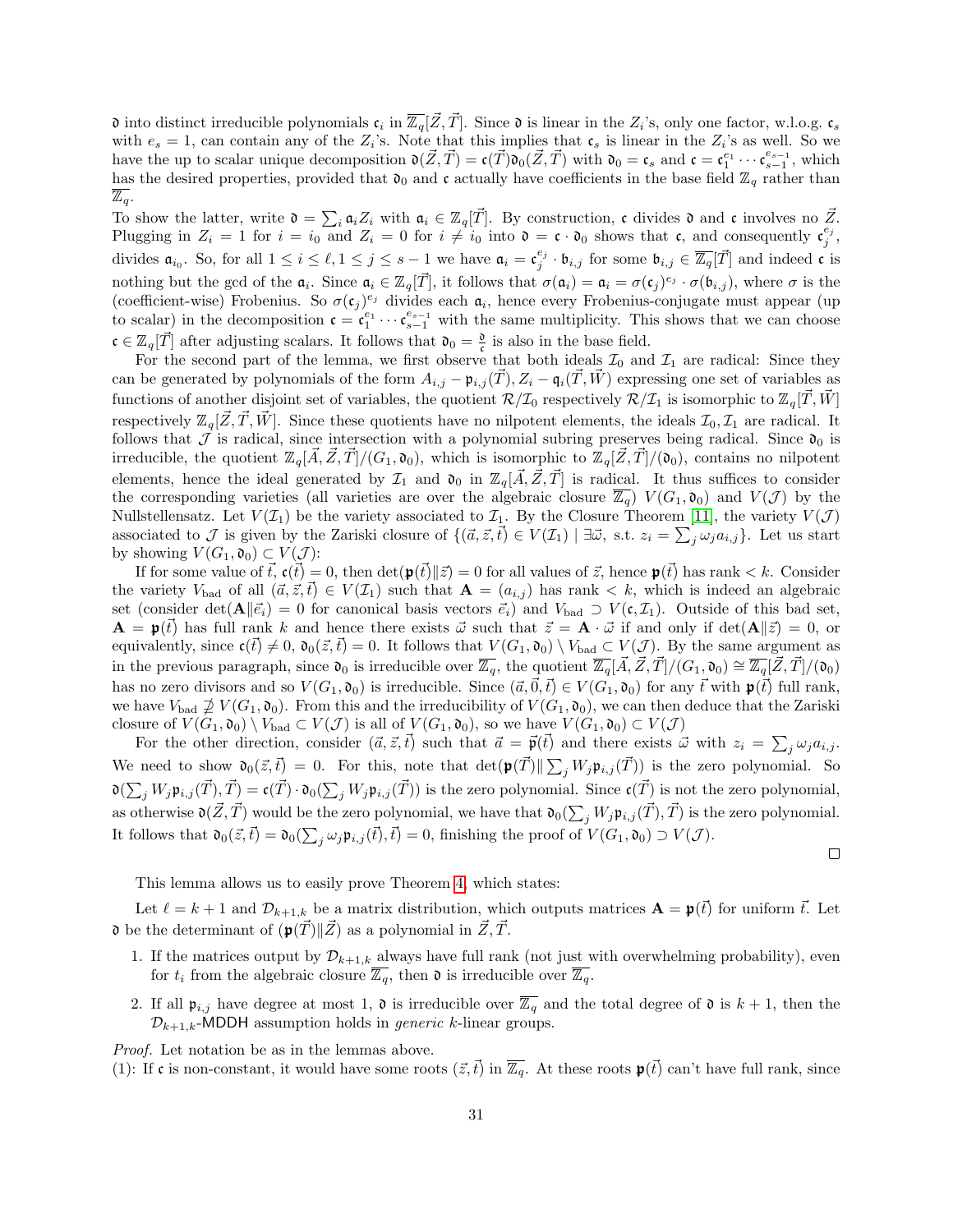$\det(\mathbf{p}(\vec{t})||\vec{z}) = 0$  for all  $\vec{z}$ . Hence  $\mathfrak{d} = \mathfrak{d}_0$ , which is irreducible over  $\overline{\mathbb{Z}_q}$ .

(2): W.l.o.g. we may assume that  $\vec{p}$  is injective (otherwise we drop some T-variables), so we can express the  $T_i$ 's as linear polynomials in the  $A_{i,j}$ 's. Computing a Gröbner basis (for an appropriate elimination ordering) for  $\mathcal{J}_0 = \mathcal{J} \cap \mathcal{S}$  from  $\mathcal{J}$  just means expressing all  $T_i$ 's by  $A_{i,j}$ 's. Since  $\mathcal{J}$  is generated by  $\mathfrak{d} = \mathfrak{d}_0$  and  $G_1$  by the above Lemma [21,](#page-31-2) a Gröbner basis for  $\mathcal{J}_0$  is just given by  $G_1$  and  $\mathfrak{d}$ , expressed by the  $A_{i,j}$ 's. Since this invertible linear variable substitution does not change total degree, the theorem follows. П

## <span id="page-33-0"></span>C Proof of Theorem [10](#page-13-1)

The proof is rather technical because we need an explicit construction of a sequence of subspaces with special properties. The key idea is using a consequence of Lemma [9:](#page-13-3) for any nontrivial subspace  $U \subset \mathbb{Z}_q^k$ ,  $\dim(f_0(U)+f_1(U)) > \dim U$ , and for any nontrivial subspace  $V \subset f_0(\mathbb{Z}_q^k) \cap f_1(\mathbb{Z}_q^k)$ ,  $\dim(f_0^{-1}(V)+f_1^{-1}(V)) >$  $\dim V$ . This allows us to build a sequence of subspaces with strictly increasing dimensions having some interesting properties. We will then use these subspaces to build the bases claimed in the theorem.

Consider the following sequences of subspaces, for a suitable value of  $m \in \mathbb{Z}$ 

$$
U_1 \subset U_2 \subset \cdots \subset U_m = \mathbb{Z}_q^k \; ; \qquad V_1 \subset V_2 \subset \cdots \subset V_m \subset \mathbb{Z}_q^{k+1}
$$

such that  $V_i = f_0(U_i) \cap f_1(U_i)$  and  $U_{i-1} = f_0^{-1}(V_i) \cap f_1^{-1}(V_i)$ . The sequences are well defined because we know that  $V_i \text{ }\subset f_0(U_i)$  and  $U_{i-1} \subset f_0^{-1}(V_i)$ , and then  $U_{i-1} \subset f_0^{-1}(V_i) \subset f_0^{-1}(f_0(U_i)) = U_i$ , since  $f_0$  is injective, and similarly  $V_{i-1} \subset f_0(U_{i-1}) \subset f_0(f_0^{-1}(V_i)) \subset V_i$ . On the other hand, from the injectivity of the maps  $\dim U_i = \dim f_0(U_i) = \dim f_1(U_i)$  and  $\dim V_i = \dim f_0^{-1}(V_i) = \dim f_1^{-1}(V_i)$ . Now, by Lemma [9](#page-13-3) we know that  $f_0(U_i) \neq f_1(U_i)$ , if  $U_i$  is nontrivial, and similarly  $f_0^{-1}(V_i) \neq f_1^{-1}(V_i)$ , if  $V_i$  is nontrivial. Therefore, if  $\dim V_i > 0$  then

$$
\dim U_{i-1} = \dim(f_0^{-1}(V_i) \cap f_1^{-1}(V_i)) < \dim V_i
$$

and if dim  $U_i > 0$  then

$$
\dim V_i = \dim(f_0(U_i) \cap f_1(U_i)) < \dim U_i
$$

On the other hand, since  $f_0^{-1}(V_i) \subset U_i$  and  $f_1^{-1}(V_i) \subset U_i$  then  $f_0^{-1}(V_i) + f_1^{-1}(V_i) \subset U_i$ , and analogously  $f_0(U_i) + f_1(U_i) \subset V_{i+1}$ . Putting all equations together, if  $U_i$  is nontrivial,

$$
1 \leq \dim U_i - \dim V_i = \dim U_i - \dim (f_0(U_i) \cap f_1(U_i)) = \dim (f_0(U_i) + f_1(U_i)) - \dim U_i \leq \dim V_{i+1} - \dim U_i
$$

and similarly, if  $V_i$  is nontrivial,  $1 \le \dim V_i - \dim U_{i-1} \le \dim U_i - \dim V_i$ . But

$$
\dim U_m - \dim V_m = \dim(f_0(U_m) + f_1(U_m)) - \dim U_m = \dim \mathbb{Z}_q^{k+1} - \dim \mathbb{Z}_q^k = 1
$$

and then all the equalities hold. As a consequence, if k is even, taking  $k = 2m$  we have shown that  $\dim V_i = 2i - 1$  and  $\dim U_i = 2i$ . Otherwise, we take  $k = 2m - 1$  and  $\dim V_i = 2i - 2$  and  $\dim U_i = 2i - 1$ (hence,  $V_1$  is trivial here).

In addition, the previous equalities of dimensions imply the corresponding equalities of subspaces  $U_i =$  $f_0^{-1}(V_i) + f_1^{-1}(V_i)$  and  $V_{i+1} = f_0(U_i) + f_1(U_i)$ , which in particular mean that a generating set of  $U_i$  can be constructed by computing the preimages of a generating set in  $V_i$  for both  $f_0$  and  $f_1$  (these preimages always exist for vectors in any  $V_i \subset V_m = f_0(U_m) \cap f_1(U_m)$ . Similarly, we can build a generating set of  $V_{i+1}$  by applying  $f_0$  and  $f_1$  to a generating set of  $U_i$ . We will also use the fact that  $\mathbb{Z}_q^{m+1} = f_0(U_m) + f_1(U_m)$  to complete a basis of  $\mathbb{Z}_q^{k+1}$ .

At this point, we have constructed two sequences of subspaces which dimensions grow regularly, and we can build bases of the spaces by cleverly picking vectors from them. We consider separately the cases  $k$  even and k odd.

For  $k = 2m$ , we know that dim  $V_1 = 1$ . Let  $\vec{y} \in \mathbb{Z}_q^{k+1}$  be a nonzero vector in  $V_1$ . Then,  $\vec{x}_0 = f_0^{-1}(\vec{y})$  and  $\vec{x}_1 = f_1^{-1}(\vec{y})$  form a basis of  $U_1$ , since it is a generating set and dim  $U_1 = 2$ . Similarly, we build a generating set  $\{f_1(\vec{x}_0), f_0(\vec{x}_0), f_1(\vec{x}_1), f_0(\vec{x}_1)\}$  of  $V_2$ , but actually  $f_0(\vec{x}_0) = f_1(\vec{x}_1) = \vec{y}$ . Since dim  $V_2 = 3$  we know that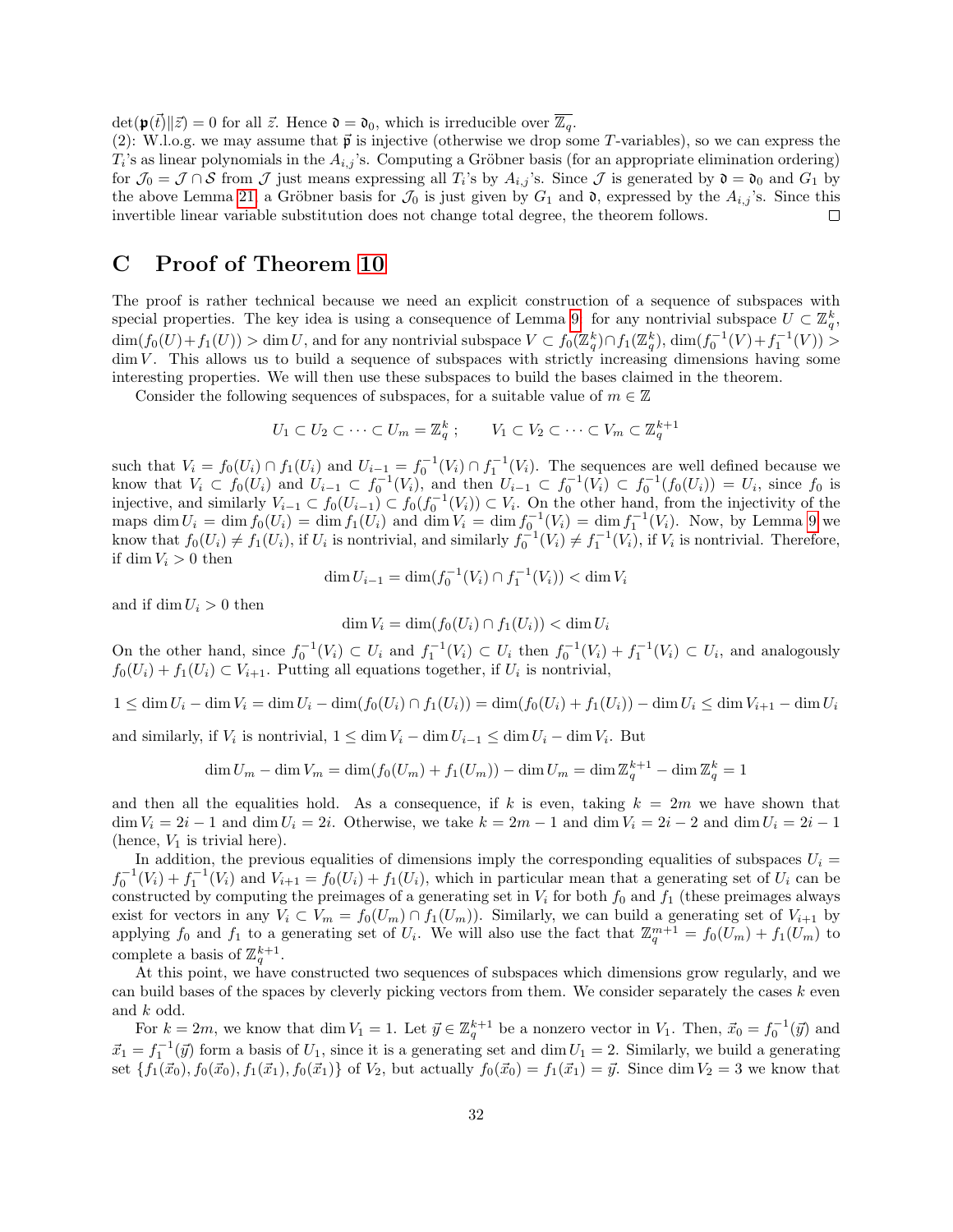<span id="page-34-1"></span>the three different vectors form a basis. Observe that we can write it as  $\{(f_1 \circ f_0^{-1})(\vec{y}), \vec{y}, (f_0 \circ f_1^{-1})(\vec{y})\},\$ where  $f_0^{-1}$  (and similarly  $f_1^{-1}$ ) denotes here the inverse map of  $f_0$  restricted to its image  $f_0(\mathbb{Z}_q^k)$ , so it is well defined on any subspace  $V_i$ . Now, computing the preimages for  $f_0$  and  $f_1$  and removing the repeated vectors we can build a basis of  $U_2$ . Following the same procedure iteratively, we can build the bases

$$
B_1 = \{ (f_0^{-1} \circ f_1)^{m-1}(\vec{x}_0), \dots, (f_0^{-1} \circ f_1)(\vec{x}_0), \vec{x}_0, \vec{x}_1, (f_1^{-1} \circ f_0)(\vec{x}_1), \dots, (f_1^{-1} \circ f_0)^{m-1}(\vec{x}_1) \}
$$

and

$$
B_2 = \{ (f_1 \circ f_0^{-1})^m(\vec{y}), \dots, (f_1 \circ f_0^{-1})(\vec{y}), \vec{y}, (f_0 \circ f_1^{-1})(\vec{y}), \dots, (f_0 \circ f_1^{-1})^m(\vec{y}) \}
$$

of  $\mathbb{Z}_q^k$  and  $\mathbb{Z}_q^{k+1}$ , respectively, with the property that the images of the vectors in  $B_1$  by  $f_0$  are exactly the last k vectors in  $B_2$ , and the images of the vectors in  $B_1$  by  $f_1$  are exactly the first k vectors in  $B_2$ . This is the same as saying that  $f_0$  and  $f_1$  are represented in those bases by the matrices  $J_0$  and  $J_1$ , respectively.

The proof for the odd case  $k = 2m - 1$  proceeds similarly, but starting from a nonzero vector  $\vec{x} \in U_1$ , computing the two images  $\vec{y}_0 = f_0(\vec{x})$  and  $\vec{y}_1 = f_1(\vec{x})$ , and then applying the same iterative procedure as before to obtain the bases

$$
B_1 = \{ (f_0^{-1} \circ f_1)^{m-1}(\vec{x}), \dots, (f_0^{-1} \circ f_1)(\vec{x}), \vec{x}, (f_1^{-1} \circ f_0)(\vec{x}), \dots, (f_1^{-1} \circ f_0)^{m-1}(\vec{x}) \}
$$

and

$$
B_2 = \{ (f_1 \circ f_0^{-1})^m (\vec{y}_1), \dots, (f_1 \circ f_0^{-1}) (\vec{y}_1), \vec{y}_1, \vec{y}_0, (f_0 \circ f_1^{-1}) (\vec{y}_0), \dots, (f_0 \circ f_1^{-1})^m (\vec{y}_0) \}
$$

of  $\mathbb{Z}_q^k$  and  $\mathbb{Z}_q^{k+1}$ , respectively, with exactly the same property as before.

# <span id="page-34-0"></span>D Subgroup Membership Proofs for 2-Lin

In this section we exemplify our approach from Section [6.1](#page-21-0) for the 2-Lin case. Let

$$
\mathbf{A} = \begin{pmatrix} a_1 & 0 \\ 0 & a_2 \\ 1 & 1 \end{pmatrix} = (\vec{u}_1, \vec{u}_2), \qquad \mathbf{A} \leftarrow \mathcal{L}_2,
$$

and

$$
\begin{aligned}\n[\mathbf{u}_3] &= \begin{cases}\n[w_1\vec{u}_1 + w_2\vec{u}_2] & \text{binding key (soundness setting)} \\
[w_1\vec{u}_1 + w_2\vec{u}_2 - (0, 0, 1)^\top] & \text{hiding key (WI setting)}\n\end{cases},\n\end{aligned}
$$

for  $w_1, w_2 \leftarrow \mathbb{Z}_q$ . We exemplify our new approach to prove  $[\Phi] \in \mathcal{L}_{\mathbf{A}, \mathcal{PG}} \subset \mathbb{G}^3$ . To simplify the notation we define  $\vec{v} := \vec{u}_3 + (0, 0, 1)^\top$ . With this notation,  $[\iota'(x)] := [x\vec{v}]$ .

Standard Groth-Sahai proof. In the standard approach, used for instance in [\[35\]](#page-27-10), the prover will show that there are two values  $r_1, r_2 \in \mathbb{Z}_q$  such that the following equations hold:

$$
[r_1 a_1] = [\Phi_1] \tag{9}
$$

$$
[r_2 a_2] = [\Phi_2] \tag{10}
$$

$$
[r_1 + r_2] = [\Phi_3]. \tag{11}
$$

Therefore, we are in the setting of multiscalar multiplication with  $A_1 = \mathbb{Z}_q$  and  $A_2 = \mathbb{G}$ . The proof consists of the commitments to  $r_1, r_2$ , which are two vectors  $[\vec{c}_{r_1}], [\vec{c}_{r_2}] \in \mathbb{G}^3$  such that

$$
(\vec{c}_{r_1}, \vec{c}_{r_2}) = (\iota'(r_1), \iota'(r_2)) + \mathbf{A} \begin{pmatrix} s_{11} & s_{12} \\ s_{21} & s_{22} \end{pmatrix} = (r_1\vec{v}, r_2\vec{v}) + \mathbf{A} \begin{pmatrix} s_{11} & s_{12} \\ s_{21} & s_{22} \end{pmatrix}
$$

and the vector

$$
[\vec{\pi}_{(r_1,r_2)}] = [((a_1,0)\mathbf{S}^\top, (0,a_2)\mathbf{S}^\top, (1,1)\mathbf{S}^\top)] = ([s_{11}a_1], [s_{21}a_1], [s_{12}a_2], [s_{22}a_2], [s_{11}+s_{12}], [s_{21}+s_{22}]).
$$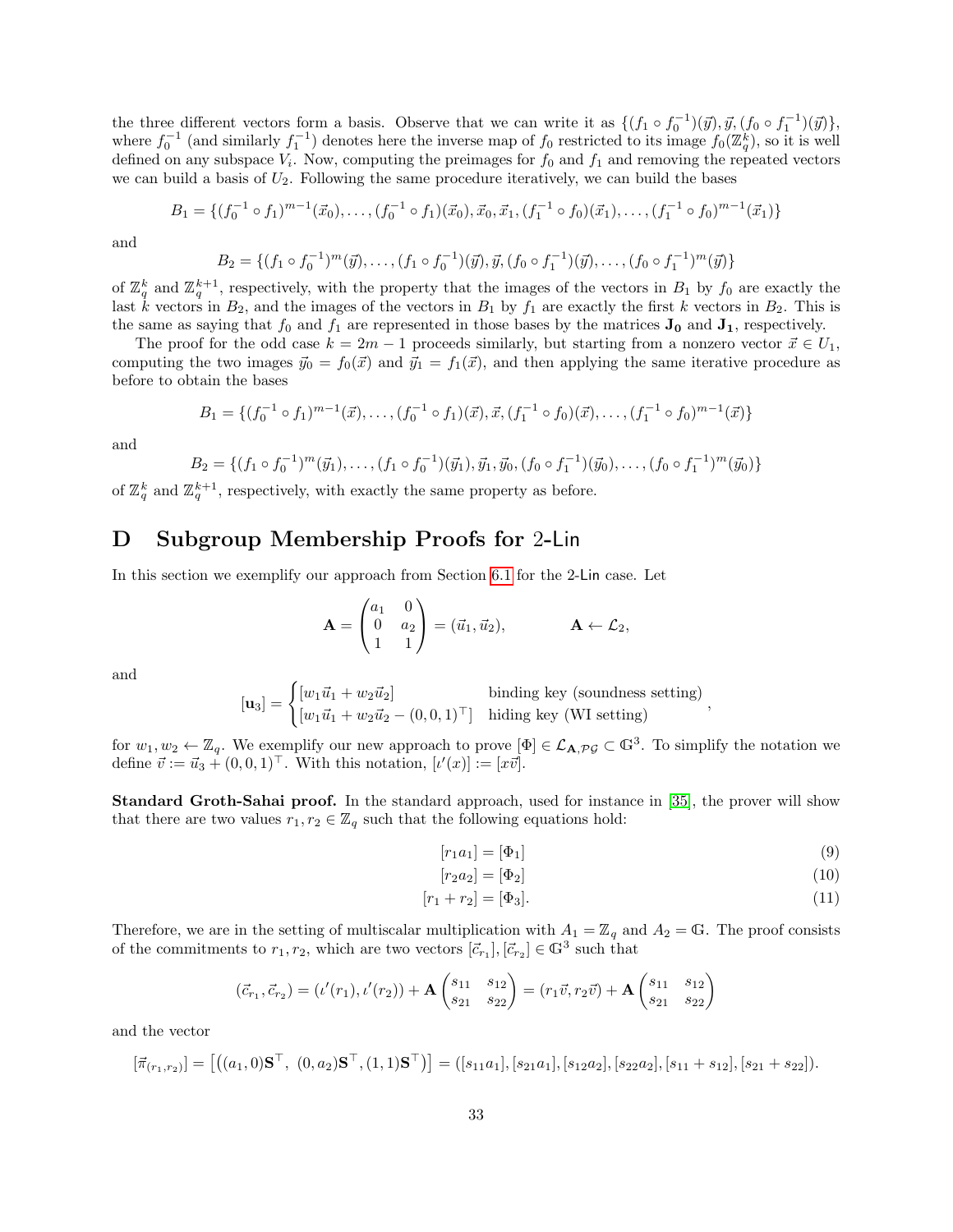<span id="page-35-2"></span>Therefore, in total, the proof requires 12 group elements.

To simulate the proof, we proceed as if we were proving that the equations

$$
[r_1a_1] = [\delta\Phi_1]
$$

$$
[r_2a_2] = [\delta\Phi_2]
$$

$$
[r_1 + r_2] = [\delta\Phi_3],
$$

are satisfied by the all zero witness, with the commitment to  $\delta = 0$  being  $\text{com}_{[\mathbf{U}], \vec{z}}^{\prime}(0; (w_1, w_2)^{\top})$ , which, in the witness indistinguishability setting, is equal to  $[\iota'(1)] = [\vec{v}] = [\mathbf{A}\vec{w}]$ .

New approach. To construct the proof, the prover needs to sample uniformly at random from the space  $\mathcal{H} := \{ \mathbf{H} \in \mathbb{Z}_q^{2 \times 2} : \mathbf{H} + \mathbf{H}^{\top} = \mathbf{0} \}.$  To sample  $\mathbf{H} \leftarrow \mathcal{H}$ , pick a random value  $h \leftarrow \mathbb{Z}_q$  and define  $\mathbf{H} =$  $\begin{pmatrix} 0 & h \end{pmatrix}$  $-h$  0 . The proof is then defined as:

$$
[\mathbf{\Pi}] = [\vec{u}_3(r_1, r_2) + \mathbf{A}\mathbf{H}] = \begin{pmatrix} [r_1v_1] & [r_2v_1 + ha_1] \\ [r_1v_2 - a_2h] & [r_2v_2] \\ [r_1v_3 - h] & [r_2v_3 + h] \end{pmatrix}
$$

The proof consists of 6 group elements, as claimed.

For simulation, we sample some  $H' \leftarrow H$  as before and we define:

$$
[\mathbf{\Pi}_{\text{sim}}] = [\vec{\Phi}(w_1, w_2) + \mathbf{A}\mathbf{H}'].
$$

## <span id="page-35-0"></span>E Concrete Examples from the k-SCasc Assumption

As we promote the k-SCasc Assumption as a replacement of the k-Lin Assumption, we give two concrete instantiations of a KEM and a PRF based on it.

#### <span id="page-35-1"></span>E.1 Key Encapsulation

We build a  $\mathsf{KEM}_{\mathsf{Gen},\mathcal{SC}_k}$  from  $k\text{-}\mathsf{SCasc}$  (Example [4\)](#page-11-4).

• Gen( $1^{\lambda}$ ) runs  $\mathcal{G} \leftarrow$  Gen( $1^{\lambda}$ ) and picks  $a \leftarrow \mathbb{Z}_q$ . The public/secret-key is

$$
pk = (\mathcal{G}, ([a]) \in \mathbb{G}), \quad sk = a \in \mathbb{Z}_q.
$$

• Enc<sub>pk</sub> picks  $\vec{w} \leftarrow \mathbb{Z}_q^k$ . The ciphertext/key pair is

$$
[\vec{c}] = ([aw_1], [w_1 + aw_2] \dots, [w_{k-1} + aw_k])^T \in \mathbb{G}^k, \quad [K] = [w_k] \in \mathbb{G}.
$$

• Dec<sub>sk</sub>( $[\vec{c}] \in \mathbb{G}^k$ ) recomputes the key as

$$
[K] = [\vec{x}^\top \vec{c}] \in \mathbb{G},
$$

where the transformation vector  $\vec{x} \in \mathbb{Z}_q^k$  is computed from a as  $x_i = \frac{(-1)^{k-i}}{a^{k-i}}$  (such that  $\vec{x}^\top \mathbf{A}_0 =$  $(0, \ldots, 0, 1)^T$  where  $\mathbf{A}_0$  consists of the top k rows of matrix **A** from Example [4\)](#page-11-4).

Security of  $KEM_{Gen,SC_k}$  follows from Theorem [11.](#page-14-2) Note that the size of the public/secret key is constant, compared to linear (in k) for the k-Lin-based KEM [\[23,](#page-26-4) [45\]](#page-27-2). The ciphertext size remains the same, however.